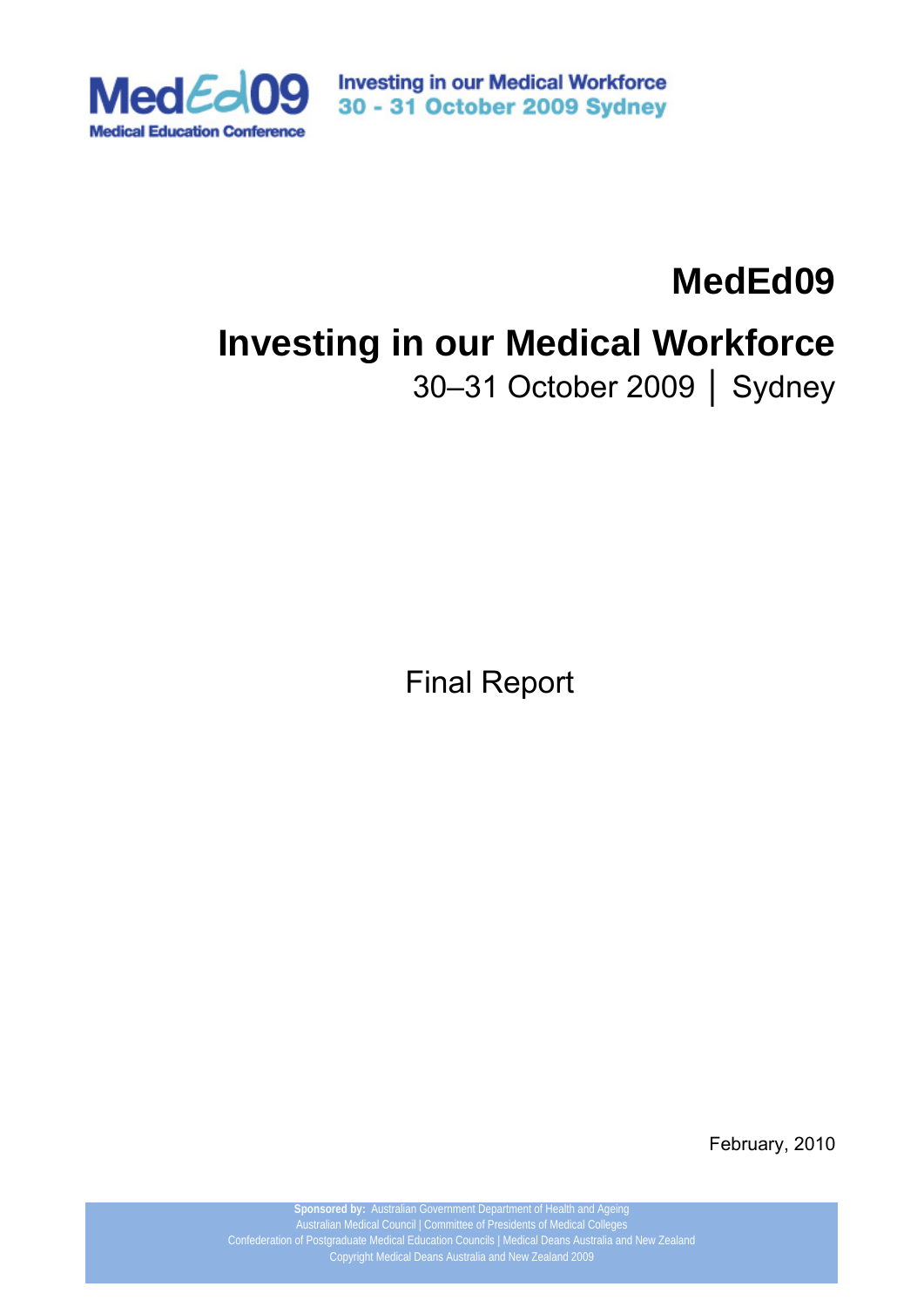

MedEd09 Sport State of Nedical Workforce

#### **Committee Members**

| CHAIR: Professor Neville Yeomans (Emeritus)* | Ms Leila Smith, AIDA                          |
|----------------------------------------------|-----------------------------------------------|
| Dr Andrew Singer, DOHA*                      | Ms Mary Solomon, MDANZ*                       |
| Professor Kevin Forsyth, CPMC*               | Ms Lee Clarke, MDANZ*                         |
| Dr Peter White, CPMC*                        | Avanti Events*                                |
| Dr Jag, Singh, CPMEC*                        |                                               |
| Professor Judy Searle, DOHA                  | Contributions:                                |
| Dr Heather Alexander, AMC*                   | Professor Rosemary Calder, Ms Maria Jolly and |
| Dr Alex Markwell, AMA - DIT*                 | Mr David Meredyth, DOHA                       |
| Associate Professor Jenepher Martin, AMC*    | Ms Mary Guthrie and Dr Jason King, AIDA       |
| Ms Tiffany Fulde, AMSA*                      | Mr Cameron Korb-Wells, AMSA                   |
| Dr Kathryn Jeffrey, AMA - DIT*               | Dr Michael Bonning, AMA - DIT                 |
| Professor Barry Baker, CPMC                  | Ms Lucy Firth, NHWT                           |
| A/Professor Jennifer Weller, MCNZ            |                                               |
| Professor Lou Landau, CPMEC                  |                                               |

\*indicates involvement in both Steering & Program Committees

© Medical Deans Australia and New Zealand Inc 2009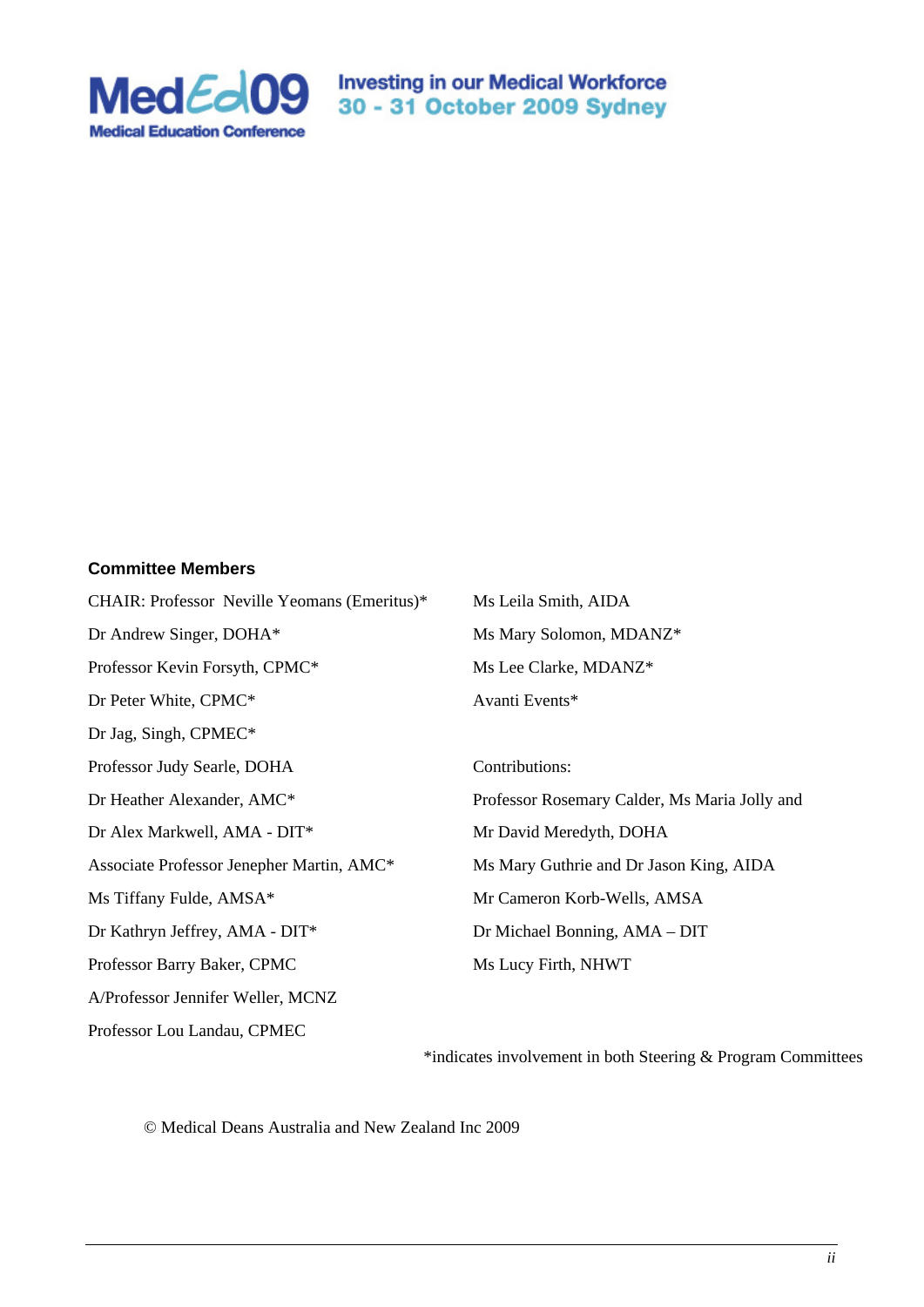

# **Abbreviations and acronyms**

| <b>AHW</b>            | Aboriginal health worker                                                                                                              |
|-----------------------|---------------------------------------------------------------------------------------------------------------------------------------|
| <b>AIDA</b>           | Australian Indigenous Doctors' Association                                                                                            |
| AMA                   | <b>Australian Medical Association</b>                                                                                                 |
| <b>AMC</b>            | Australian Medical Council                                                                                                            |
| <b>Bradley Review</b> | Review of Australian Higher Education Report by Emeritus Professor Denise Bradley AC                                                  |
| COAG                  | <b>Council of Australian Governments</b>                                                                                              |
| <b>CPMC</b>           | <b>Committee of Presidents of Medical Colleges</b>                                                                                    |
| <b>DoHA</b>           | Australian Government Department of Health and Ageing                                                                                 |
| <b>Garling Report</b> | Final Report of the Special Commission of Inquiry into Acute Care Services in NSW<br>Public Hospitals, Peter Garling SC, October 2009 |
| GP                    | general practitioner                                                                                                                  |
| <b>IPE</b>            | interprofessional education                                                                                                           |
| <b>HWA</b>            | <b>Health Workforce Australia</b>                                                                                                     |
| <b>KPI</b>            | key performance indicator                                                                                                             |
| L-TIPP                | 'Learning and teaching for interprofessional practice' project                                                                        |
| <b>MDANZ</b>          | Medical Deans of Australia and New Zealand                                                                                            |
| <b>MEE</b>            | Medical Education England                                                                                                             |
| <b>MMC</b>            | Modernising Medical Careers (UK medical postgraduate training program)                                                                |
| Mol IF                | More Learning for Interns in Emergency (training program in Queensland)                                                               |
| <b>MSOD</b>           | Medical Schools Outcomes Database                                                                                                     |
| <b>NHHRC</b>          | National Health and Hospitals Reform Commission                                                                                       |
| <b>NHWT</b>           | National Health Workforce Taskforce                                                                                                   |
| <b>RACGP</b>          | Royal Australian College of General Practitioners                                                                                     |
| <b>RACP</b>           | Royal Australasian College of Physicians                                                                                              |
| <b>RACS</b>           | Royal Australasian College of Surgeons                                                                                                |
| <b>RANZCOG</b>        | Royal Australian and New Zealand College of Obstetricians and Gynaecologists                                                          |
| <b>RPL</b>            | recognition of prior learning                                                                                                         |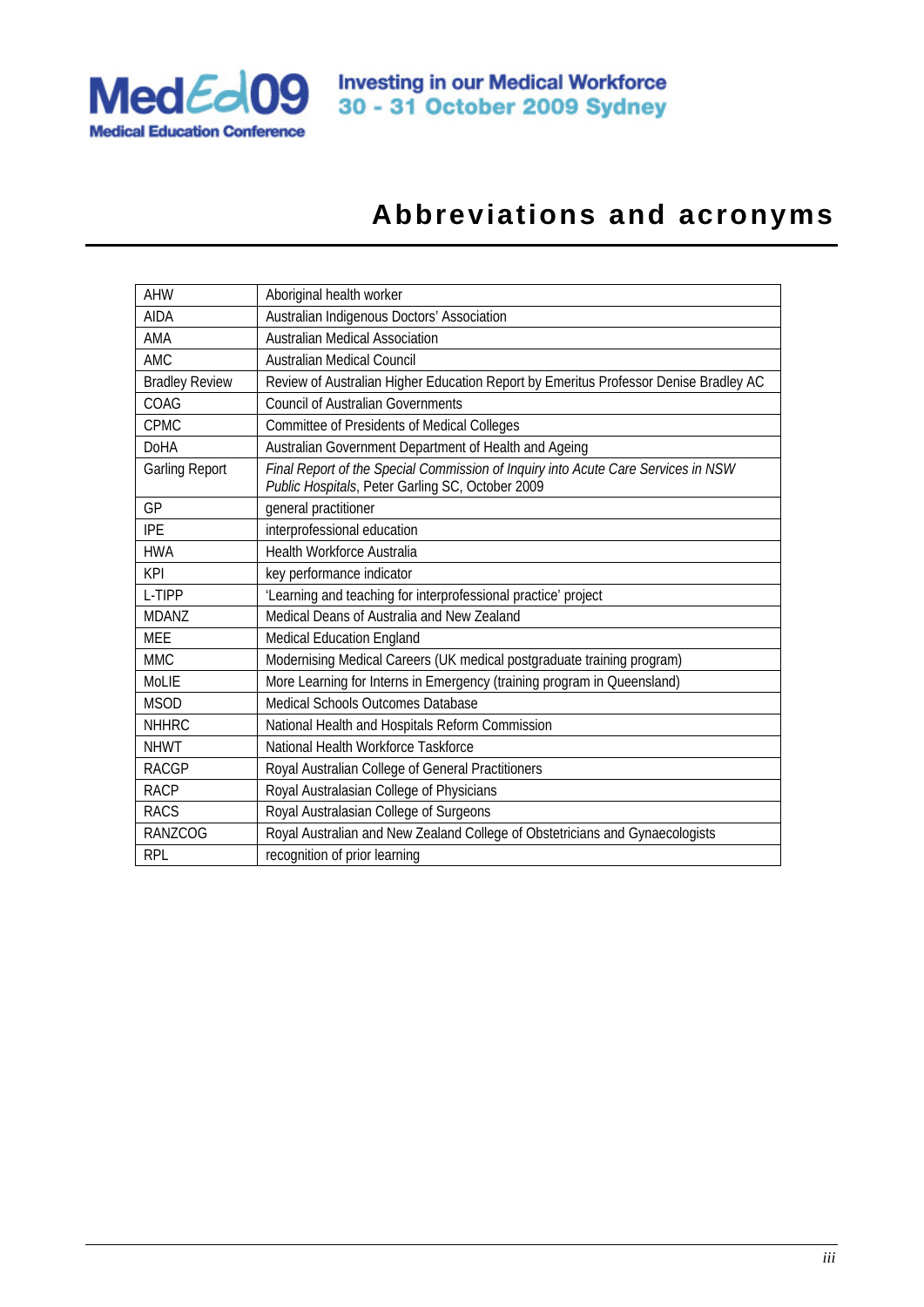

# **Contents**

| The role of the doctor in the 21st century: implications for medical education and |  |
|------------------------------------------------------------------------------------|--|
|                                                                                    |  |
|                                                                                    |  |
|                                                                                    |  |
|                                                                                    |  |
|                                                                                    |  |
|                                                                                    |  |
|                                                                                    |  |
|                                                                                    |  |
|                                                                                    |  |
|                                                                                    |  |
|                                                                                    |  |
|                                                                                    |  |
|                                                                                    |  |
|                                                                                    |  |
|                                                                                    |  |
|                                                                                    |  |
|                                                                                    |  |
|                                                                                    |  |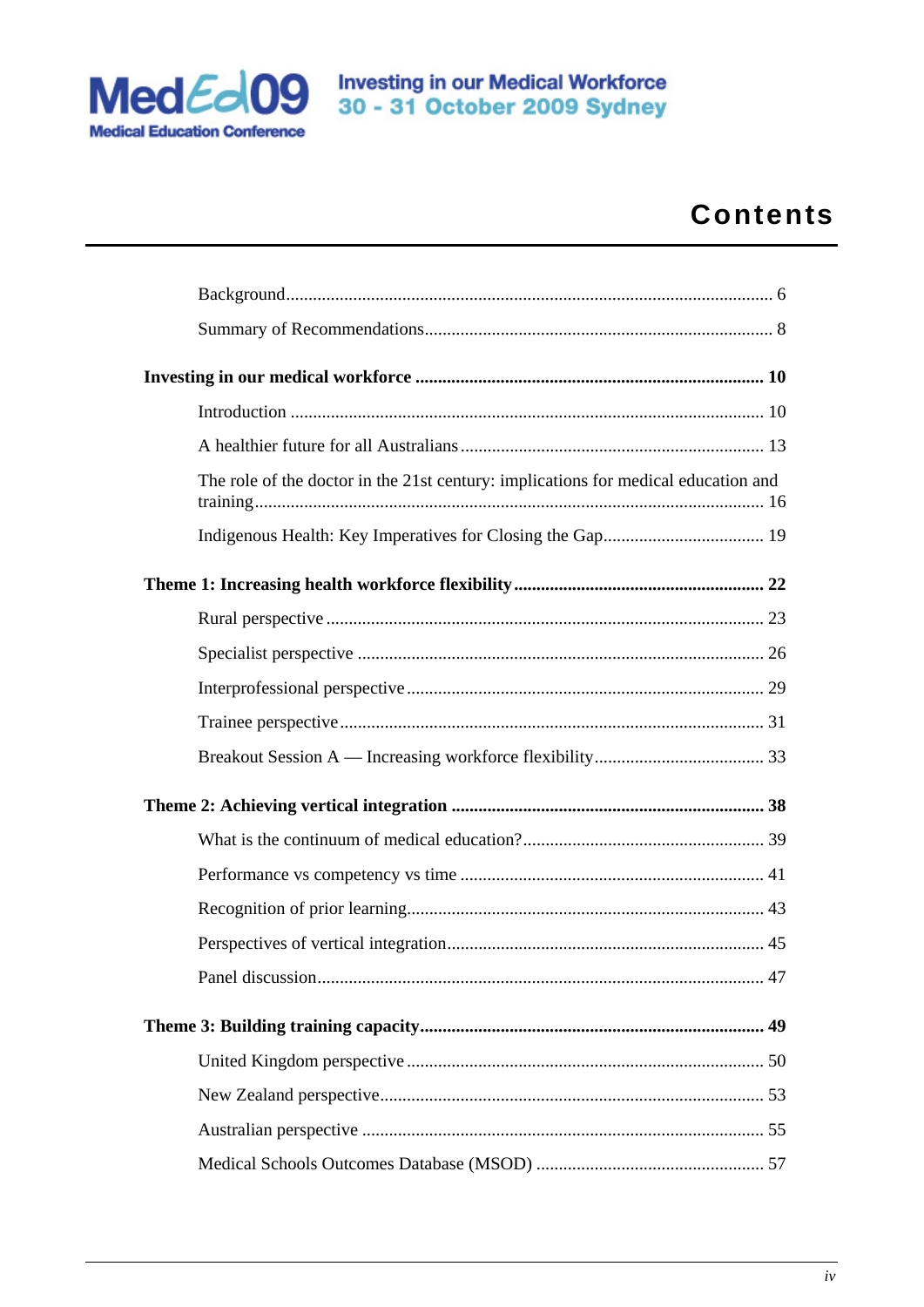

# MedEd09 So - 31 October 2009 Sydney

| Appendix A |    |
|------------|----|
|            | 74 |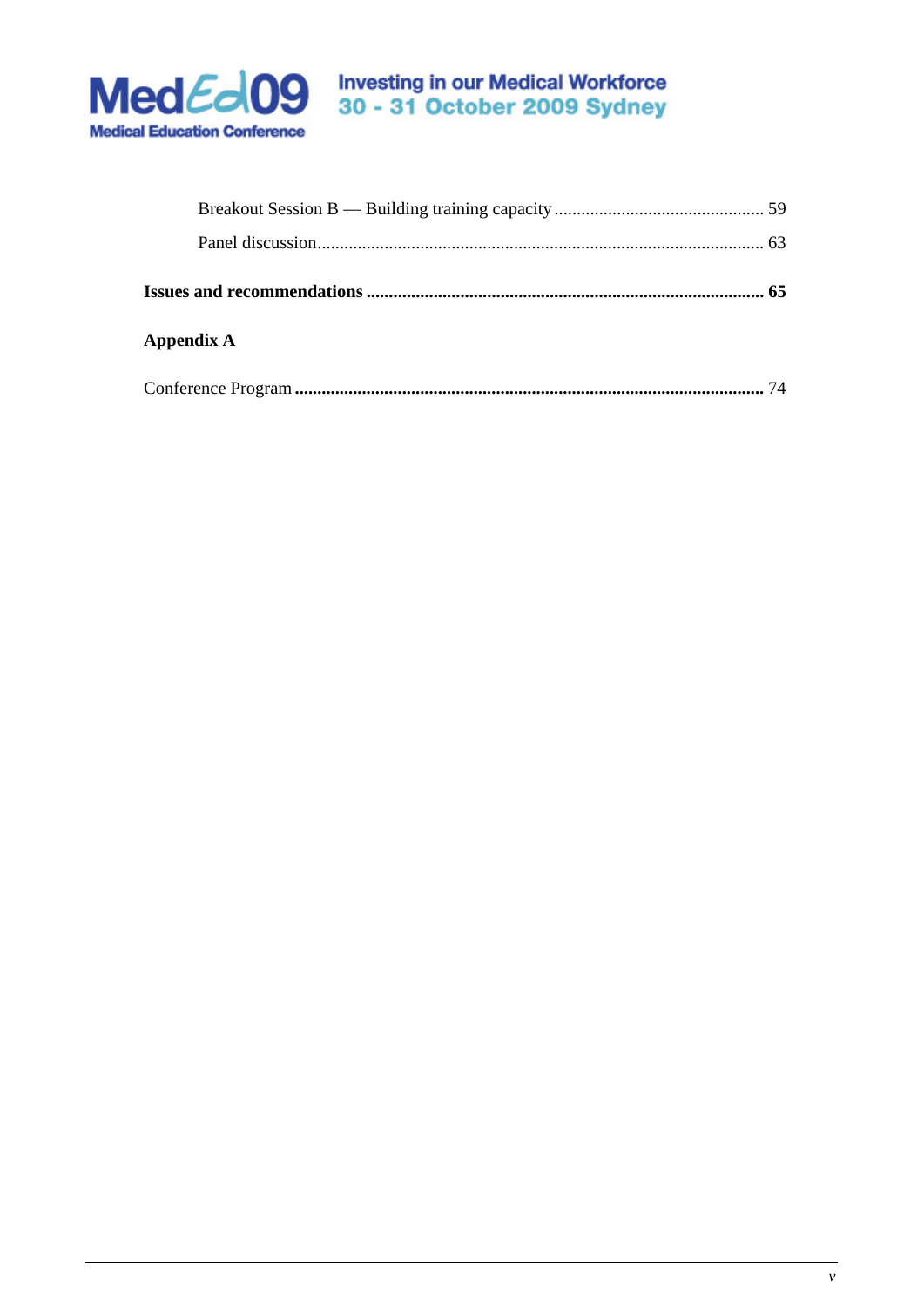

# **Background**

Health care in Australia is currently facing a range of challenges. Our ageing population, population growth and changes in technologies will require new approaches to health care provision. Staffing shortages are being felt in many settings, especially rural, remote and outer metropolitan areas, and in a number of specialities, including that of general practice. To start to meet these challenges, there has been tremendous growth in training intake, with the number of new doctors graduating from medical schools set to more than double by 2012.

However, this rapid increase creates in turn a new set of challenges and pressures on hospitals, teaching general practices, postgraduate specialty colleges, and all other organisations in the sector. We must develop the systems and capacity now to ensure that we develop the health-care workforce that Australia needs in the future, and to ensure our world-class medical standards are maintained and improved.

The recent National Health and Hospitals Reform Commission report identified a key component of an agile and self-improving health system as a modern, learning and supported health workforce:

We believe that our health system should seek to optimise the dedication, diversity, energy and dynamism of our health workforce. Australia has a world-class approach to the education and training of this workforce. The people who care for and treat us comprise one of the major strengths of our health system. Our health workforce is responsible for the enviably high standard of health care that we enjoy in Australia. They are key agents of change, reform and innovation, driving continuous improvement in the delivery of health services at the coalface. And they are essential in monitoring whether our health system is achieving on its purpose of delivering better health outcomes for people. Accordingly, we want health system reform to be integrally shaped by the experience and knowledge of our health workforce, including clinicians and health system managers. *A Healthier Future for All Australians,* National Health and Hospitals Reform Commission, June 2009

Hosted by Medical Deans Australia and New Zealand, MedEd09 was the third in a biennial series of national meetings aimed at advancing medical education in the two countries. It was sponsored by the Australian Government Department of Health and Ageing, the Australian Medical Council, the Committee of Presidents of Medical Colleges, and the Confederation of Postgraduate Medical Education Councils.

MedEd09 brought together approximately 170 representatives from Australian and New Zealand medical schools, medical colleges (most are trans-Tasman), hospitals, key medical organisations, the Australian Medical Council and Australian, state and territory health departments. There was also strong representation from the principal 'consumers' of medical education and postgraduate training including more than 15 medical students and 25 junior doctors. Against a background of several significant recent initiatives (including the report of the National Health and Hospitals Reform Commission, the recent negotiation of National Healthcare Agreements and National Partnerships in Health, and the National Registration and Accreditation Scheme for the health professions), the conference examined the issues and ideas around investing in our medical workforce.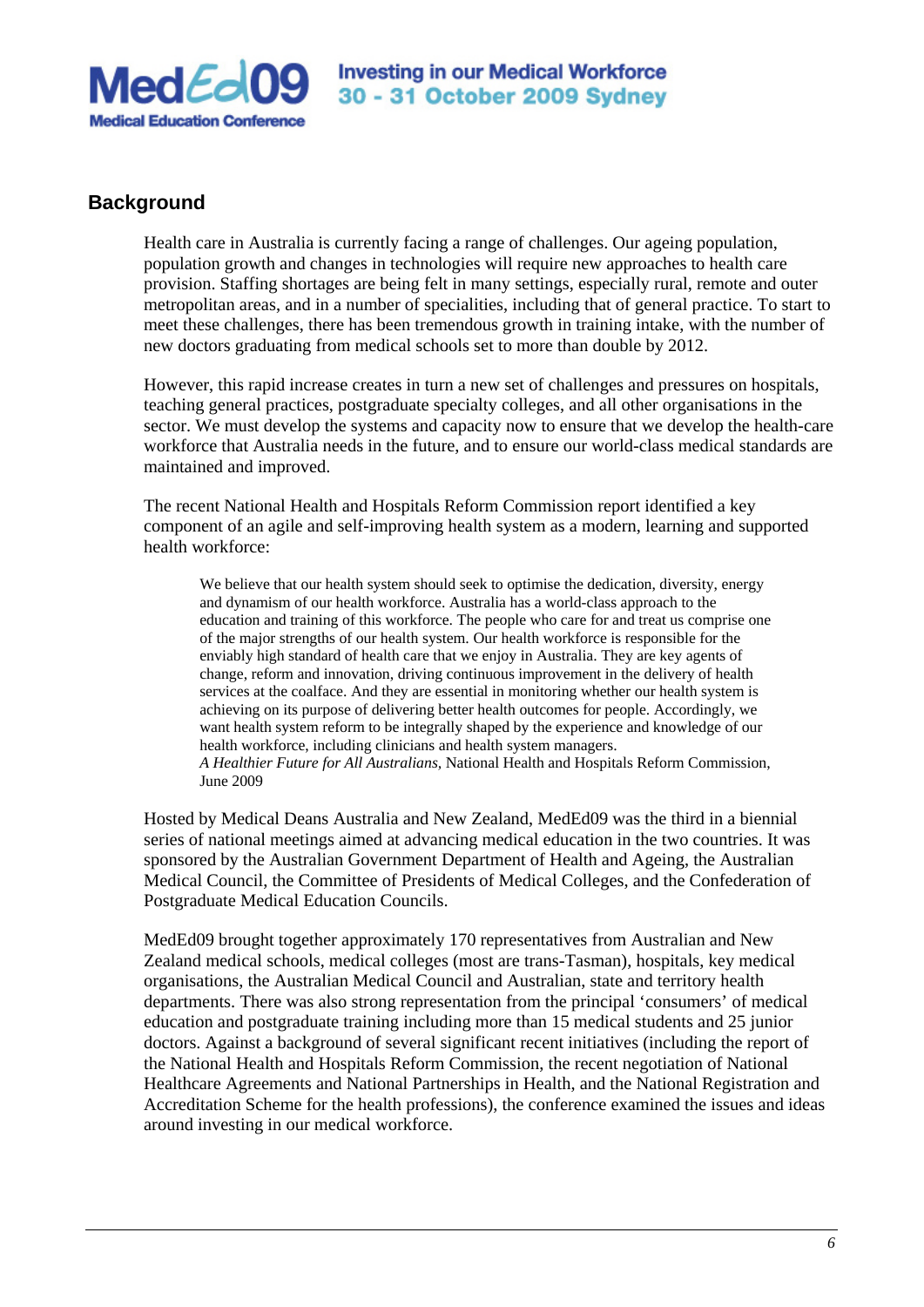

The conference themes were:

- Increasing health workforce flexibility
- Achieving vertical integration
- Building training capacity

The conference involved expert presentations on a range of issues, as well as panel discussions and two sets of six breakout groups. The breakout groups discussed predefined issues and made recommendations back to the plenary group. The meeting benefitted greatly from the expertise and insights of Professor Sir John Tooke, the keynote speaker, who recently led the *Independent Inquiry into Modernising Medical Careers* for the United Kingdom Government.

At the end of two days, the conference used a KeyPad system so participants could anonymously vote on a series of issues and recommendations. In some instances, questions were modified 'on the fly' after voting by show of hands before being formally put to the vote via the KeyPads. Because there was only a short time before the voting session in which to formulate the issues and recommendations emerging during the meeting, it was agreed that participants could also email any additional suggestions in the week after the meeting, to be circulated for voting by email. Overall, the voting resulted in 17 recommendations emerging from MedEd09.

It should be noted that the constant theme in discussion over the two days, and one which underpins the final recommendations, was that governments and all stakeholders need to recognise the pivotal importance of education, training and research to a future sustainable health system and health workforce. Because of its importance, it was felt that this principle should be explicitly addressed in the planning and accountability frameworks for all aspects of current and future health system development.

What follows are edited summaries of the material covered in the individual presentations, the panel discussions and the breakout sessions.

Medical Deans will chair a small Implementation Group to prioritise and progress the recommendations. The Group will comprise representatives of the key organisations involved in the medical education and training continuum. We hope that the following summary of proceedings will provide a comprehensive basis for the bold and timely decision-making needed to sustain the high quality medical workforce of the future.

Emeritus Professor Neville Yeomans Chair, MedEd09 Steering Committee.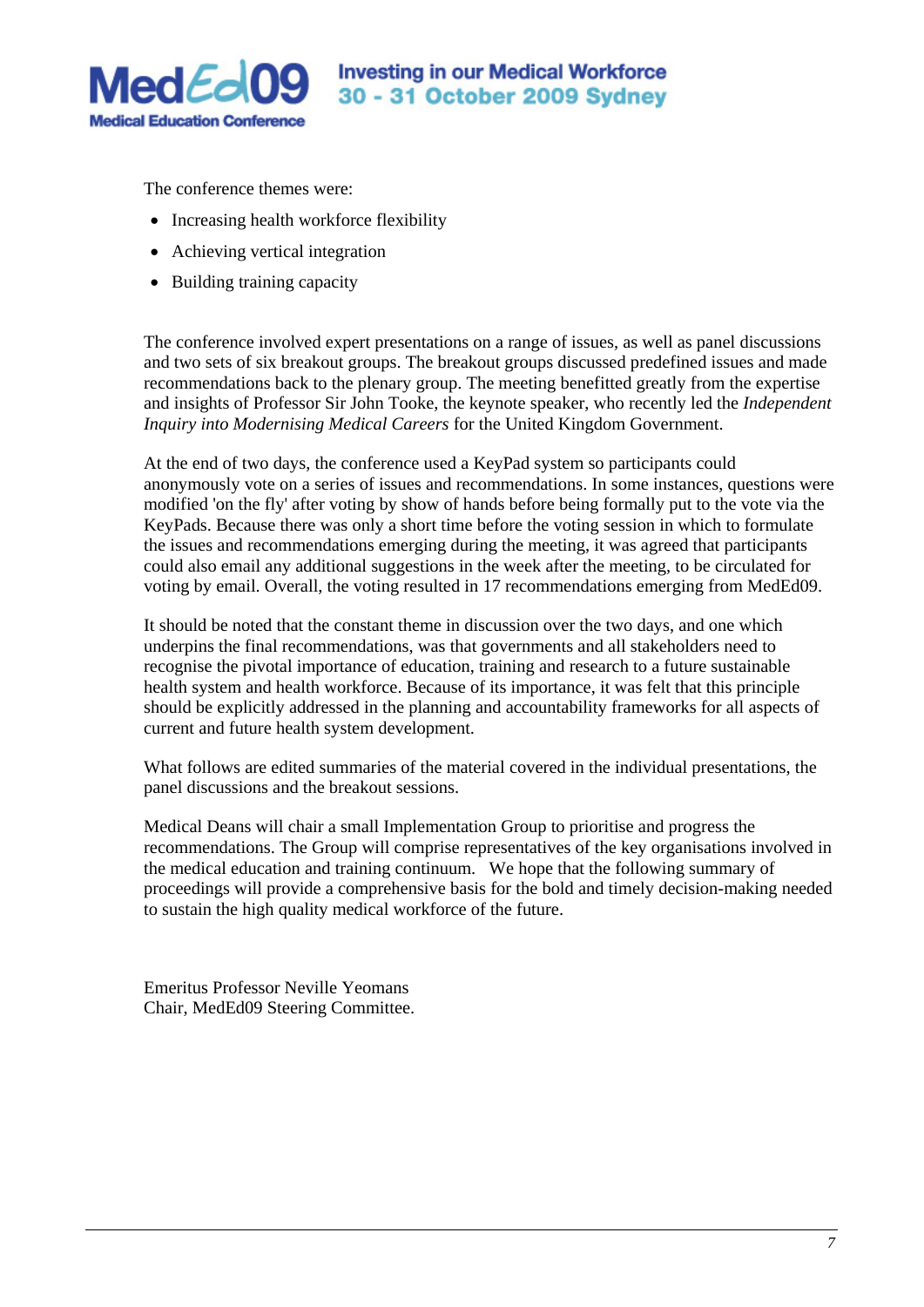

# **Summary of Recommendations**

# **Recommendation 1**

That this meeting advises the Australian Government that medical workforce capacity and training are critical issues for delivering quality health care.

## **Recommendation 2**

That state and commonwealth governments and medical colleges develop clear policies and strategies to promote generalist training pathways by the end of 2010.

### **Recommendation 3**

That governments, colleges and Postgraduate Medical Councils develop models to increase pre-vocational and vocational training models in rural and regional areas in an integrated fashion.

### **Recommendation 4**

That governments at all levels take immediate steps to address the gap between national and state jurisdictions in medical training.

### **Recommendation 5**

That the Council of Australian Governments review the governance structure of Health Workforce Australia to ensure high level continuous national input from senior doctors responsible for training.

# **Recommendation 6**

That there should be a combined approach to the Federal Minister for the creation of a Board to advise on coordinating training across the continuum.

#### **Recommendation 7**

That funding be provided to identify curriculum and other needs to facilitate the co-ordination of training across the continuum.

#### **Recommendation 8**

That a follow-up workshop be held between jurisdictions, universities, medical colleges, Health Workforce Australia, Postgraduate Medical Education Council, student representatives and the Australian Medical Council.

#### **Recommendation 9**

That MedEd09 endorses the continuation of the MSOD project, and urges the use of the database in the development of robust medical education and workforce models.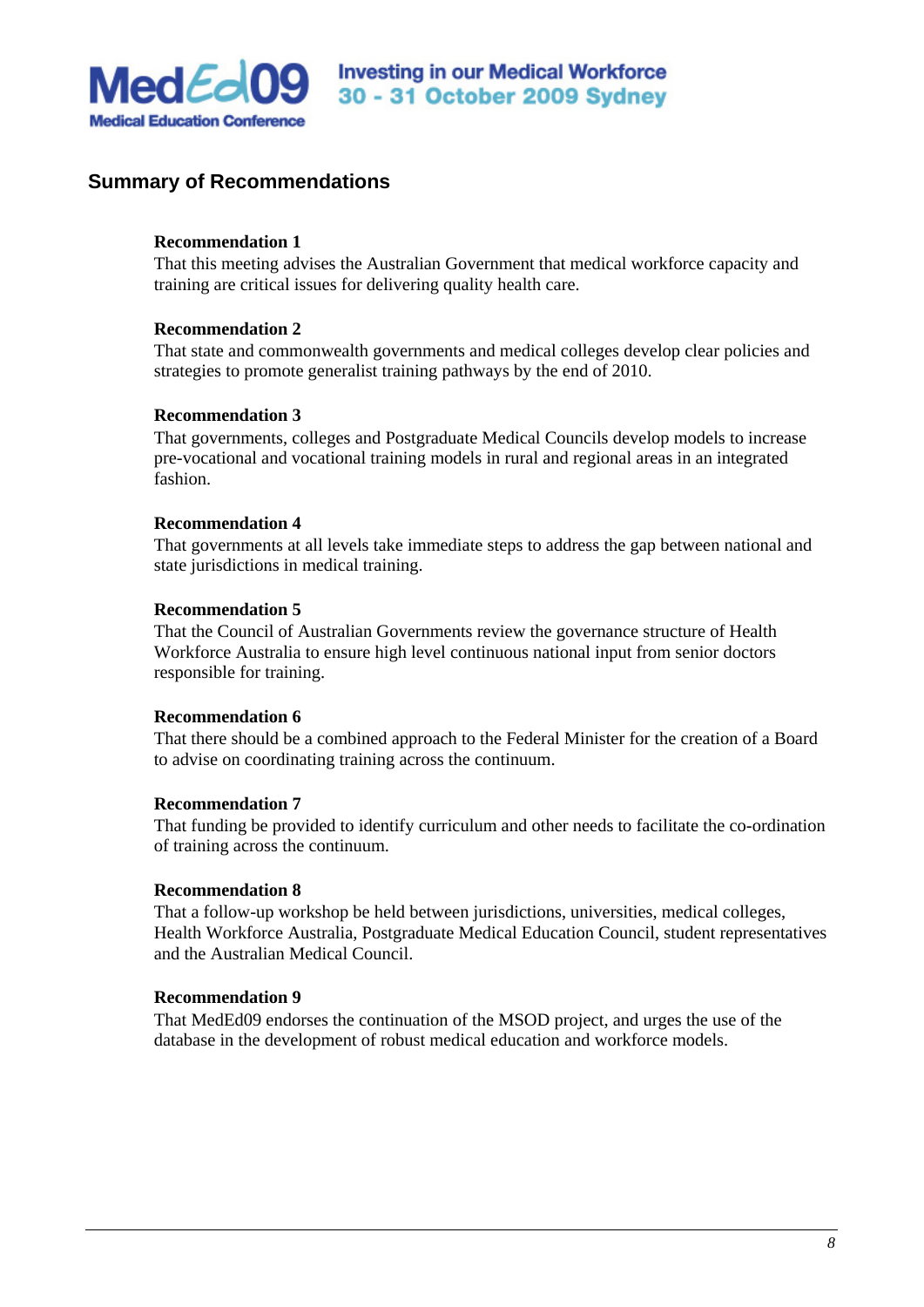

# **Recommendation 10a**

That an evidence - based approach be adopted to clearly define and inform the optimal use of both competency and experiential (time-based) approaches to medical education and training within an integrated education system.

# **Recommendation 10b**

Where such evidence does not exist, support should be made available for the required research and development.

# **Recommendation 11**

That an approach be made to CPMC to develop workable models for recognition of prior learning during vocational training, which (i) are transparent, accessible and reproducible (ii) fit with their curricula (iii) guarantee principles of equality, fairness and natural justice and (iv) have clear criteria against which applicants are assessed.

# **Recommendation 12**

That governments ensure that training institutions are appropriately resourced, to ensure essential infrastructure for effective training is available in all environments.

# **Recommendation 13**

That all levels of government (with relevant stakeholders) should develop clear strategies and policies by the end of 2010 that permit training to expand into private and other settings.

# **Recommendation 14**

That governments at all levels, through the Council of Australian Governments, ensure that coupling between service delivery and training is achieved.

# **Recommendation 15a**

That jurisdictions and employers ensure 'teaching and training' are essential requirements in job descriptions, and support, encourage and reward the clinicians for teaching.

#### **Recommendation 15b**

That jurisdictions and employers ensure that 'teaching and training' performance are key performance indicators to be addressed at annual appraisal of their medical staff.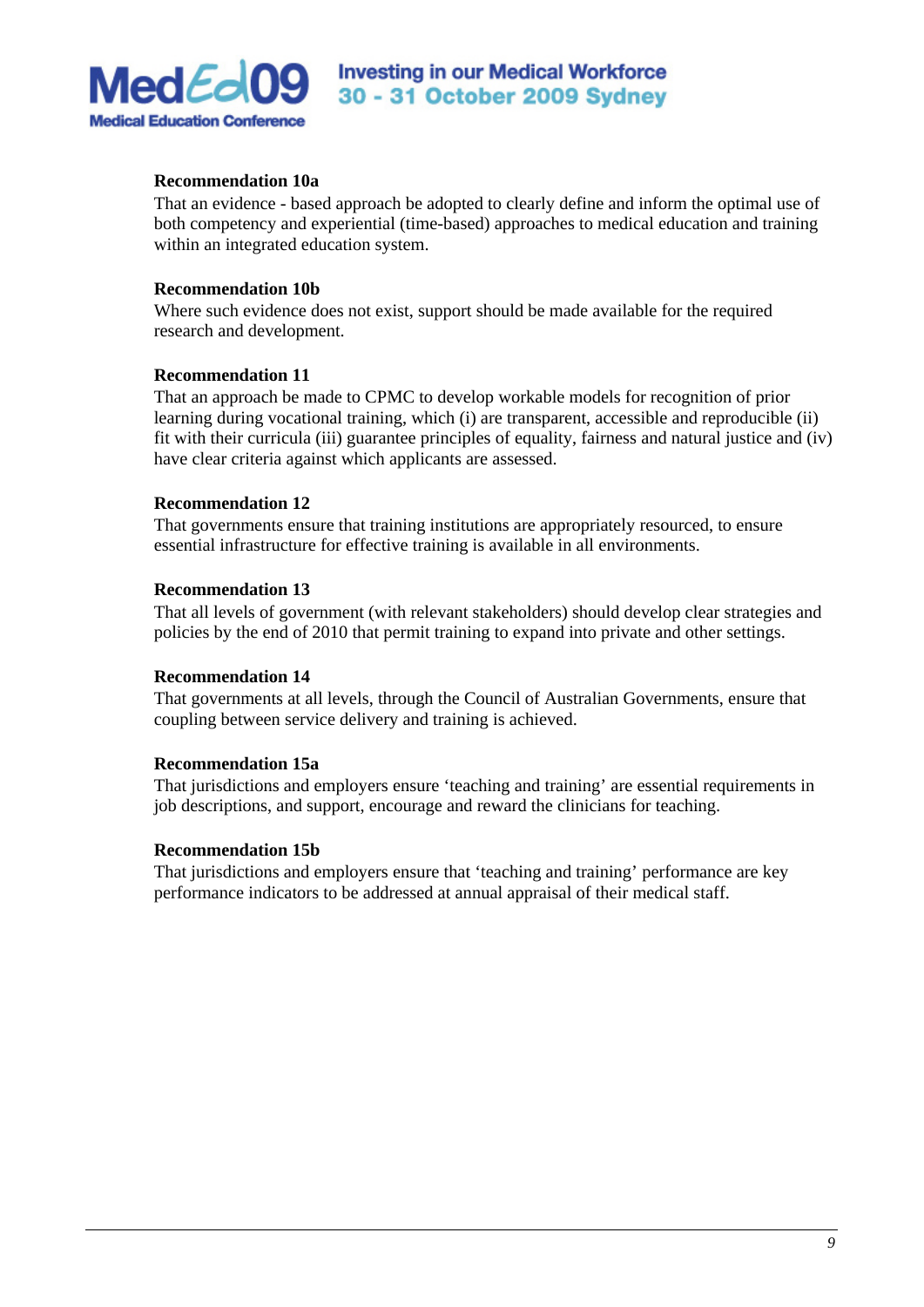

# **Investing in our medical workforce**

# **Introduction**

# **Professor Judy Searle**

Principal Medical Adviser; Workforce, Education and Training Australian Government Department of Health and Ageing

We are in an era of health reform. The Australian government, with strong stakeholder engagement, wants to address the health challenges we are facing. A range of initiatives is being seen at both federal and Council of Australian Governments (COAG) level, including:

- The National Registration and Accreditation Scheme
- The establishment of Health Workforce Australia (HWA)
- Commonwealth Government Budget measures in 2009–2010 (targeting consolidated specialist training, medical school support, research, and scholarship scaling)
- A restructure of the Department of Health and Ageing (DoHA), to include a Health Workforce Division
- The establishment of national committees, including the Medical Training Review Panel (MTRP) and the Enhanced Medical Education Advisory Committee (EMEAC)
- The release of the Review of Australian Higher Education Report by Emeritus Professor Denise Bradley AC (the Bradley Review) (with implications for health educators).

There are big challenges and big opportunities. However, the health workforce may be the rate limiting issue for reform.

The challenges we face in the area of our health workforce are many:

- How do we expand our workforce while maintaining a high quality output?
- How will we deal with the influx of graduates? The medical workforce pipeline needs to respond now, especially in terms of pre-vocational places by 2012.
- Can we improve planning and tracking for international medical graduates?
- How do we improve the distribution of doctors, to ensure we deliver health in metropolitan, rural and remote areas? There have been both federal and state initiatives around this, but we have seen little change as yet.

This last challenge, of the distribution of medical practitioners, is a particularly important issue. In 2007 there were over 77 000 medical practitioners with 87% practising; however, there is a marked variation of distribution across regions, as shown in Figure 1.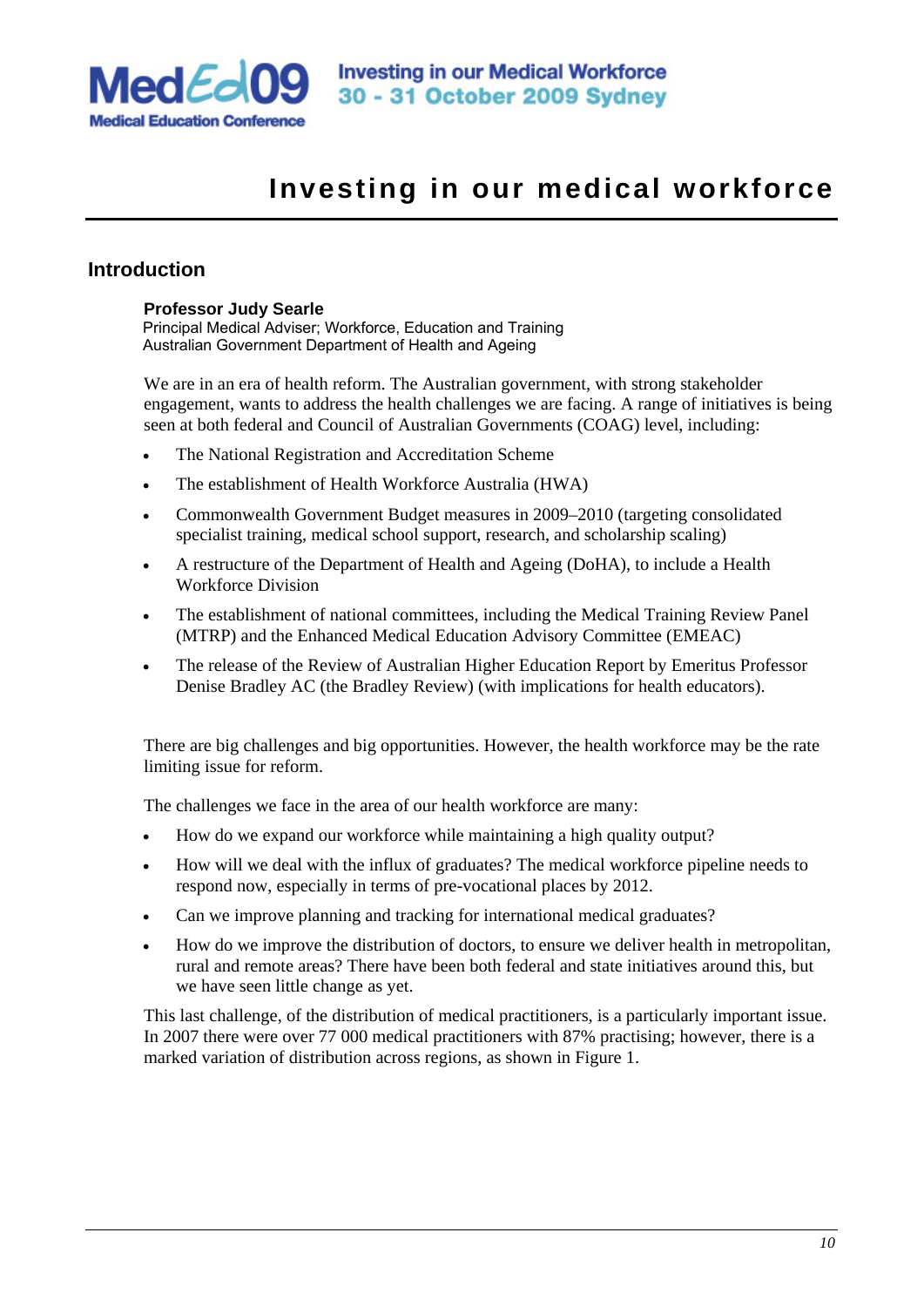



# **Figure 1 Distribution of medical practitioners in Australia**

We need to build on where we are. The previous medical education conferences in 2005 and 2007 have provided a valuable contribution to the health care and workforce debates.

MedEd05, held in Canberra, resulted in eight recommendations:

- 1. Establish a national health care education council (achieved)
- 2. Define competencies and curriculum content for different stages of medical education (commenced, ongoing)
- 3. Review clinical teaching and learning (commenced, ongoing)
- 4. Review use of potential teaching environments (commenced, ongoing)
- 5. Marry medical education with other health workforce needs (still at awareness raising stage)
- 6. Ensure that the wider health sector recognises that education and research are intrinsic to health service planning and delivery (still at awareness raising stage)
- 7. Provide a more rational and transitional process for career development/change (still at awareness raising stage)
- 8. Define good medical practice (achieved)

MedEd07, held in Melbourne, resulted in seven recommendations:

- 1. Improving the education and training continuum
- 2. Challenges to clinical education (commenced, ongoing)
- 3. Professionalism, accreditation and registration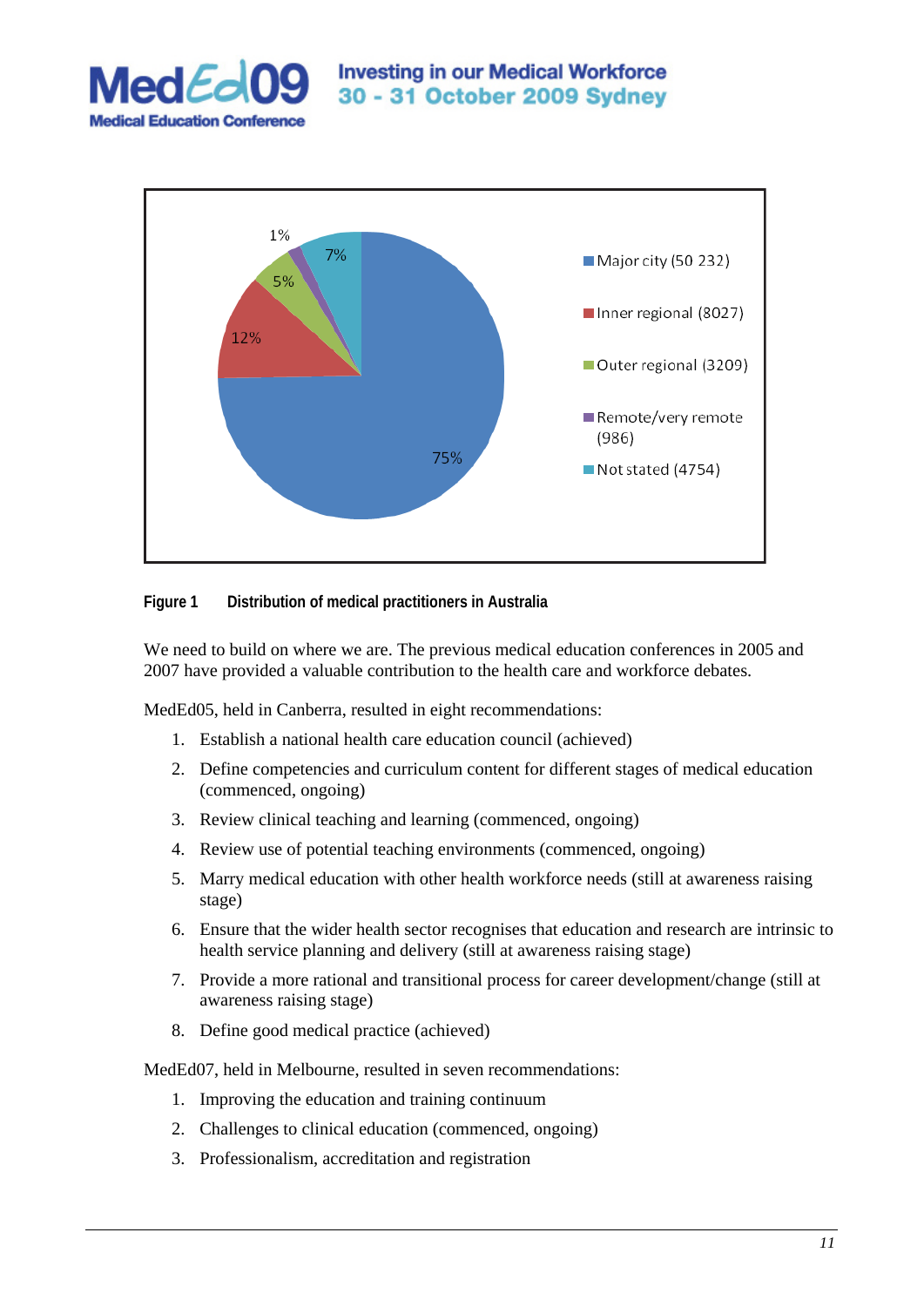

- 4. How education can contribute to the alleviation of workforce maldistribution, both geographical and discipline
- 5. Optimising stakeholder interaction and placing medical education on the national agenda (good progress, ongoing)
- 6. Supporting doctors to become effective health care team members
- 7. Developing longer-term educational innovations

These recommendations have proved more problematic, with the big issues (1, 4, 6 and 7) still remaining elusive.

It is important that MedEd09 address the health workforce challenges we now face, particularly the urgent question of the training pipeline. The number of medical students has increased by about 60% over the last five years. While there have been increases in pre-vocational (33%) and vocational (50%) trainee places between 2004 and 2007; this needs to increase now and from 2012 onwards. We need to plan so that these trainees end up where they are needed, both in terms of the services they provide and the regions they practise in.

How will we get there? By combining our collective expertise with benchmarking and learning from others, and by asking the right questions.

How will we know when we are there? When we have achieved a well planned, well managed, well distributed, high quality and happy medical workforce.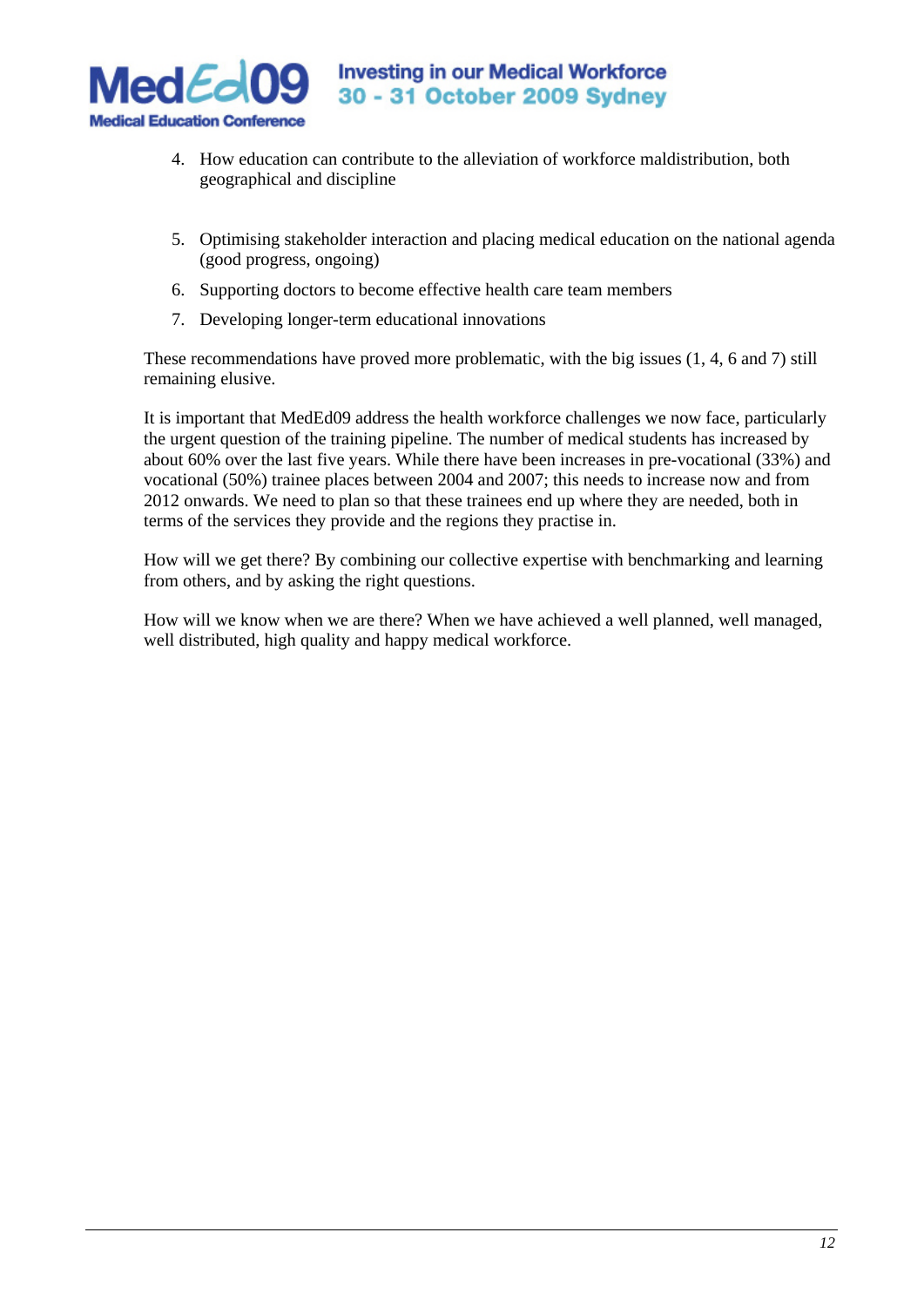

# **A healthier future for all Australians**

# **Professor Justin Beilby**

University of Adelaide Commissioner, National Health and Hospitals Reform Commission

The National Health and Hospitals Reform Commission (NHHRC) was established in February 2008 to:

provide a blueprint for tackling future challenges in the Australian health system including:

- The rapidly increasing burden of chronic disease
- The ageing of the population
- Rising health costs
- Inefficiencies exacerbated by cost shifting and the blame game.

The Commission will focus on health financing, maximising a productive relationship between public and private sectors, and improving rural health. *Media release*, Prime Minister and Health Minister, 25 February 2008

The Commission aimed to 'go boldly' in making recommendations on health reform to bring about much-needed changes in Australian health care. The NHHRC undertook a 16-month long research process (February 2008–June 2009) that was overseen by a broad panel and involved detailed consultation including a national listening tour, submissions, commissioned papers, and consultative forums, attracting input from a wide range of stakeholders including public and private hospitals, rural health clinics, and many health and training organisations. An interim report, released in December 2008, was again the subject of stakeholder feedback. In June 2009, the NHHRC delivered the final report on health reform, entitled *A Healthier Future for all Australians*.

The report looked at the changing nature of health, such as how the increasing burden of chronic illnesses and the ageing population is creating tension because the workforce needs more trained professionals to service this health care need.

Because of these changing health needs the Australian system has reached a tipping point. We estimate that by 2020 it will simply not be able to cope. Now is the time for action if we want to safeguard the health and wellbeing of future generations at an affordable cost to our nation.

The report detailed its vision of 'A sustainable, high quality, responsive health system for all Australians now and into the future', and identified three reform goals that would be needed to reach that vision. Each of the reform goals then raises a number of challenges for medical education. We need to recognise and include education as part of our reform of the delivery of services — they are not separate areas but part of a whole.

# **1 Tackle the major access and equity issues that affect people now**

It is important that we make real the universal entitlement to health services, targeting on the basis of health need. A number of areas are of particular concern, including Indigenous health care, dental health, rural and remote health, and mental health.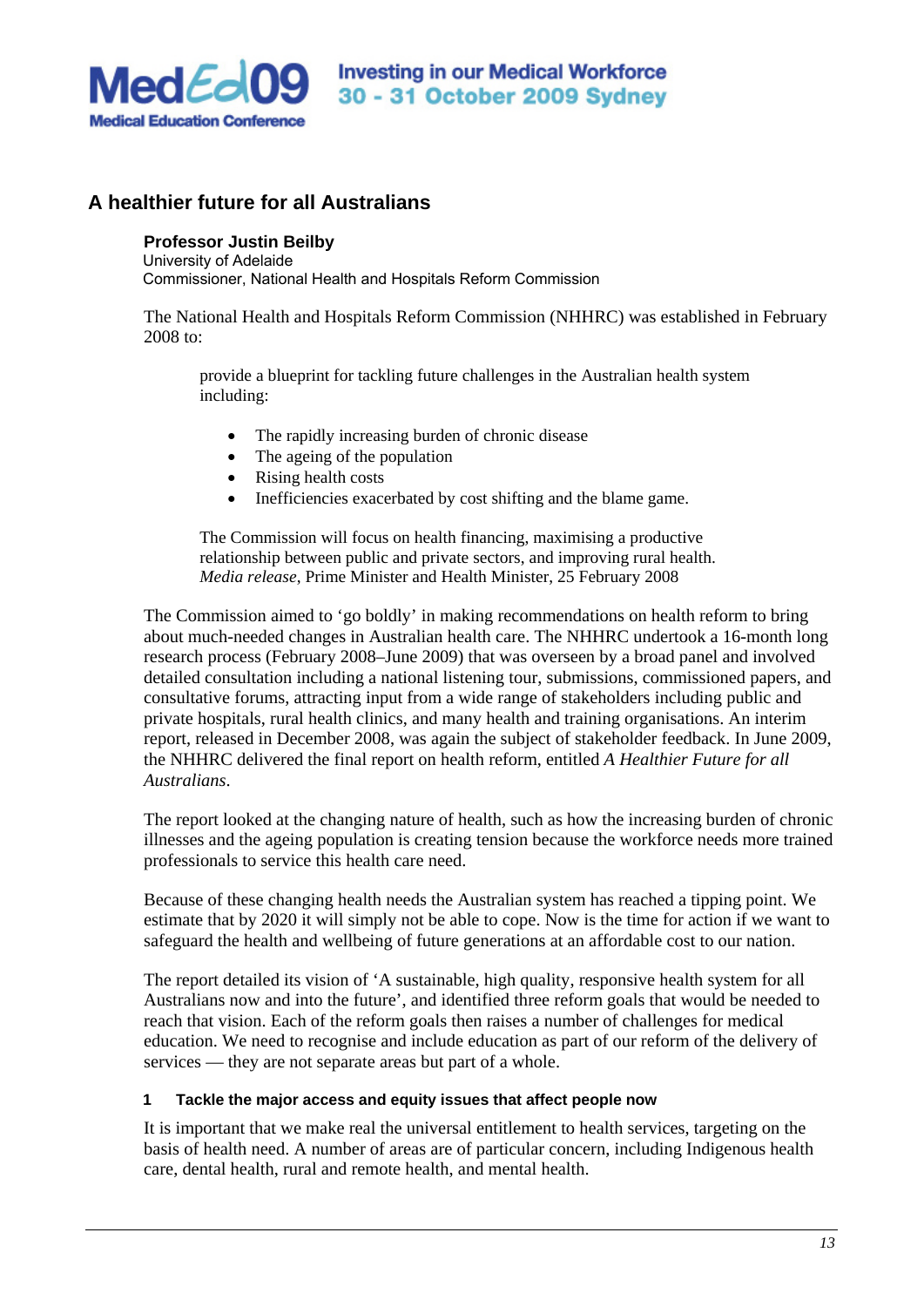

- Indigenous health care Indigenous curricula need to be developed both to expand the number of Indigenous practitioners and to provide all practitioners with Indigenous patient care training
- Dental health we need to be able to provide restorative and preventive healthcare for all Australians. 'Denticare Australia' would provide a new dental care system building on a private health insurance and private dental services platform. An intern model and additional training infrastructure need to be developed to complement this.
- Remote and rural health to achieve equitable health care for all regions we will need innovative workforce models, equitable and flexible funding, support and incentives for rural training and career choice, and other support structures such a telemedicine and patient travel support. In education there are opportunities for increased rural educational links and rural placements. The Bradley Review found that rural clinical schools are very successful, and we need to build on this model. The medical schools outcomes database (MSOD) will also provide valuable guidance in this area.
- Mental health early intervention for young people is important, rapid response teams and sub-acute care are needed, as are links between health and social services. We need to develop a national curriculum in this area.

# **2 Redesign to position us to meet emerging challenges**

We will need to strengthen primary health care and invest in a healthy start to life from before conception through the early years. General practitioners (GPs) will be the medical coordinators and team leaders in the new systems, with comprehensive primary health care centres or services in most local communities. These GP super-clinics will be 'one stop shops' and the preferred location of care for an expanded range of generalist services with better links to other services including hospitals and aged care.

Hospitals in turn will need to be reshaped, developing new models of care with rapid patient throughput, strengthening outpatient and community specialist services, and expanding choices for care and accommodation in aged and palliative care.

Again, these changes create challenges for medical education. Short hospital stays limit teaching opportunities, and new teaching models involving community health centres will be needed. New curricula — to support the healthy start approach and the need for expanded aged care will also be required.

# **3 Create an agile, responsive and self-improving health system for future generations**

We will need to foster a culture of continuous improvement and innovation and strong clinical leadership, and to increase our investment in clinical, health services and health policy research. A permanent national body would help to promote, monitor, report and support clinicians and health services to provide safe and high quality care.

We also need to evolve to the next generation of Medicare, creating a broader, more responsive system that covers public and private health service; with activity-based funding and payments for performance and quality. This model may include changing the application of the medical benefit scheme to remote areas to provide more equitable and flexible funding; funding based not on numbers of patients seen but on the proportion of the population seen, or some other measure.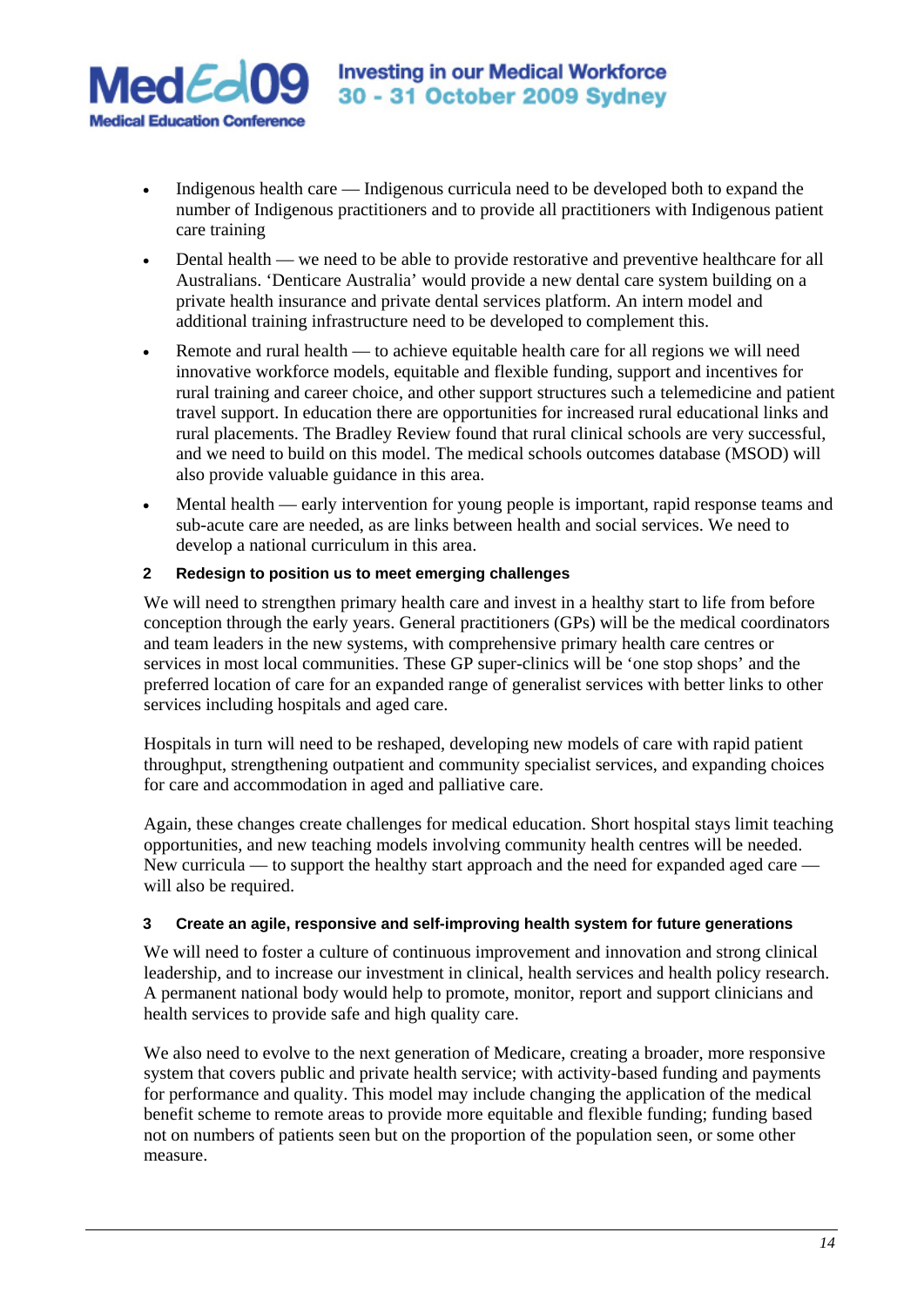

We need to make smart use of data, knowledge and communication with data linkages and reporting to support evidence-based medicine and health care system planning. We can also strengthen consumers' informed decision making with public reporting on access, efficiency and quality for public and private hospitals, and by providing patient-controlled health records.

In medical education, we will need agile and responsive curricula. We need to recognise that to change our health care workforce we will need a new framework for education and training, including a strong framework for competency based clinical training and practice.

Large reforms are needed to bring health and education together. Implementation of these reforms is vital for the future of the Australia health-care system.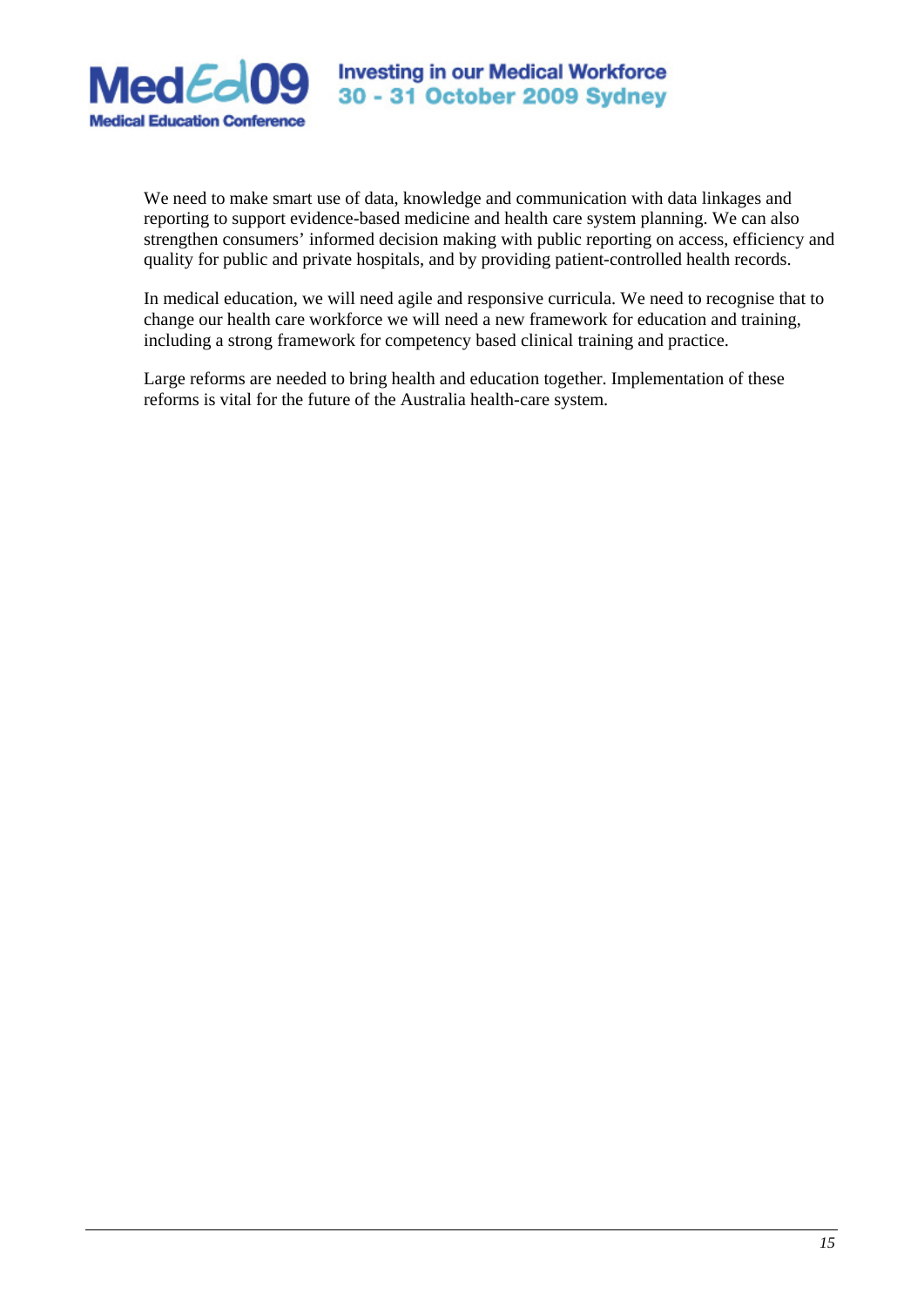

# **The role of the doctor in the 21st century: implications for medical education and training**

# **Keynote Address**

#### **Professor Sir John Tooke**

Dean, Peninsula College of Medicine and Dentistry, United Kingdom

# **The changing context**

The role of the doctor in the twenty-first century will be shaped by the changing context. Demographic changes will have a large impact on the health-care system: countries like the United Kingdom (UK) and Australia have an ageing population, which increases demand for health care but reduces the number of tax payers per beneficiary. For countries in the OECD, health spending has increased faster than GDP due to factors such as ageing, changing disease patterns and medical innovation. Economic pressure will also come from the global financial crisis; for example, the UK anticipates a cut of around 15% health spending in the coming years.



# **Figure 4 Increasing gap between total health spending and GDP growth**

Other global trends that will affect doctors and their training include climate change (bringing new health problems to some areas); globalisation (medical students will be more mobile and may be attracted to the international arena); preventative medicine (potentially changing healthcare demands); technological capacity (raising issues of affordability and ethics); and increasing public expectations of health care.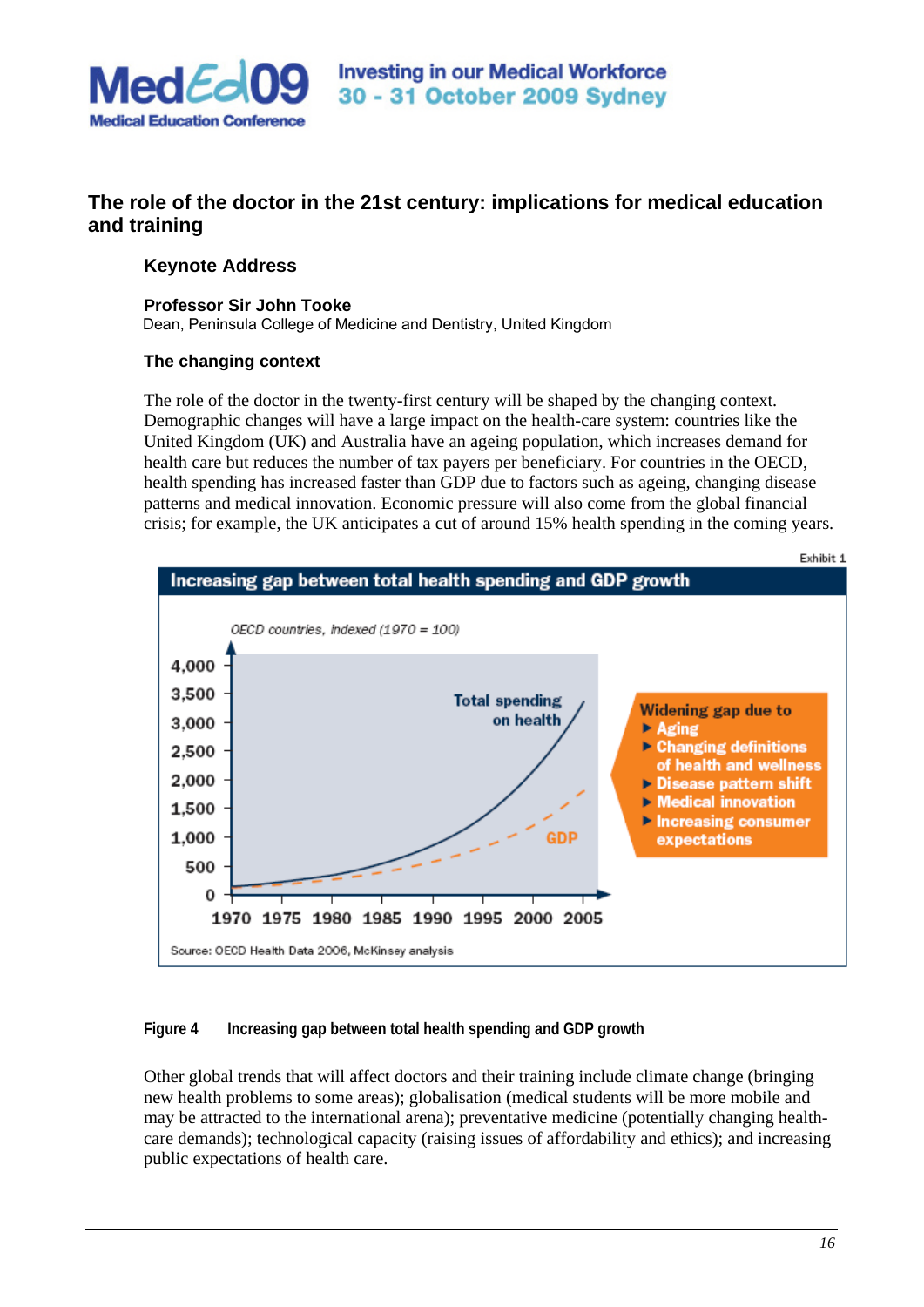

# **Defining roles**

It is important that the role of the doctor is clearly defined. Without role definition it is impossible to pursue outcome focused medical education, plan the workforce, or for our trainees to understand what to excel at. Maintaining clear definitions of professional roles is also important to avoid deprofessionalisation. The MMC inquiry in the UK (the *Independent Inquiry into Modernising Medical Careers*) launched in April 2007 revealed there was a lack of appreciation of the contribution of doctors to health-care teams. The MMC inquiry demonstrated that aligning role definition, health policy, workforce considerations and education is key to avoiding problems.

Given the rapid changes in demands on the health-care workforce, maintaining teams with a cost-effective mix of skills is also a major challenge. Task transfer to expand the role of nurses and other mid-level personnel has been suggested as a possible solution to this challenge, but there is little evidence about the costs. Much of health care involves unanticipated problems; if an individual doesn't have the skills to provide all aspects of care they may need to call in an expert, which would increase costs.

Task transfer may also start to erode the professional base. Role models are important in the health workforce and task transfer may direct more senior nurses into substitute roles, instead of providing leadership and support in nursing.

### **Skills**

Generic skills required by doctors include communication, team work, empathy, integrity and the ability to be non-judgemental.

Specific skills required by doctors are about the ability to deal with complexity — the ability to synthesise, integrate and interpret a range of information; the ability to manage risk and uncertainty; and the ability to lead and take responsibility for clinical decisions. Most important are skills in high level clinical reasoning and diagnosis: the majority of those patients surveyed in the UK agreed with the statement 'My top priority is having confidence that my doctor will achieve an accurate diagnosis of what is wrong with me'.

Doctors have a key role in enhancing health services, and in managing resources. As economic pressure on the health system grows, doctors will increasingly need to manage the tension between advocacy for the individual patient and cost-effective, equitable care. Each doctor needs to remember the 'patient outside the door', as well as the patient in front of them.

# **Training**

Recognising the changes in work environment and necessary skills, the document guiding undergraduate outcomes and standards in the UK, *Tomorrow's Doctors*, has had several changes since the last edition with more emphasis on science, on clinical leadership and on building clinical experience.

Medical training focuses on clinical competency; however, clinical expertise also requires experience and the ability to make good judgements. Unfortunately, a barrier to increasing experience may be the medical community's increasing aversion to risk. A strong focus on patient safety is important, but it may obscure the fact that medicine is inherently risky. Most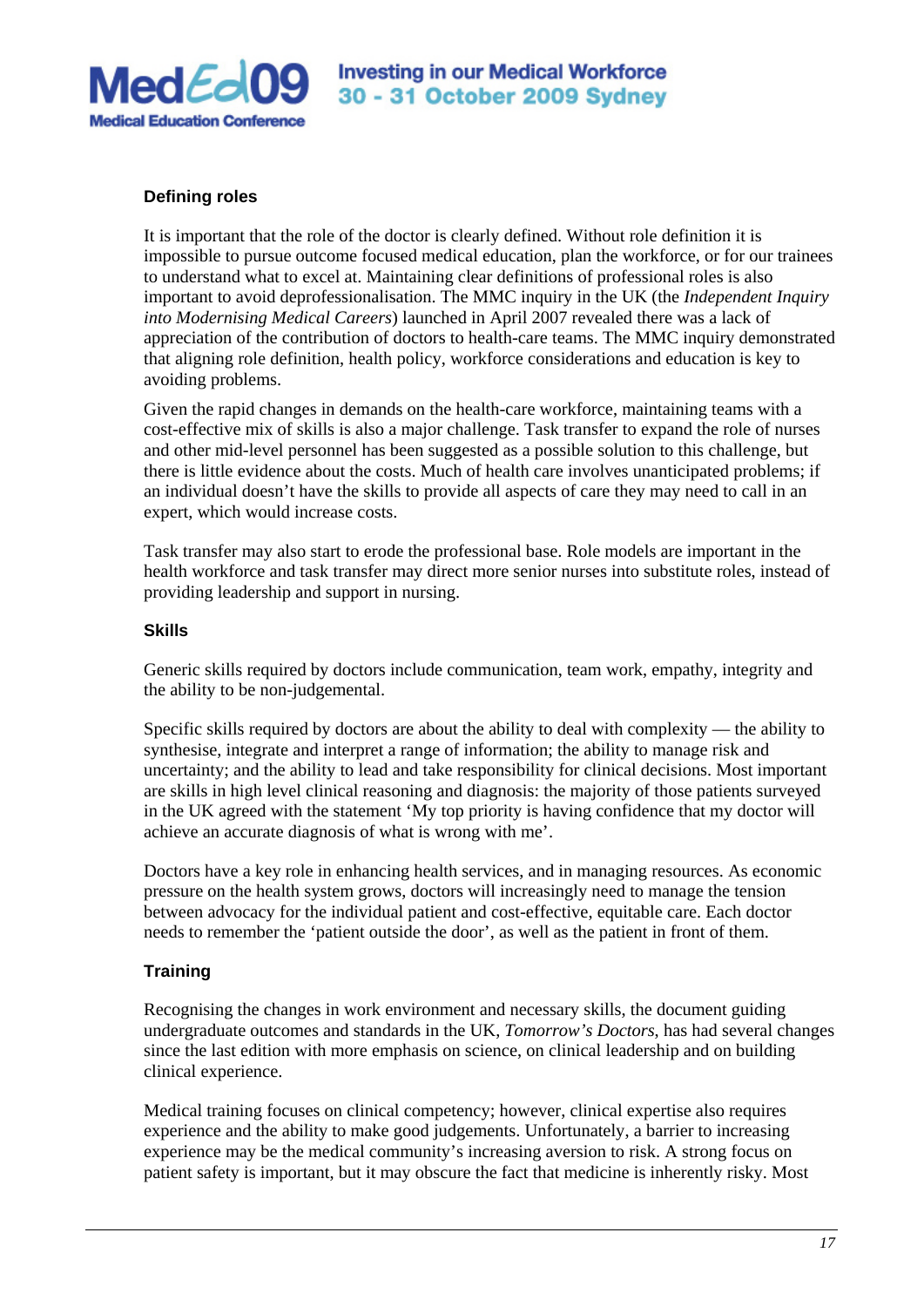

importantly it acts as a barrier to service innovation and prevents young doctors from having earlier supervised clinical practice.

Following the MMC enquiry, the UK has made significant changes to the postgraduate training path. Previously, this path was narrow; now, there are core specialty stems with a broad base. This path reduces the risk that doctors will need to restart the training process if there are major technological changes. Other training considerations include training people in the right areas to increase the workforce in places of need, and considering the logistics of training doctors, nurses and physiotherapists in the same location to assist with communication and collaboration skills.

In conclusion, it is important for the medical workforce to aspire to excellence, but students must have a clear definition of what excellence is, and the tools and environment to achieve it.

# **Discussion**

- To ensure that trainees acquire the critical skills of clinical reasoning, we need to equip supervisors with the knowledge and skills to unpack their own thinking, explain the thinking process to students and then give them structured feedback. This will teach students the reasoning process, which too often they are expected to learn 'by osmosis'.
- Greater professionalism in postgraduate training is needed, and increasing the links between academia and postgraduate training may help to achieve this.
- Limited hours are available for training so professionalising and planning for early clinical experience are important.
- Supervising and mentoring is challenging because hospital shift work breaks down the relationship between senior and junior doctors, creating an imperfect learning experience and losing many case-based learning opportunities. Improving the relationship between junior and senior doctors is important.
- There is a divide between clinicians and managers: medical education should help clinicians to understand managers' needs and managers to understand clinicians' needs.
- GP trainees want more training in the community and less training in the hospitals; meeting these needs would encourage and facilitate young doctors moving into community roles.
- Student locum positions are a good model; facilities should be encouraged to increase student assistantships.
- If doctors are to take on the role of team leaders, we need to look at how to implement and support this; how other health-care professionals can support this leadership; how the public can understand this role; and how to gain a better understanding of roles and how they fit together.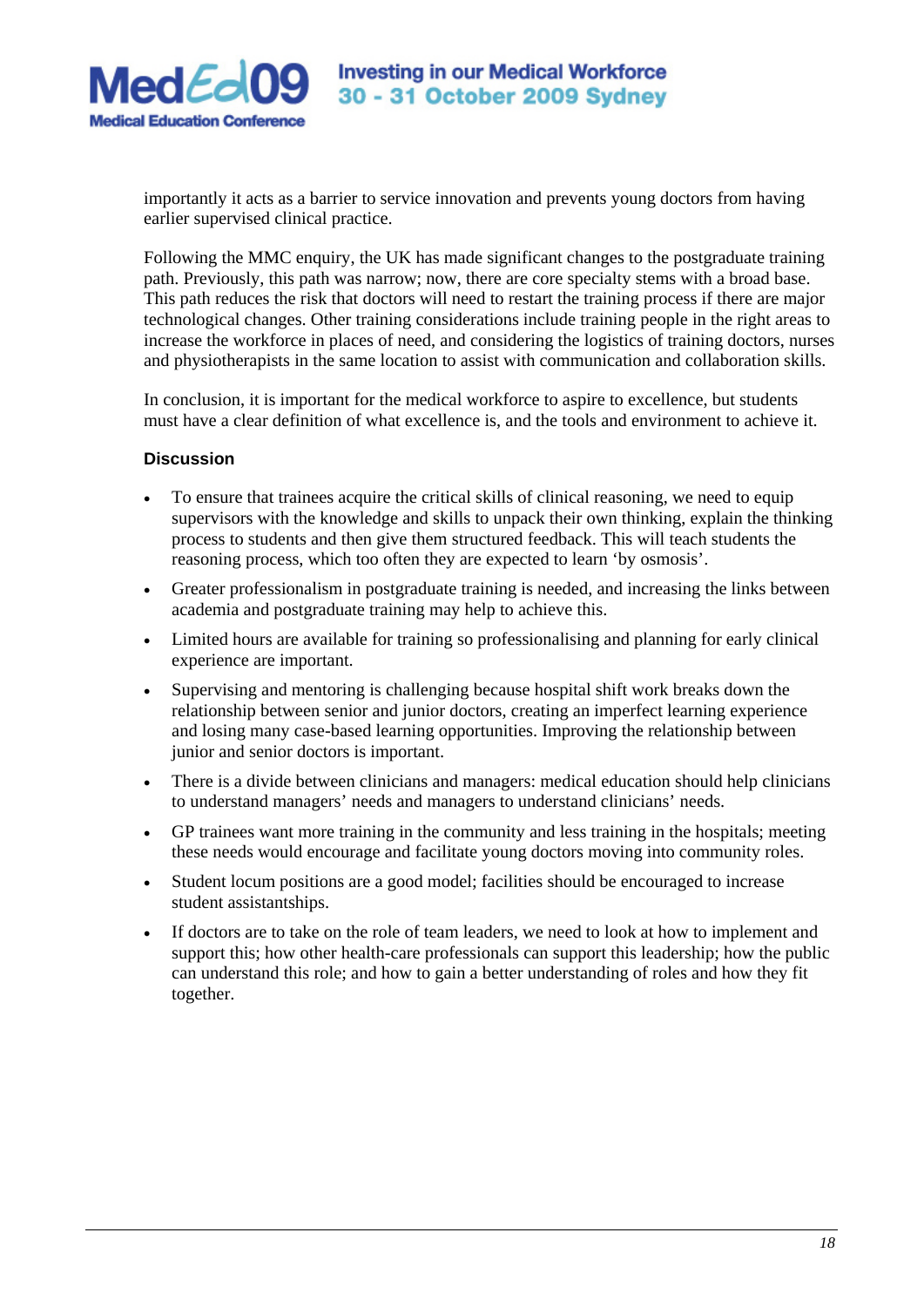

# **Indigenous Health: Key Imperatives for Closing the Gap**

## **Associate Professor Peter O'Mara**

President, Australian Indigenous Doctors' Association

The linkages between the theme of this year's medical education conference, 'Investing in our medical workforce', and Aboriginal and Torres Strait Islander health equality are very significant. Recognising ways of working together to build the capacity of the medical workforce to deliver better outcomes for Indigenous Australians is an important step to close the gap in health status.

In March 2008, Australian Indigenous health organisations and the Prime Minister signed the Close the Gap 'Statement of Intent', which set down their aims to work together to build the capacity of the Indigenous health workforce and to achieve equality in health status between Aboriginal and Torres Strait Islander peoples and non-Indigenous Australians by the year 2030.

It is the unfortunate truth that many of our Aboriginal children today are living in extreme levels of poverty, poor health and disadvantage. Aboriginal babies are dying at three times the rate of non-Indigenous babies, our old people are dying ten years earlier than non-Indigenous Australians, and prominent causes of death for Aboriginal and Torres Strait Islander people are chronic diseases — most of which are entirely preventable.

Aboriginal and Torres Strait Islander Social Justice Commissioner Tom Calma has said:

It is a simple fact that Aboriginal and Torres Strait Islander peoples still do not enjoy the same opportunities to be healthy as non-Indigenous Australians.

It makes sense to promote the Indigenous medical workforce as a key plank in any reasonable strategy to 'Close the Gap' in Indigenous health outcomes. Currently, Aboriginal people represent 3% of the population, but only 0.3% of doctors, 0.6% of nurses, and 1% of health care personnel overall.

The positive effects of Indigenous doctors for Indigenous people's physical, emotional and cultural wellbeing have long been recognised by government and other Indigenous and non-Indigenous stakeholders. The Federal Minister for Health, Nicola Roxon, has said:

To further encourage Indigenous people to see the doctor or a nurse, we need more Indigenous doctors and nurses. To improve the relations of trust between the Indigenous community and the medical profession, we must deliver more Indigenous health professionals.

Aboriginal and Torres Strait Islander doctors look at health in a holistic way. They take into account a patient's personal and family situation when dealing with a health issue and will work together with them, their family, and their community for a way forward. And of course, when we treat our own people, there is a sense of connection and trust between doctor and patient, which can improve outcomes.

Beyond the highly skilled and unique contributions that Indigenous doctors make to the medical workforce, they are also invaluable role models, mentors and leaders to future generations. Our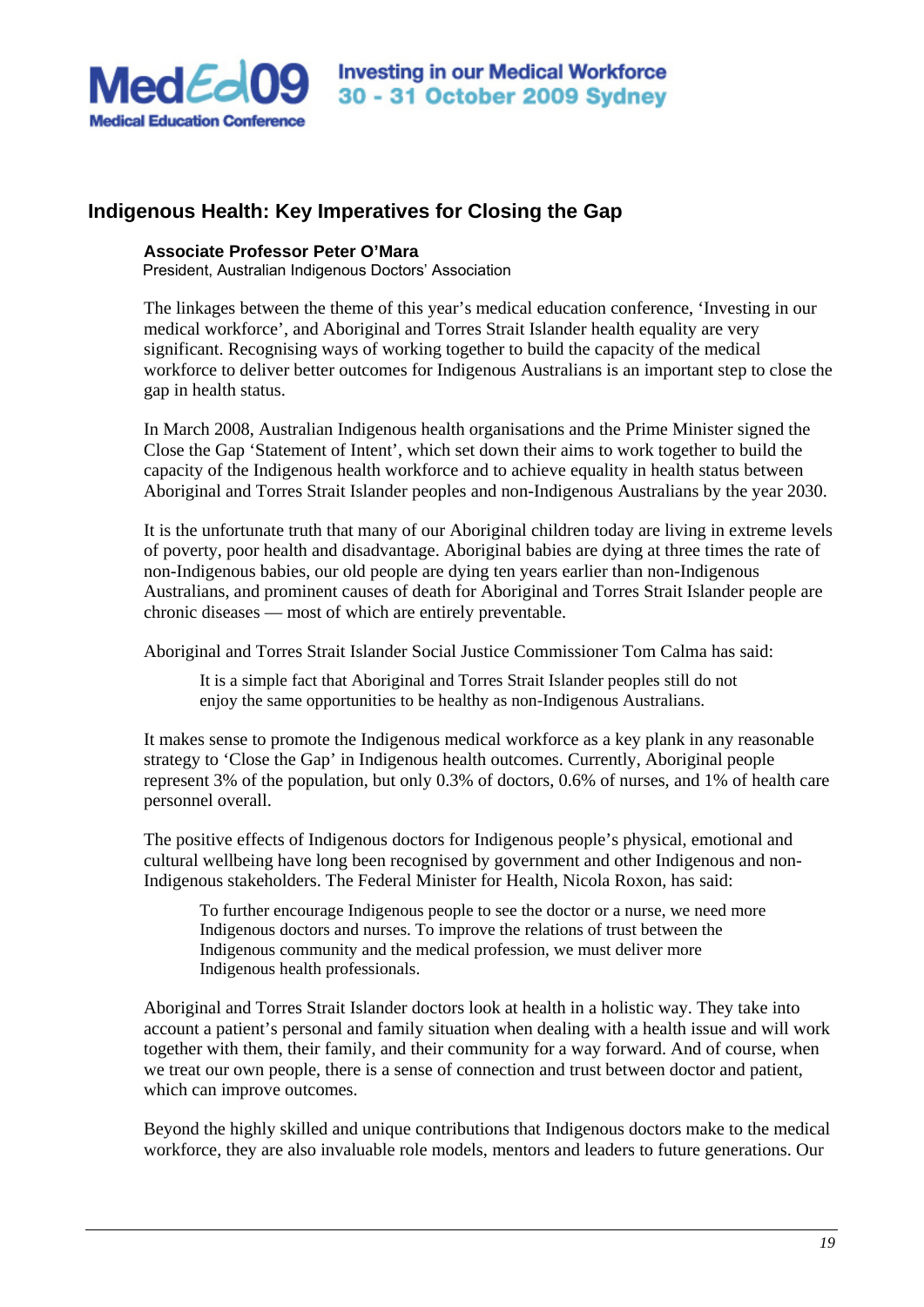

numbers have grown steadily over the years and we now have 140 Indigenous medical graduates and 137 Indigenous medical students.

If governments and medical institutions are genuine about recruiting and supporting more Aboriginal and Torres Strait medical students, then medical education strategies must begin early in the life and education cycle. There is a large pool of smart potential students, but Aboriginal students often lack the support, access to role models, career information and other opportunities that would lead to a better future for them and their communities. The Department of Employment Education and Workplace Relations (DEEWR) has provided funding for the Australian Indigenous Doctors' Association (AIDA) for a 12-month project, known as the *Pathways in Health Project*, aimed at fostering interest in and support for Indigenous students into health-related fields of study and employment. Many of our doctors often retell the inspiration of seeing and talking to an Aboriginal and Torres Strait Islander medical student or doctor as the turning point in making their decision to become doctors. To be able to offer the same encouragement in turn to other Indigenous kids is an enriching experience.

The solution to an improved workforce and improved Indigenous health is about our people working together alongside non-Indigenous people in order to achieve an agreed goal. Better Indigenous health education, better workforce training and schools and universities having better selection, recruitment and support strategies for Indigenous people will go a long way to improving our people's health.

In saying this, I want to acknowledge how far we've come, particularly in the university teaching environment. At a national level, there has been collaboration between three key organisations: the Australian Medical Council (the AMC), the Medical Deans of Australia and New Zealand (MDANZ), and the Australian Indigenous Doctors' Association (AIDA). We envisage that this collaboration will lead to real reform and sustainable improvements in Indigenous health and Indigenous workforce.

In 2006, the AMC reviewed its standards and procedures for accrediting medical schools. For the first time, part of this review looked at how Indigenous health should be incorporated in curricula. The review involved significant consultation, collaboration and input from AIDA, the Medical Deans Indigenous Health Project, and the Committee of Deans of Australian Medical Schools (CDAMS; now renamed Medical Deans Australia and New Zealand) Indigenous Health Curriculum Framework.

This collaboration did not happen by accident — it was a lengthy process and trust was built over time and through each organisation demonstrating their commitment to improving Indigenous health. This is a model that could be employed across the board.

MDANZ and AIDA's strong desire to work in partnership to increase the number of Indigenous doctors and improve the health expectations and outcomes for all Indigenous people led to a formalised collaboration agreement (2008–2011).

Aboriginal and Torres Strait Islander Social Justice Commissioner, Tom Calma, said:

The collaboration between AIDA and the Medical Deans provides a concrete example of what needs to happen more broadly in this country…Indigenous organisations and people engaged in mutually respectful relationships with other leaders in their fields.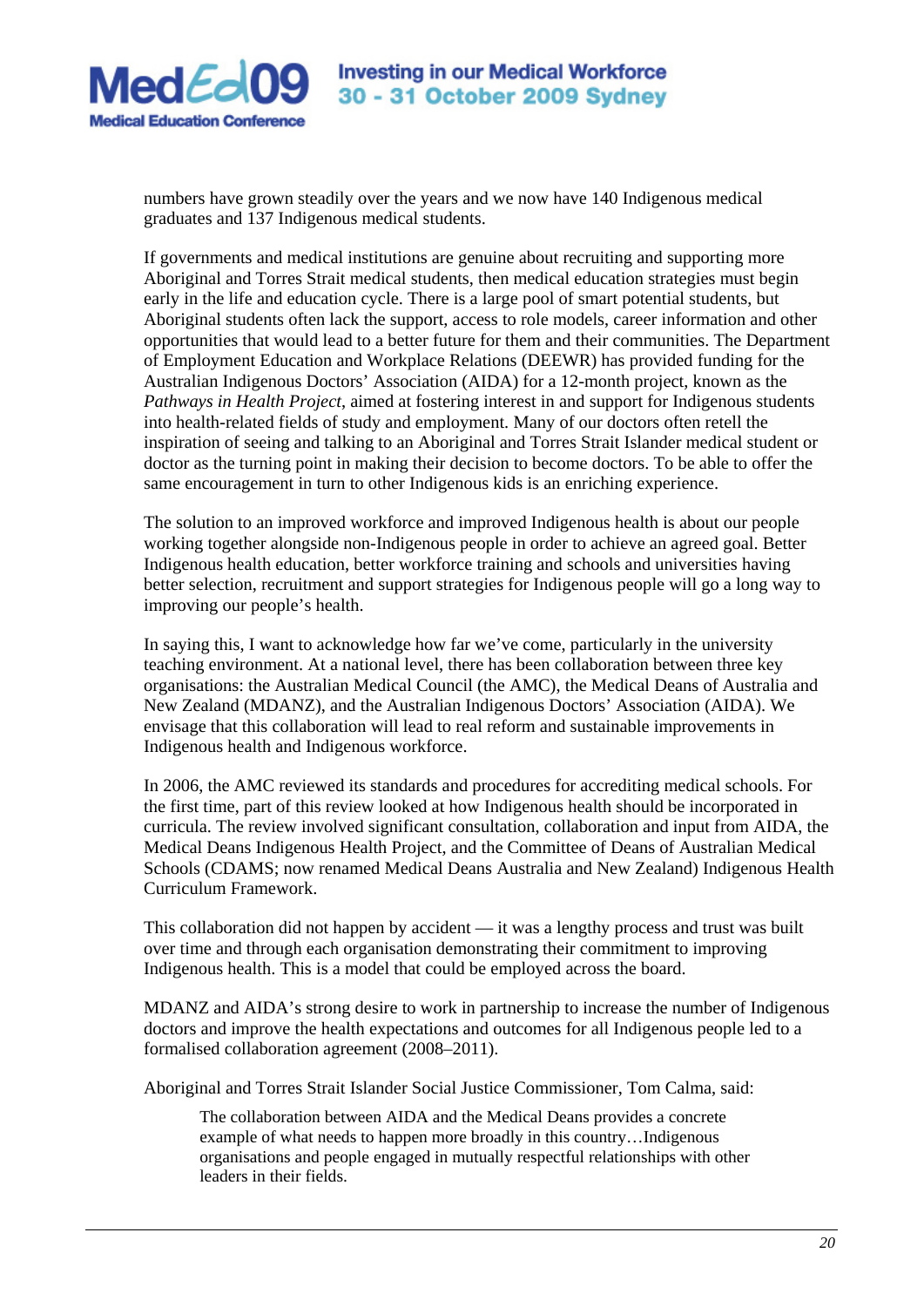

The collaboration agreement recognised the shared work in developing the CDAMS Indigenous health curriculum framework, the AIDA best practice report on recruitment and retention and also set the framework for driving reform with the AMC to develop new standards around Indigenous health content, recruitment and retention strategies and staff and student support.

This agreement has since been renewed with an updated work plan and priority outcomes. It allows MDANZ and AIDA to work collaboratively on the vertical integration of Indigenous health content as well as allowing us to negotiate and develop streamlined pathways for Indigenous people into medical schools.

It is also important that all health professionals develop an increased awareness of Indigenous issues. It is important that health practitioners understand the barriers that might prevent an Aboriginal patient attending care or following advice, or how an individual's Aboriginality affects their need for medical attention. Medical schools need to ensure all students get Aboriginal cultural training and skills, and even simple exercises made part of curricula would help.

On the strength of the platform established with MDANZ, we have met with the Committee of Presidents of Medical Colleges, to develop work on vertically integrating Indigenous health content, training and greater recruitment of our people into specialist medical college training programs — continuing the Indigenous health content covered at the medical school level all the way through specialist training. There is excellent engagement with this strategy at a number of colleges (eg the Royal Australian College of General Practitioners and the Royal Australasian College of Physicians).

As a clinician and a medical educator, I am passionate about the need to make the health system culturally safe for our doctors and students. I think the best way to measure cultural safety is when Indigenous people feel supported, valued and appreciated in their learning and working environments. With the number of Indigenous doctors within the profession growing, that can only mean a better future for our children.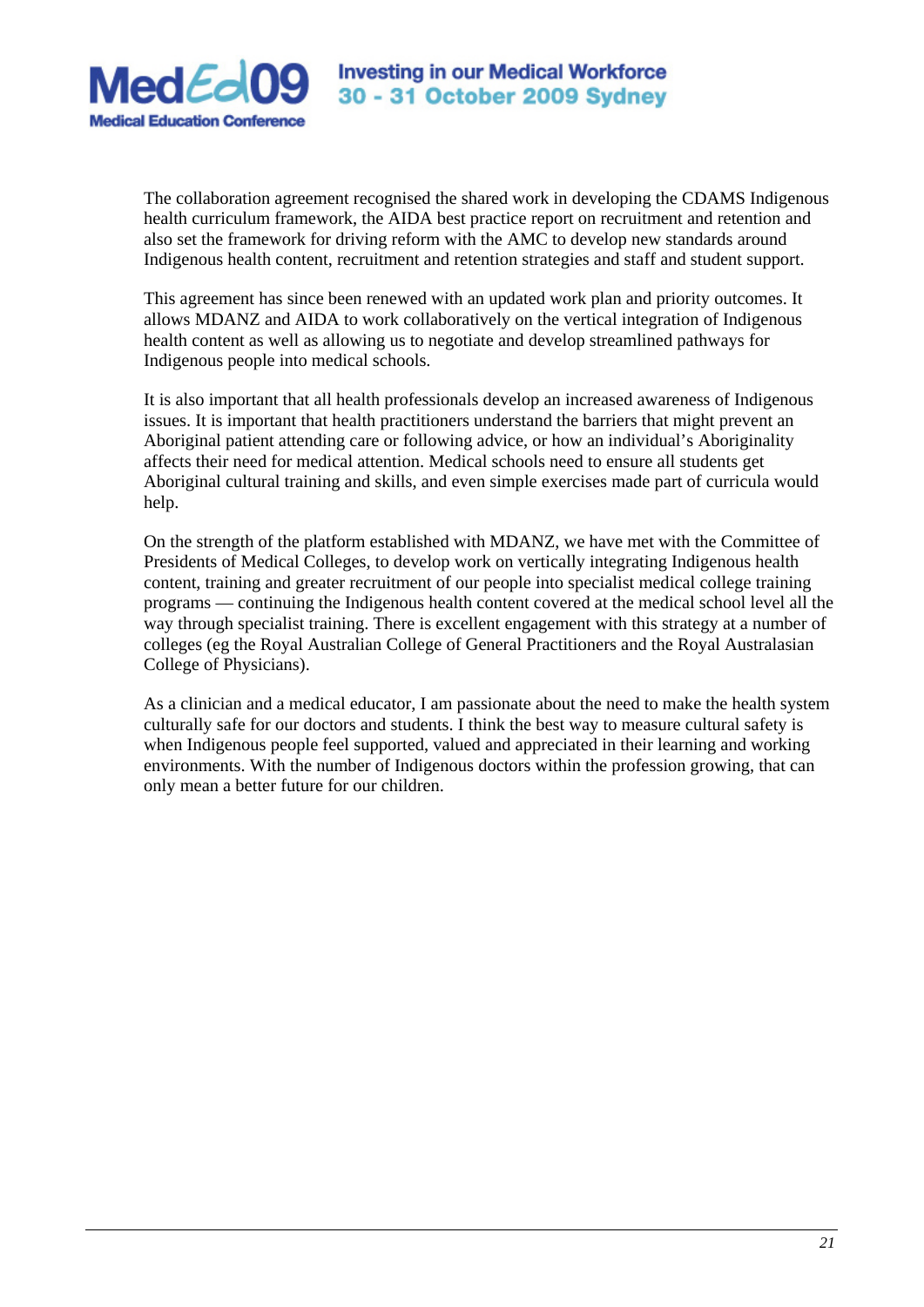

# **Theme 1: Increasing health workforce flexibility**

# **Convenor: Dr Andrew Singer,**

Senior Medical Advisor, Acute Care Division Australian Government Department of Health and Ageing

# **Key questions and issues:**

How do we increase the flexibility of our health workforce, to maintain an appropriate number of generalist professionals? How do we make education and training of the health workforce more flexible to both meet our future needs and minimize any retraining required when roles or work practices change?

# **What is the right medical model for our workforce?**

What is the ideal balance between 'generalism' and 'subspecialisation' for the health workforce? How do we ensure that there is an appropriate workforce for after-hours and emergency cover, coordination of care for the 'whole' patient and an ability to provide services to patients outside of capital cities?

# **Interprofessional learning and flexibility**

Interprofessional learning is about training teams made up of different disciplines, working together for the benefit of the patient. How important is it for medical education, training and extending healthcare in general? If it is important, how do we promote it?

# **Competency based education and training and flexibility**

Can competency-based training be used as a tool to increase health workforce flexibility and portability?

# **Geographic flexibility/skill flexibility (including rural clinical schools)**

What are the important aspects of workforce flexibility we need to concentrate on? Do we need to strike a balance between geographic flexibility (the ability and willingness to work in urban, suburban and rural areas) and skill flexibility (the ability to multi-skill, or to sequentially attain skills in career development), or is one more important than the other?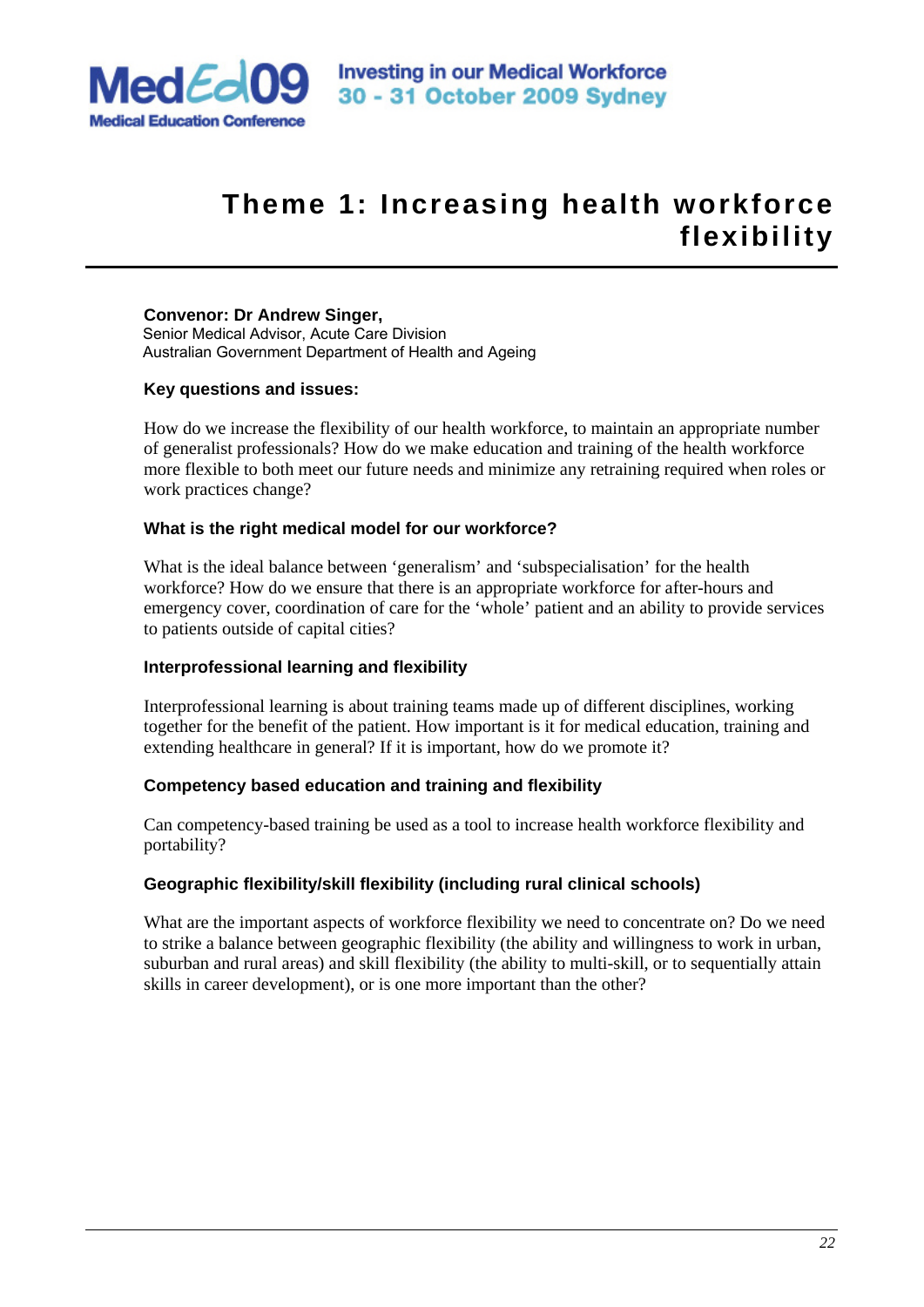

# **Rural perspective**

## **Associate Professor Richard Murray**

Dean and Head of School School of Medicine and Dentistry, James Cook University

The Australian health-care system is divided along state lines; however, it is valuable to look instead at the division between metropolitan and regional Australia. Metropolitan Australia has a population of 14 million, with 160 000 indigenous Australians (1%); regional Australia has a population of 7 million, with 360 000 Indigenous Australians (5%).

Metropolitan areas are concentrated in terms of both population and resources; however, they still have to deal with:

- erosion of generalist scope and increasing subspecialisation
- fragmentation of care, where concentration on subspecialties mean that patients may not receive the holistic care needed (this is particularly of concern in chronic and aged care)
- increased awareness of medico-legal hazards, where the basis for treatment protocols is driven by legal constraints, rather than evidence-based medicine.

Regional areas deal with the issues of population dispersal and scarce resources, and also have the challenges of Indigenous health; they are even more affected by the erosion of generalism and the trend towards subspecialties. As rural and remote areas are served by a more limited health workforce, it is essential that this workforce be able to manage a wide range of health conditions. Rural health depends on the generalist specialist, and the decrease of these professionals in Australia is a vital issue. Figure 2 shows the current training trends, with the vast majority of medical fellows opting for subspecialty training.



**Figure 2 New Fellows in 2007: selected specialties**  *Medical Training Review Panel 12th Report***, May 2009**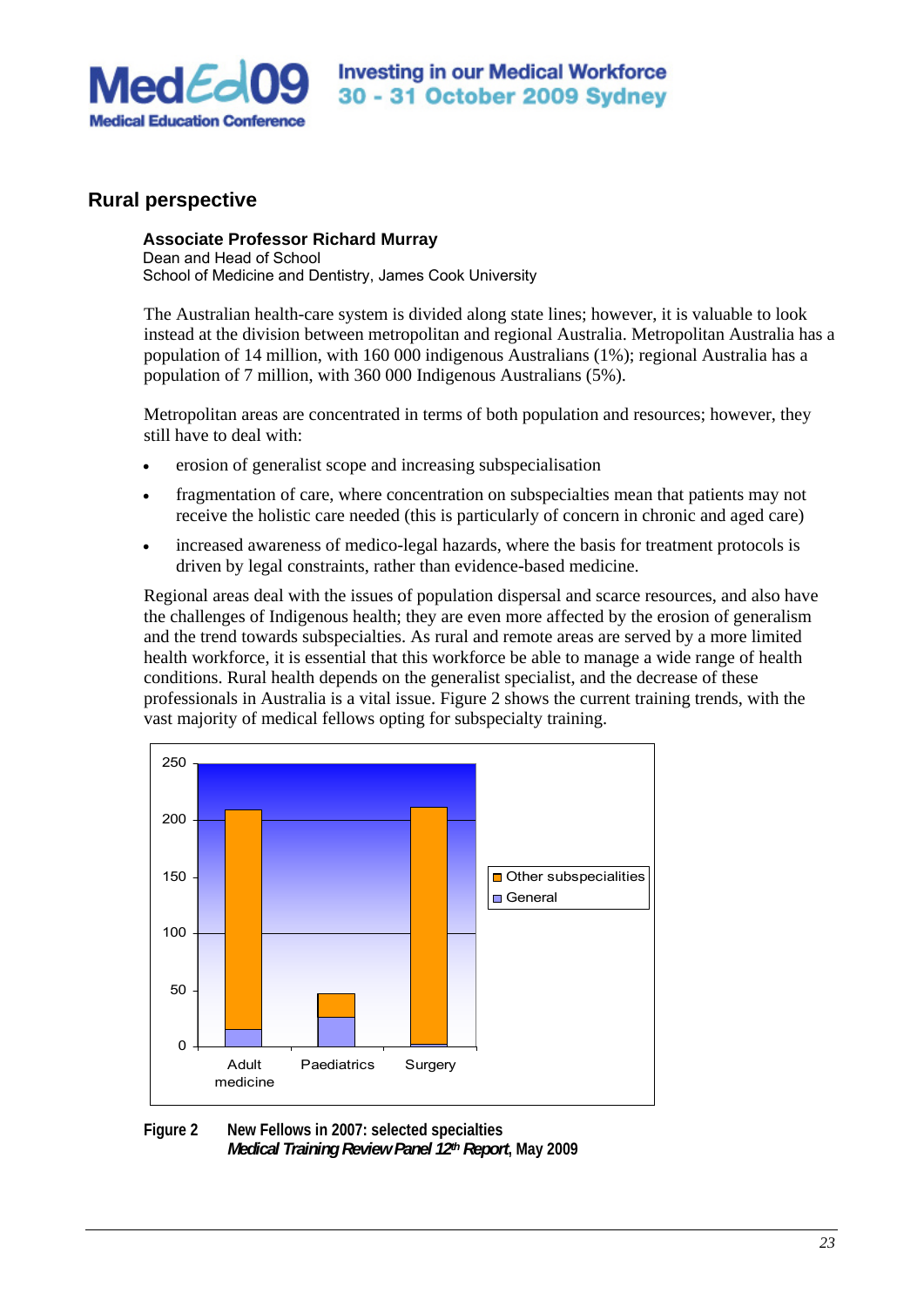

It is vital that the generalist specialist is re-invented, re-incentivised and re-tooled, to reverse this trend.

Along with this, we need health workforce reform. We cannot spend as much as we want on health care — there are always other pressures on the tax dollar — so we must work smarter and come up with a different, more flexible, health workforce model.

Team-based 'delegated' care can provide an answer in rural areas, allowing many roles traditionally taken by doctors to be delegated to mid-level health care personnel. While both independent and delegated workforce practices (see Table 1) are needed in a successful overall health workforce model, team-based care is a good model for rural primary care, creating a local workforce in areas of need by training nonspecialists.

|                    | Independent                                           | Delegated                                                                |
|--------------------|-------------------------------------------------------|--------------------------------------------------------------------------|
| Training           | Specialised, formal postgraduate<br>qualification     | Generalist, often primary qualification                                  |
| Scope of practice  | Codified, static                                      | Flexible, evolving                                                       |
| Controls           | <b>External regulation</b>                            | Local supervision                                                        |
| New clinical tasks | Formal training and credentialing                     | Often informal skilling-up                                               |
| Indemnity          | Problematic, public sector cover<br>usually essential | Supervisor retains responsibility,<br>supplementary insurance affordable |
| Examples           | Nurse practitioner<br>Clinical pharmacist             | Practice nurse<br>Remote area nurse<br>AHW<br>Physician assistant        |

#### **Table 1 Independent vs delegated workforce practices**

In Queensland, the Aboriginal Health Worker (AHW) model provides a good example of a successful delegated workforce. The AHWs are given basic health care training, and this is then supported through the development of clinical experience to allow them to provide primary care to their communities. Support is also provided by protocols involving other health professionals. For example, in the area of eye care, the need for an outside ophthalmologist to visit Aboriginal communities to check for retinal changes associated with diabetes (which has a high prevalence in the Aboriginal population), was replaced by the AHW taking pictures with a portable retinal camera, and sending via a telemedicine link to a metropolitan ophthalmologist.

Similarly, in the United States, the physician assistant (PA) model is being developed, where trainees with a variety of health backgrounds are given generic 2–3 year postgraduate clinical training, and are employed under a delegated practice model. The PA model is now being adopted by Canada, the Netherlands and South Africa, England and Scotland, and is being trialled in Queensland in Cooktown, Mount Isa and Brisbane.

While delegation or task transfer is seen as problematic by some health professionals, there seems to be less resistance to or anxiety about roles and task transfer in rural or regional areas, possibly as necessity has demonstrated the effectiveness of this approach.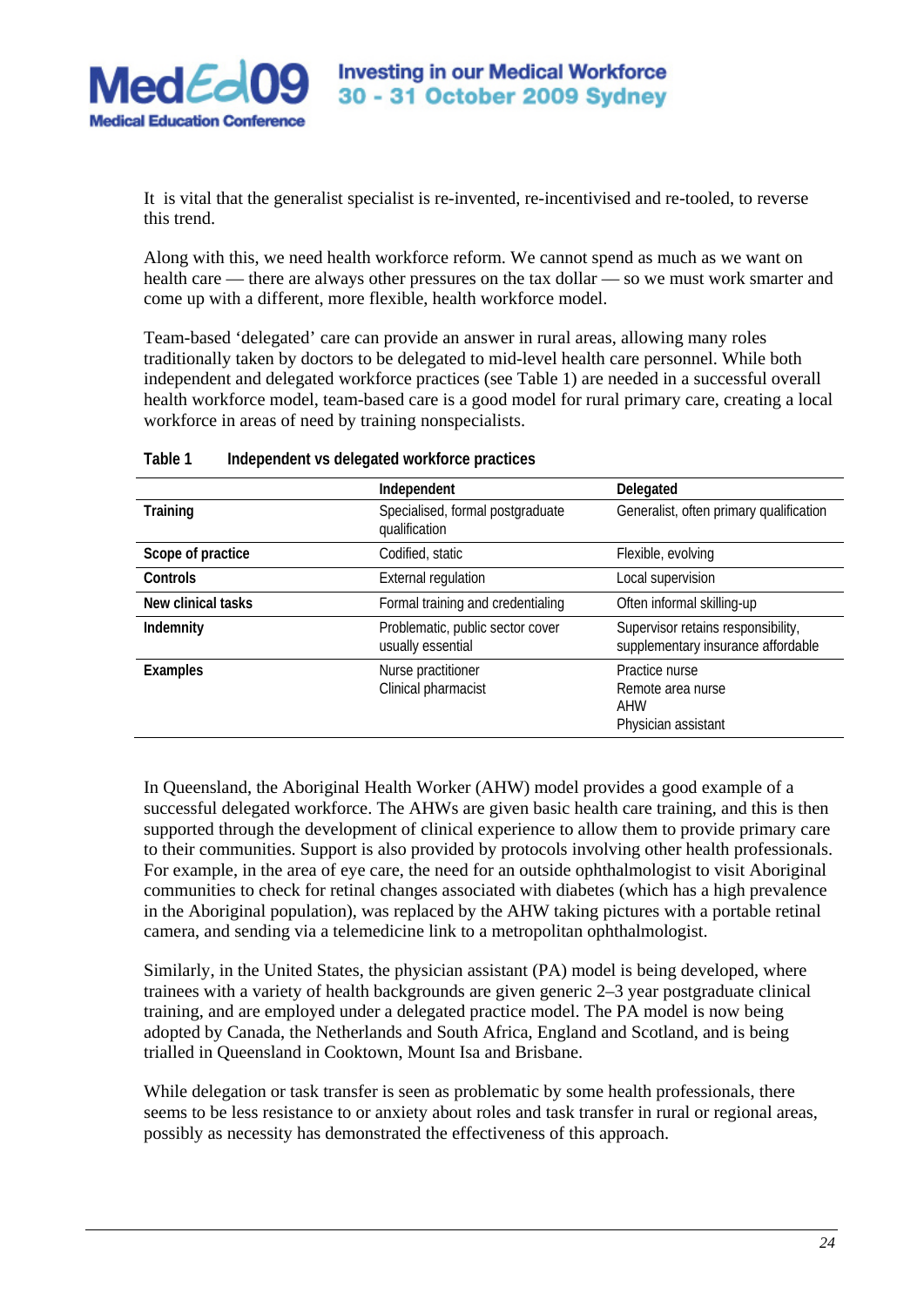

We need to recognise that innovative and creative solutions to the challenges of health care and the health-care workforce often occur in the workplace — when need meets opportunity and people are active in creating solutions — rather than at the policy table. We need to learn from and support the solutions that are developing on the ground.

We also need to encourage more health workers to take up the option of a rural career, to ensure that the regional-based health workforce grows and improves. While many areas see a shortage of doctors, there is not actually an overall shortage in Australia, just a maldistribution.

Research into health career choices show that the predictors of a rural health career are:

- rural origin (and spouse rural origin)
- rural curriculum focus
- rural clinical exposures as a student
- regional university programs
- regionally located postgraduate training.

It is clear that regional training plays a major role in career choices, so it is vital that the number of rural training places is increased. Indeed, increasing regional capacity to capture an appropriate share of medical graduate growth can be considered a national policy emergency.

Overall, Australia needs more planning, flexibility, incentives and a systems approach to producing a medical workforce to meet our needs. If the incoming numbers of students follow the trends we are now seeing — staying in cities and moving to subspecialties — we will end up with exactly the workforce we do not want or need. We will end up with health care that will cost more, and it will be hard or impossible to change, as once the workforce is trained and in place it will be hard to move them to ensure all Australians have the best access to the health care they need.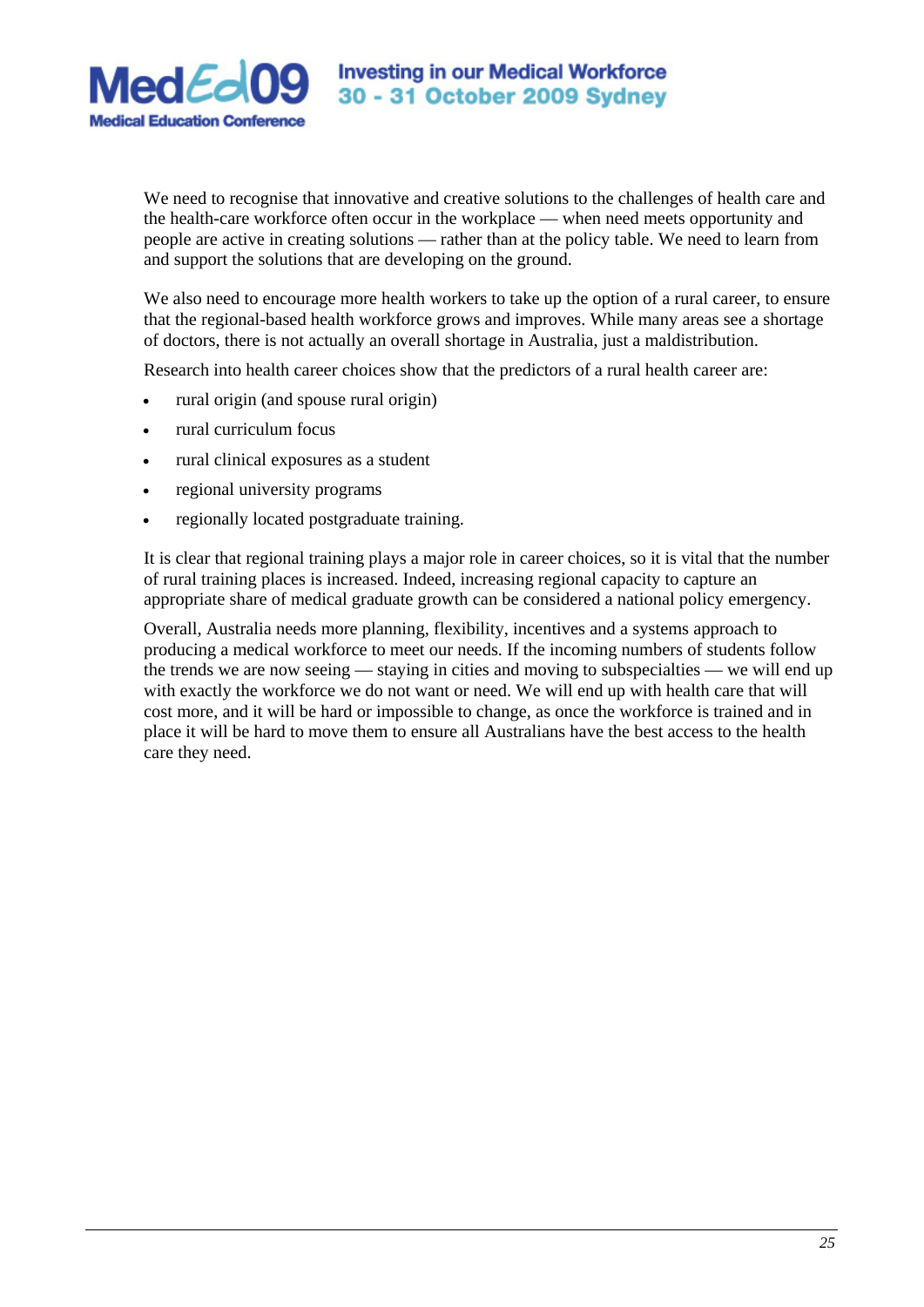

# **Specialist perspective**

### **Professor Russell Stitz, AM**

Chairman, Committee of Presidents of Medical Colleges Head of the Surgical Discipline, University of Queensland

In terms of the distribution of our health workforce, the current situation is that metropolitan areas are fine, outer metropolitan areas are struggling, and regional areas are chronically undersupplied. This decreased rural equity of access to quality care is magnified by the problems of distance in the larger states, and the trend towards subspecialisation rather than generalism.

Australia has responded to the realisation of a shortage in doctor numbers by increasing the numbers of undergraduate trainees. Colleges in turn have increased the places available for further training; however, this has been done on an individual college basis rather than a coordinated approach. This means we may not end up with the specialists we actually need.

How else can we address the rural shortages? We need to make regional service more attractive. Perhaps we need to take on a business model such as the mining companies — their employees are rewarded for remote placement with major remuneration both in terms of salary and other benefits such as subsidised travel. We also need increased resources and management commitment in regional areas to reduce burnout. We will need to support and expand our rural training options. This will include support for rural clinical schools, increased funding for rural training positions, and development of models to provide training in settings other than major hospitals, such as community health centres.

We also need to make sure that we retain and expand our generalist base, including GPs, general surgeons, general paediatrists etc. A key to this is the standing of generalists. Generalism is not afforded much kudos within the health community — it is often seen as the last option, rather than a conscious career choice. We therefore need to recognise that generalism is a specialty in its own right, and to incentivize trainees to take this path.

The lack of generalism has a particular impact on acute care. We need generalists to support this care, and we also need better models of acute care delivery and better infrastructure support for acute care delivery. Government programs could also assist in lessening the impact of trauma on elective surgery coupled with initiatives to develop step-down, sub-acute and limited stay beds.

Medical education and training is of course at the basis of developing a flexible workforce. Current issues with medical education include the lack of coordination across the continuum of medical education and training in Australia, the length of time which medical education takes, and the ignored role of pedagogy.

The Garling Report summarises our goal nicely:

The completion of medical education and training in an efficient, flexible and timely manner to a standard which will facilitate the most accessible medical workforce in Australia for the provision of safe and effective health care to the community.

*Final Report of the Special Commission of Inquiry into Acute Care Services in NSW Public Hospitals*, Peter Garling SC, October 2009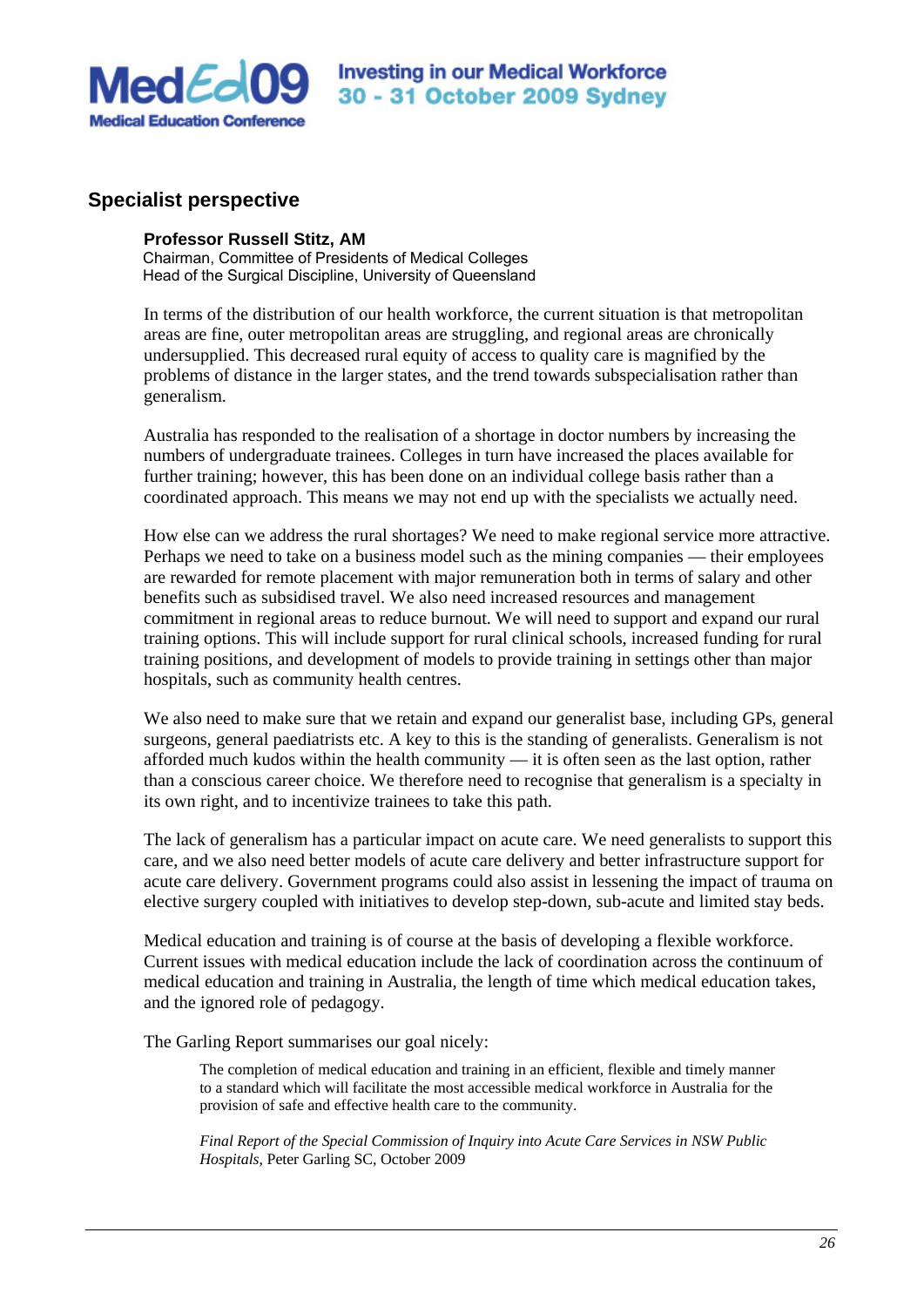

One way to shorten the time for training may be the use of simulation. Simulation may also be useful in certification, recertification and retraining processes. Simulation can easily be used to improve technical skills, and even nontechnical competencies can be taught and improved in a simulated environment. For example, the Royal Australasian College of Surgeons (RACS) has developed its surgical education and training program around nine core disciplines. Competence criteria will be used to assess progress, rather than the traditional time and numbers, and the skills courses and simulation are designed to accelerate the acquisition of competencies.

While the effectiveness of such strategies depends on the specialty, we need to understand how simulation can be used to improve training. We need to understand which skills can be acquired by low and high tech simulation, what level of competency can be achieved, and how training in judgement can be simulated. Some of this research is already being done:

- Scallon et al, Lossing et al (1992) and Reznick (1993) found that simulation was effective.
- Ericsson (1996) emphasised deliberate practice to develop technical skills rather than just time in surgery.
- Seymour et al (2002), Grantcharov et al (2004) found that low-tech simulation produced fewer errors on transfer to the operating room.
- Taffinder et al (1998) found that transfer of skills was better with simulation for laparoscopic techniques.
- Gallagher (2005) found that high-tech virtual reality simulation conferred the greatest skills transfer but is considerably more expensive.
- Sedlack and Kolars (2004) showed that the initial gain may be negated after time, with an initial positive effect for the colonoscopy simulator but no difference after 30 colonoscopies.

Better simulators are required with more detailed study of the skills sets and motor activity, and larger scale validation of the strategy is necessary. This is being undertaken for example in a component of the RACS program. The 'Fundamentals of laparoscopic surgery' course was developed and validated by the Society of American Gastrointestinal and Endoscopic Surgeons and the American College of Surgeons (ACS). RACS requires general surgical trainees to complete the course, and the assessment component is being studied in collaboration with ACS.

Another way in which the shortage of rural doctors may be addressed is through task transfer. While task transfer needs to be carefully defined and managed, the policy of the Committee of Presidents of Medical Colleges (CPMC) is that of support for team-based health care with effective and safe delegation of medical care. In task transfer, CPMC believes that:

- medical care should be overseen by an appropriately qualified medical practitioner
- the primary consideration must be the maintenance of high quality care
- the delegation must be specific with documented policies and monitoring processes
- adequate consent procedures and indemnity arrangements must be made.

Colonoscopy provides a good example of where task transfer can be effective. The need for colonoscopies is underserviced in regional areas where surgeons predominantly provide the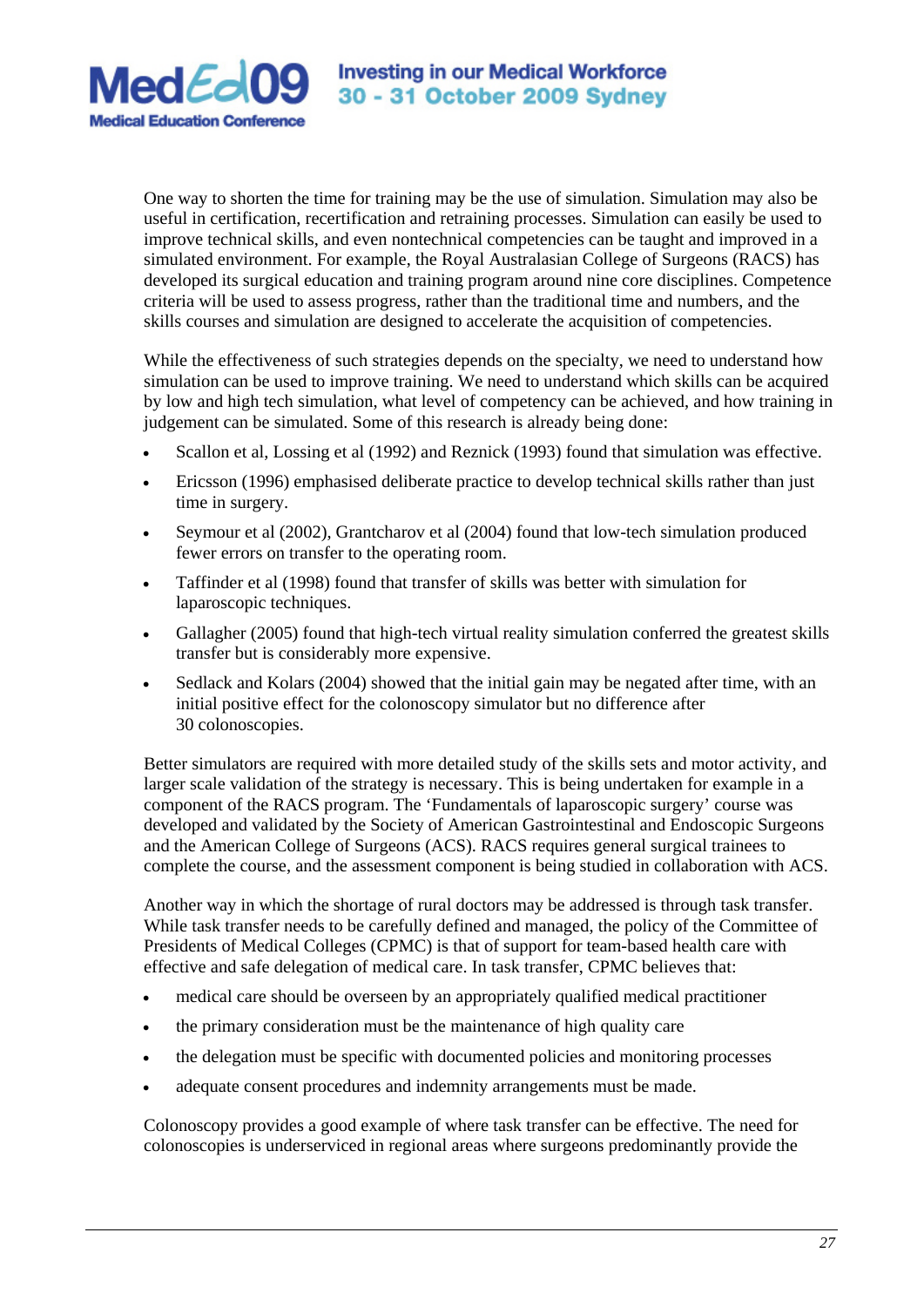

service. Evidence from the United Kingdom supports the training of nurse endoscopists to perform this role.

Another aspect of medical education is the medical educators themselves — what we really need is to make all doctors into educators. Public hospital medical specialist appointments should include obligatory educational criteria, teaching incentives and quarantined teaching time. These criteria can be extrapolated to other health professional programs. In addition, education and training should be included in management performance criteria and appraisal. Such requirements should be part of future COAG reform processes and should be linked to funding.

Overall, all educational processes should be linked to the ultimate graduation of high quality generalists and specialists. Colleges need to continue to evolve and expedite training based on innovative, competency-based individualised vocational programs, and to consolidate programs to produce high standard specialists in a timely fashion.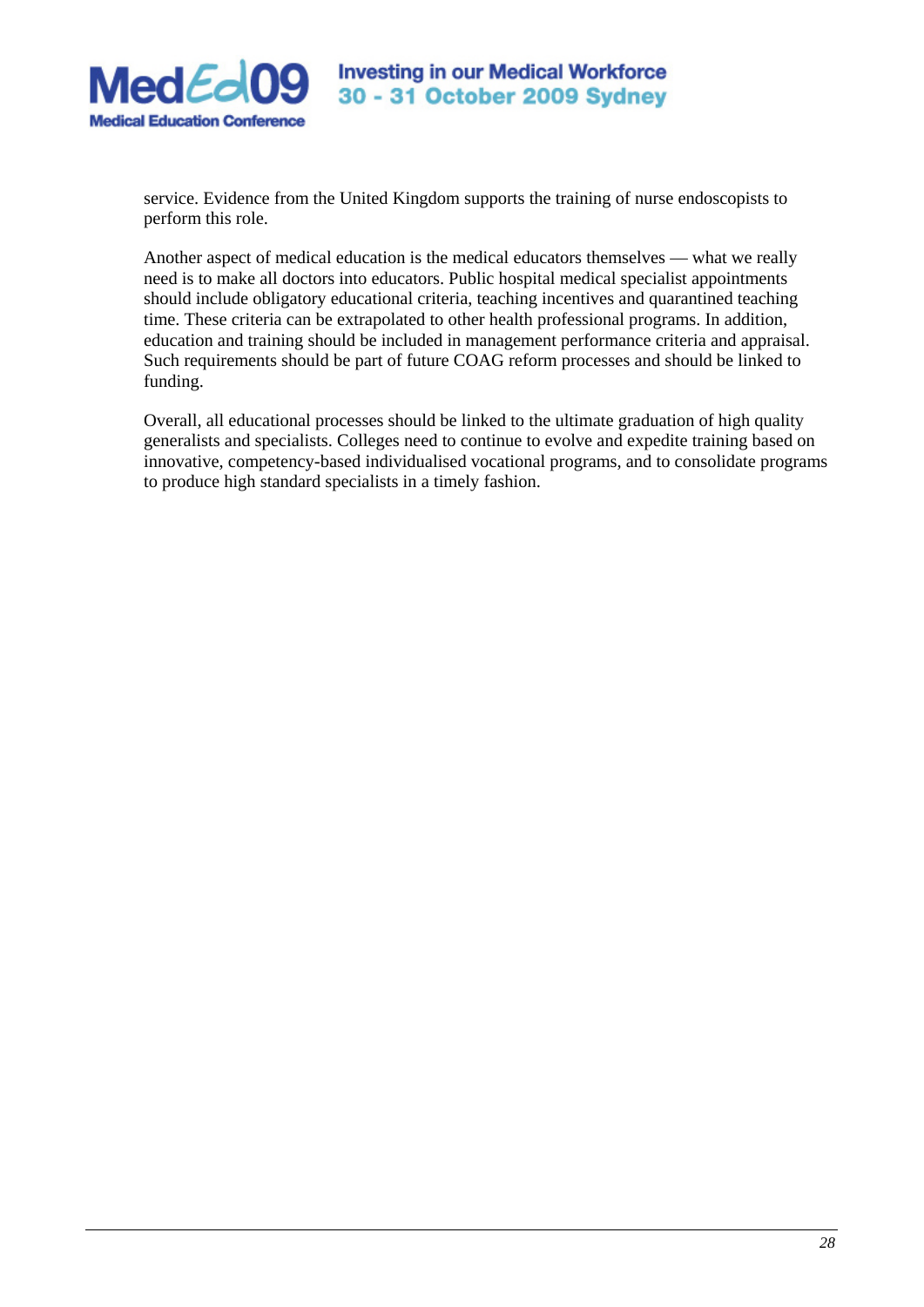

# **Interprofessional perspective**

# **Professor Alison Lee**

Director, Centre for Research in Learning and Change, University of Technology Sydney

Interprofessional education (IPE) is defined as occasions when two or more professions learn from, with and about each other to improve collaboration and the quality of care.<sup>1</sup> IPE is sometimes accused of undermining specialisations, but it is actually about collaborating and learning about each other. Most importantly, IPE is about supporting teamwork. Communications skills developed through IPE promote interaction between people rather than siloing roles. And if team members value and respect each specialty and understand each person's role in the team, the team as a whole works together more effectively.

There is an internationally recognised need for team approaches and IPE, and an extensive body of evidence on the benefits of IPE and of the contrasting problems with practice fragmentation. IPE leads to improved:

- workplace productivity
- patient outcomes
- staff morale, and hence retention rates
- patient safety, since lack of communication or miscommunication is major cause of adverse events
- access to care, particularly in rural areas where the team approach helps patients get the care they need.

Later in 2009, the World Health Organization will publish the *World Health Organization Framework for Action on Interprofessional Education and Collaborative Practice.* In this, they argue for the need for IPE to support collaborative practice for improved health. By building IPE into our healthy education systems, we can achieve a collaborative practice-ready health workforce and deliver a culture shift in health-care delivery.

This comes against a background of a range of challenges to health-service delivery, including falling numbers of generalists, increasing incidence of chronic illness and lifestyle diseases, and workforce shortages in rural and remote areas. At the same time, we are seeing a move for health-service reform which includes improved systems of governance, increased responsiveness to Australian demographics, and new models of interprofessional and teambased care. Overall, we are recognising the need for the establishment of a flexible workforce that works effectively as a team.

The question now is how do we achieve such a team-based workforce? We are in early days in developing better ways of educating people how to work together better. The 'Learning and teaching for interprofessional practice' (L-TIPP) project looked at IPE in medical education. In a collaboration between the University of Sydney, University of Technology Sydney, and the

-

<sup>1</sup> Centre for the Advancement of Interprofessional Education (CAIPE,1997, revised)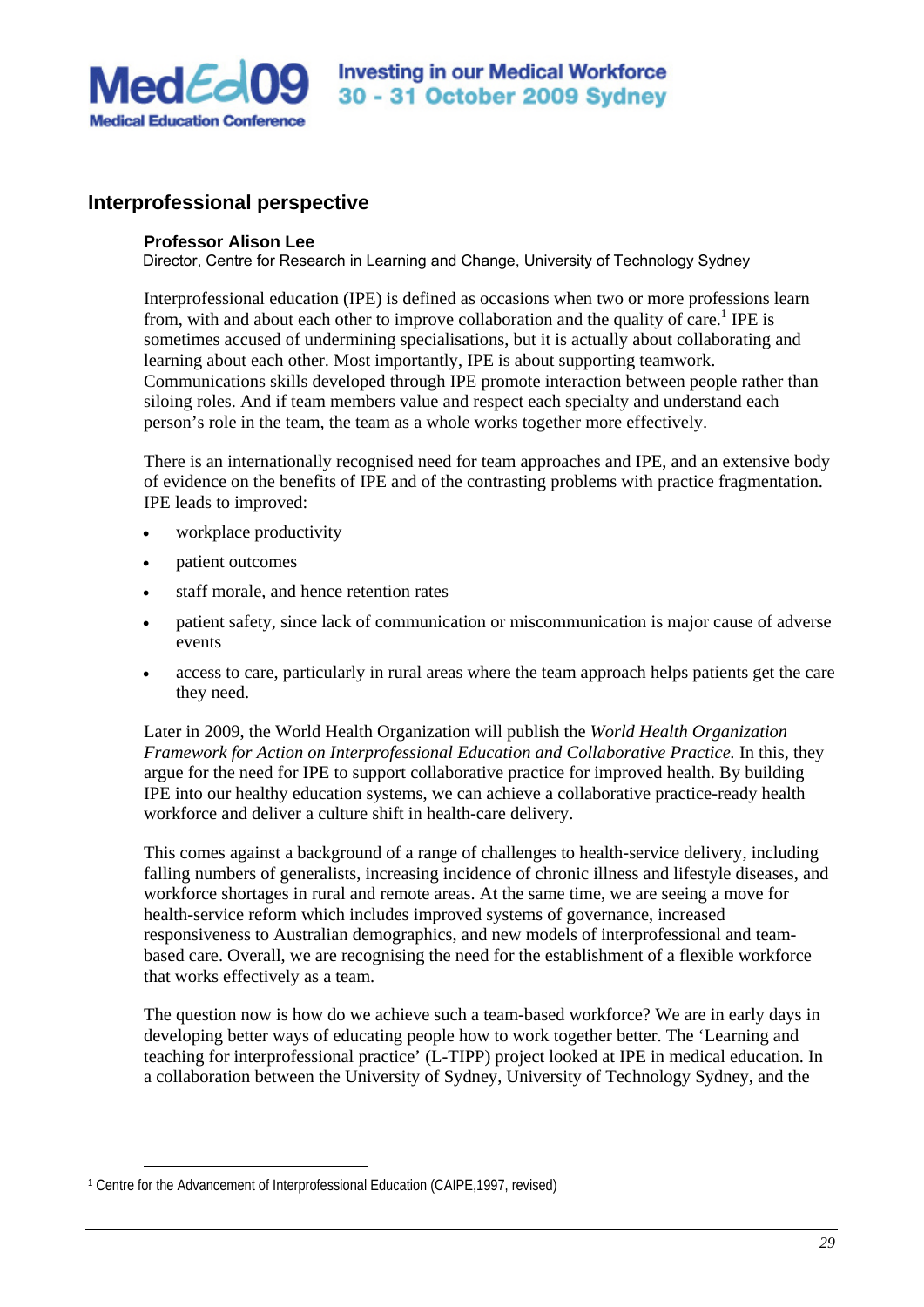

Australian Learning and Teaching Council, L-TIPP conducted an international and national literature review, comprehensive activity profiling within Australian universities, and a national consultation on the draft proposals.

The L-TIPP report, *Interprofessional health in Australia: The way forward* (April 2009), found that a recurring theme in health care reports has been ineffective team work. The higher education and medical training system is based on competition rather than collaboration, whereas the health workforce system needs collaboration. They also found that IPE can be a valuable response to this health care challenge, and that students learning about others helped them to work effectively in a team later.

The report recommended four key areas of development:

- informing and resourcing IPE curriculum development
- embedding IPE as a core component of health professional practice standards and where appropriate, in registration and accreditation processes
- establishing and implementing a program of research to support and inform development
- establishing an IPE knowledge management system.

These findings were backed up by *A Healthier Future for All Australians*, the final report of the National Health and Hospitals Reform Commission released in June 2009, which indicated a need for a flexible team-based workforce and for a system-wide learning approach.

A successful example of IPE can be found in Linköping University in Sweden. The university has delivered a problem-based, interprofessional learning curriculum since 1986. IPE is integrated course-long and course-wide, and includes interprofessional 'clinicum', including simulations, interprofessional quality improvement initiatives, interprofessional student-led training wards. IPE also continues beyond the student training stage, with continuing professional learning and development for working health professionals within clinicum space, and mandatory two-way secondments and joint appointments for academic staff.

While IPE has been around for the last 20 years, up until now it has relied on local champions to push it forward, but this is not a sustainable or broad enough approach. We are now developing our knowledge about how best to support team building through IPE. The Australasian Interprofessional Practice and Education Network<sup>2</sup>, for example, aims to provide a space for the sharing of information, networks and experiences in the area of interprofessional education, interprofessional learning and interprofessional practice in health care across Australia and New Zealand. If we want to harness IPE to build our health care teams, we will need to embed and sustain change to include IPE as part of the medical education system.

 $\overline{a}$ <sup>2</sup> http://www.aippen.net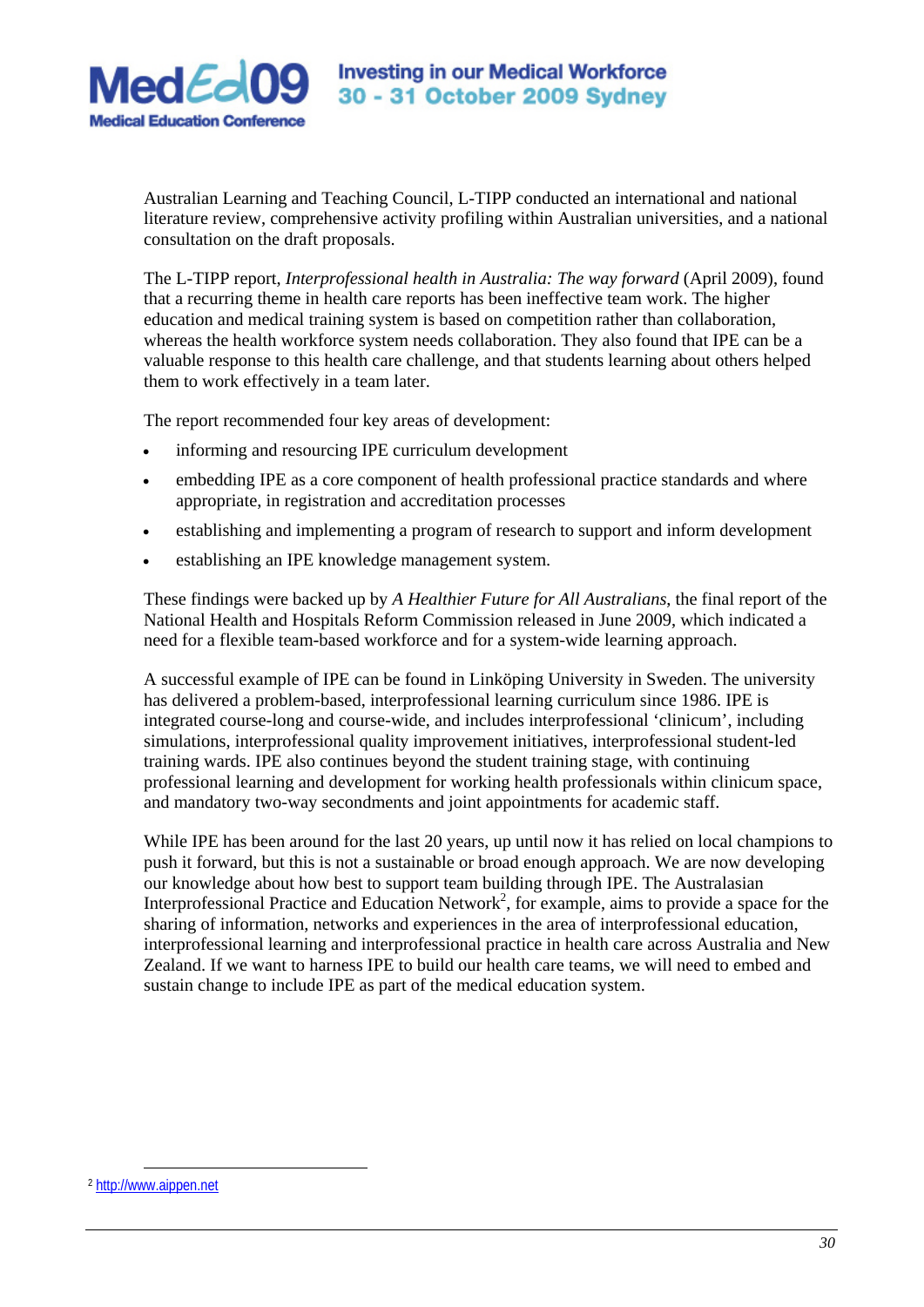

# **Trainee perspective**

### **Dr Michael Bonning**

Australian Medical Association Council of Doctors in Training Australian Medical Students' Association

Trainees represent the future of the profession. They also represent a major resource, not just in the future but now, as they provide a significant proportion of the care in our hospitals. This role must be balanced with their other responsibilities and needs, and all trainees experience conflicting pulls from universities and hospitals, and their own career needs.

How can we improve the trainee experience?

Firstly, we need to ensure we have the educational resources we need. Unfortunately, there is a lack of teachers and training places, and there needs to be rapid development in this area to cope with the growing numbers of medical school graduates. In looking at our future supply of doctors, we should realise we will also need a future supply of educators — this expectation and some training in this should be made part of the current curricula.

In addition, often a most challenging part of training from the trainee's perspective is just navigating the administration and paperwork. Streamlining the bureaucracy would improve the trainee experience and may reduce administration costs.

What do trainees want from training? In talking to other trainees, the core themes seem to be the desire for minimal, meaningful and flexible rotations, and expedition of re-training.

This conference is examining workforce flexibility; however, we need to recognise that trainees themselves need flexibility, not just the system. Workers do not stay in one position for 30 years any longer — the trainees of today will move and change paths, from generalism to subspecialisation and maybe back again. The system needs to accommodate and support these broader career paths and expectations of workers, and to facilitate movement between specialities.

The recent AMA research into work-life flexibility<sup>3</sup> surveyed 600 junior and senior doctors, with 40% being senior salaried doctors. The survey found that:

- 85% of all those surveyed indicated they want to access flexible working arrangements in the next 10 years
- 68% of surveyed senior doctors had accessed flexible working arrangements in the 12 months prior to the survey.

This shows that both senior and junior doctors want and should expect access to flexible training and working experiences.

 $\overline{a}$ 

<sup>3</sup> Work-life Flexibility Survey - Report of Findings, 2008 www.ama.com.au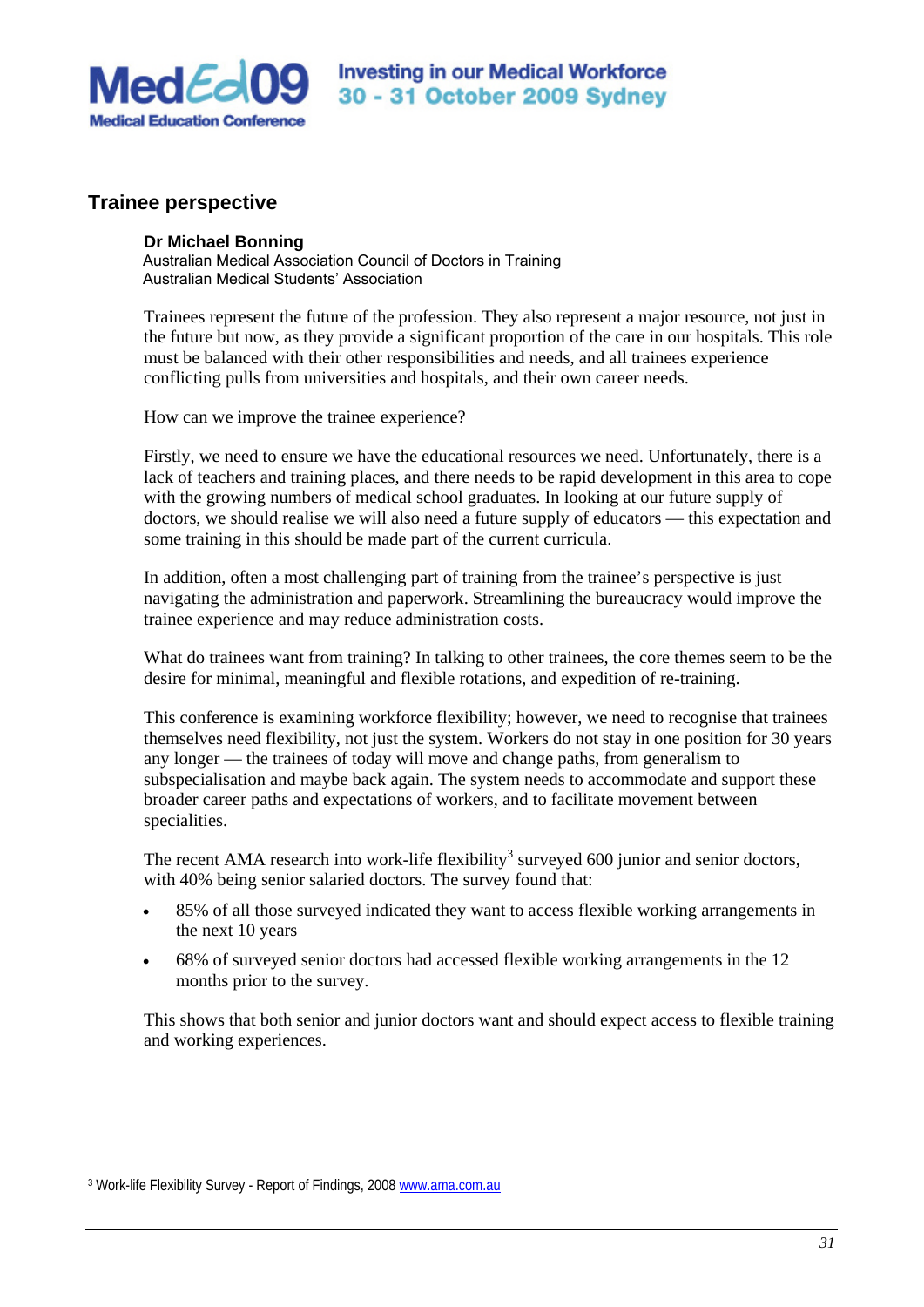

**Investing in our Medical Workforce** 30 - 31 October 2009 Sydney

At the same time we will need to balance our own wants and needs with the needs of the population:

The doctor's role must be defined by what is in the best interest of patients and of the population served. *Consensus Statement on the Role of the Doctor*, Medical Schools Council, UK, 2008

We are now in an era of change in the world of trainees and medical education. Figure 3 shows the dramatic rise in the number of medical school graduates that we are seeing in Australia. While the upsurge in graduates is one of the key issues the medical education system needs to address, it is worthwhile recognising that the graph also shows the previous chronic undersupply of clinicians to the Australian public.

This is of concern to us now because of the lack of teachers that this undersupply has generated, and also because under-resourcing to manage chronic disease may be now leading to greater acute presentation, further straining the clinical workforce responsible for training junior doctors.



**Figure 3 Medical school graduates (Source: AMA)** 

In conclusion, the Australian health workforce needs to increase in size and to be able to deliver to the needs of an ageing population, and training will be the key to this. Trainees understand the issues and should be included as stakeholders in discussions of changes to the medical education system. There are many organisations involved and driving change, and trainees need greater input across the system to ensure their experiences inform the new system and the next generation of trainees.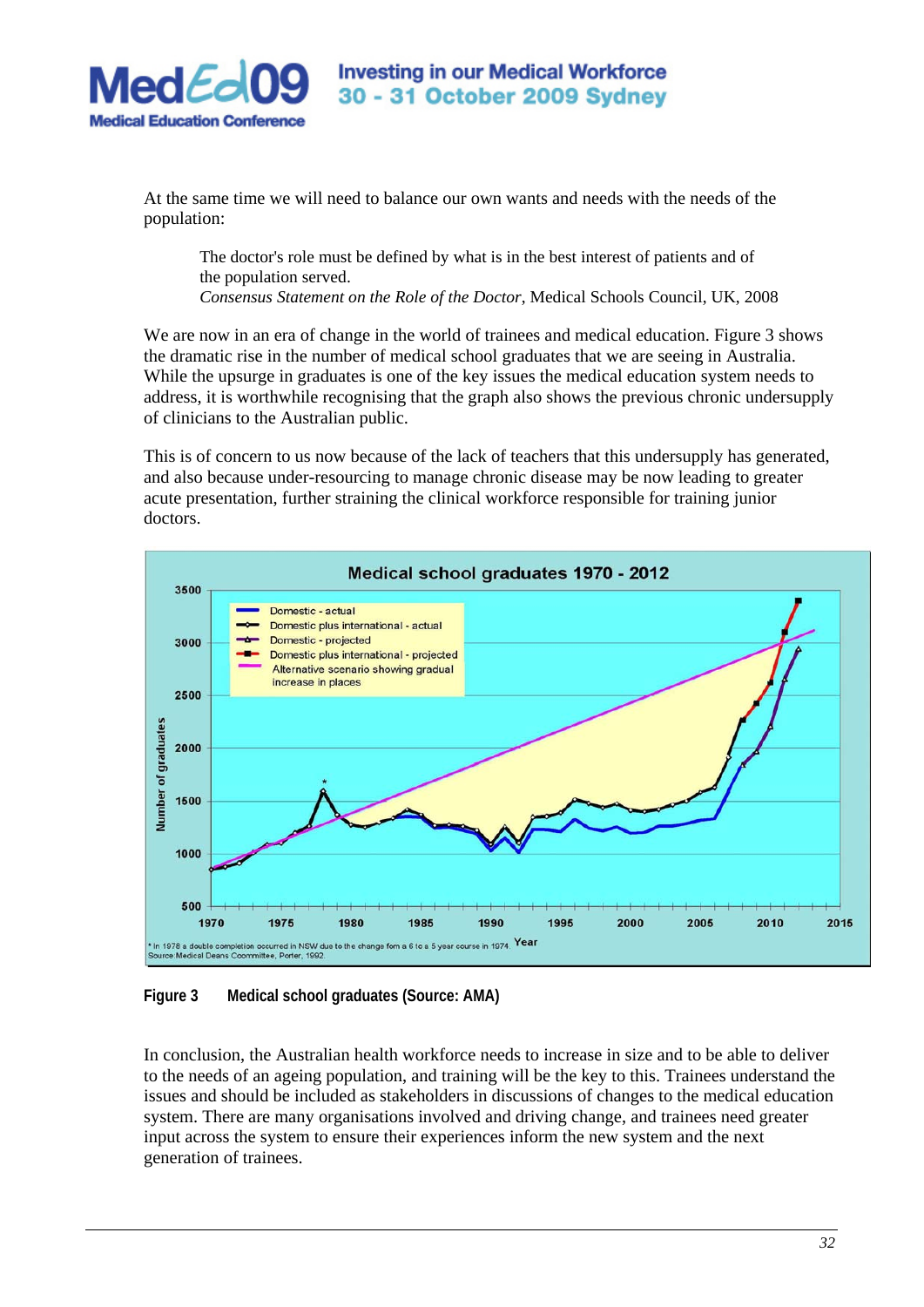

# **Breakout Session A — Increasing workforce flexibility**

This breakout session looked at four key topics.

# **(i) Generalism versus subspecialisation**

What is the ideal balance between 'generalism' and 'subspecialisation' for the health workforce? How do we ensure that there is an appropriate workforce for after-hours and emergency cover, coordination of care for the 'whole' patient and an ability to provide services to patients outside of capital cities?

# • **Is it important to encourage the retention of some of the specialist workforce in generalist roles?**

Delegates felt that generalist roles are vital to the medical system. Particularly in treatment areas such as acute medicine, major trauma, complex surgical cases, and comorbidity encountered in ageing patients, it was recognised that the overall view that generalism brings to medical care was crucial to patient outcomes. Hospitals were increasingly facing problems with the subspecialty approach, where specialists could not optimally provide the care required for the multitrauma or multidisease cases which are becoming increasingly common. Also, a lack of generalism causes particular problems in regional areas — for example in regional surgery generalists are needed to deal with a wide range of techniques rather than specialists who can only perform a few specific operations.

It was raised that specialist care is certainly good — if someone only does one type of operation then they are likely to be good at it. However, if you look at the whole of the safety process, patient safety and outcome is more to do with the effectiveness of the health care team as a whole, and these tend to be better in smaller team environments including generalist roles.

It was also raised that it is important that it is recognised that the topic should not be seen as generalism vs specialisation, as generalism is in itself a specialty and should be recognised as such. What was needed was a balance between general specialists and subspecialists, and ensuring we have the right mix to provide the care needed into the future.

# • **Are there other specialties where this is important?**

The growing lack of general practitioners receives the most publicity; however, delegates nominated a range of other areas where general specialists were lacking, including surgery, obstetrics, anaesthesia and orthopaedics.

# • **Assuming it is desirable to retain generalists, what are the current impediments?**

The discussion focussed on why trainees decided to opt for specialty and subspecialty roles. The reasons for this were based around negative perceptions of generalism and positive aspects of specialisation.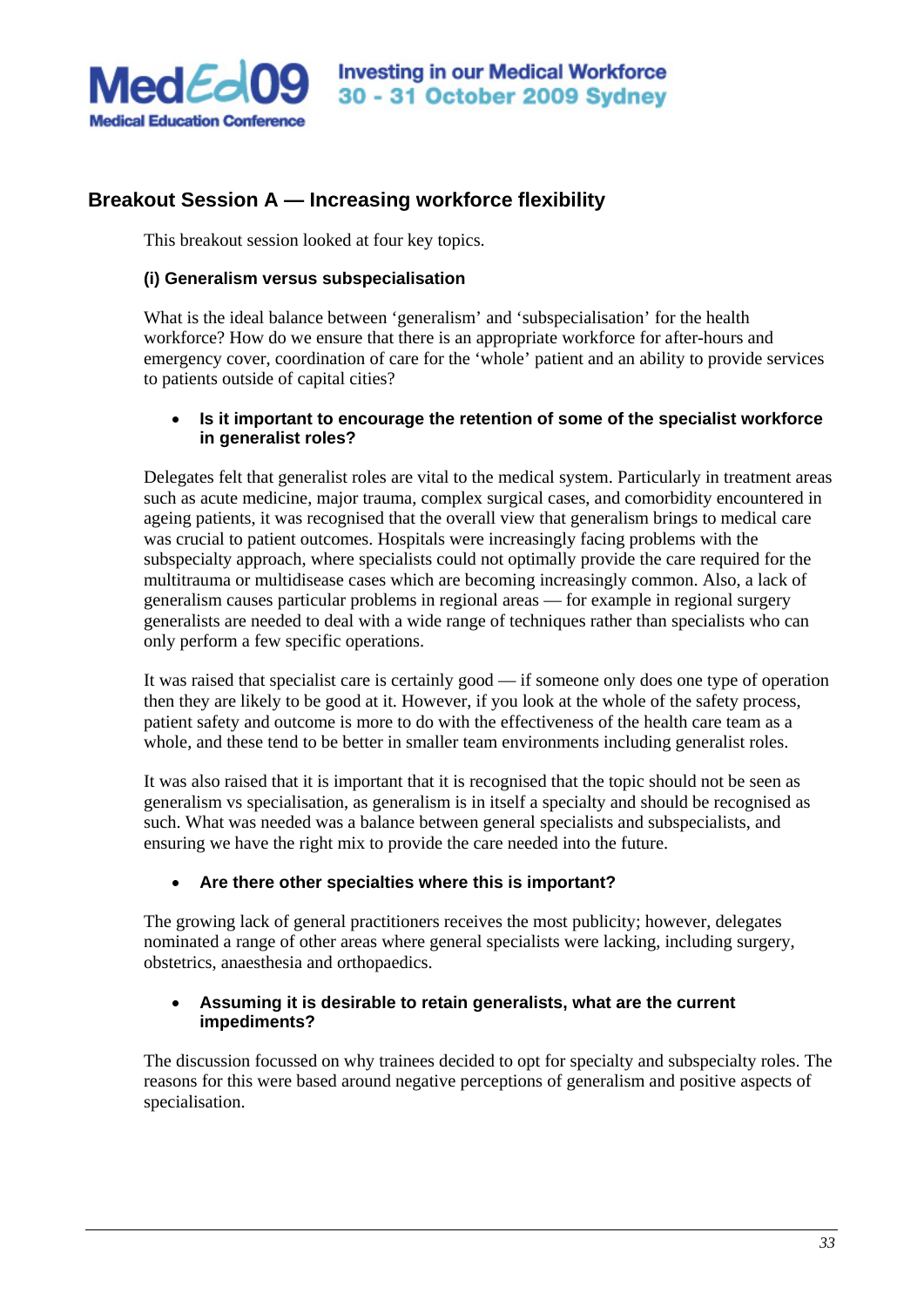

Delegates identified that the main reason for trainee moves into specialisation was that generalism was generally given less recognition and status than specialisation. This lack of recognition came from both the public and within the profession, and reflected the view that generalism was something that trainees stayed in if they weren't 'good enough' to subspecialise. The inability to train specifically as a generalist was also seen as an important driver of trainee choice. Generalism also attracted less remuneration; however, most delegates did not believe that this was a major influence in trainee choice.

It was also perceived that generalism was more complex and potentially carries higher professional risk (for example, whether a general practitioner be sued if they don't treat a cardiac patient as well as a cardiologist would have). There was usually a higher burden in hospitals for generalists to be on call. There was also a higher burden on generalists to maintain continuing professional development across the whole breadth of their discipline.

It was expressed that choosing a specialty was a very human desire to want a defined, 'safe' role, knowing a lot about one area instead of having to know 'everything'. Specialists saw their role as being able to intervene definitively. Specialists were also 'looked up to' by patients, who may ask generalists for a referral to a particular specialist as they are perceived to give better care or advice.

# • **What are potential solutions?**

The solutions discussed were mainly to do with developing better rewards for generalists — not just different funding models to provide additional remuneration, but status, support, and clear career paths.

It was essential that the negative perception of generalists is turned around both in the profession and public. This will require marketing and promotion of particular careers, and positive role models.

It is important that current training models are changed to provide specific training in how to be a generalist — the current model of training a generalist by rotating them through the specialities is flawed. The development of a generalist 'specialty' would provide both a specific training pathway and assist in diffusing the negative perception of generalism as not requiring further training.

In addition, exposure to generalist team approaches would assist trainees to see this as a potential career path. Currently the trainee experience is mostly provided in major hospitals, which mainly reflect the subspecialty approach. The expansion of training into community health centres and regional centres would allow trainees to be better exposed to the generalist approach.

More support was needed to prevent career burn-out. Particularly in regional areas, the generalist is the essential 'workhorse'. Unfortunately, this often means they do everything, leading to a high drop-out rate in rural areas, as well as making it an unattractive career path for trainees. Regional generalists need better support (eg regional registrars) otherwise trainees will not choose the generalist option.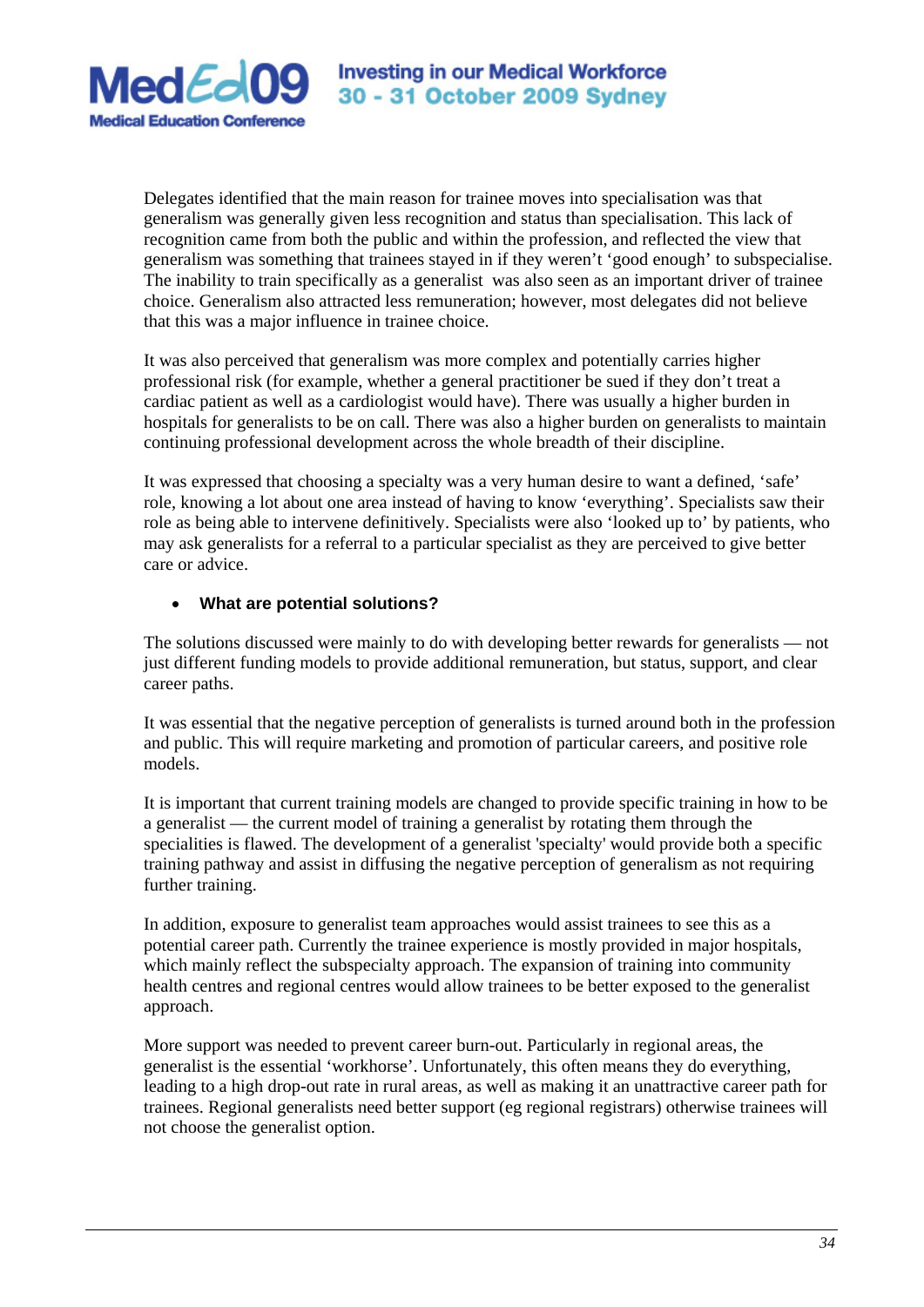

# **(ii) Interprofessional education and training**

Interprofessional education (IPE) is about training teams made up of different disciplines, working together for the benefit of the patient. How important is it for medical education, training and extending health care in general? If it is important, how do we promote it?

# • **How important is it for medical education/training and improving health care in general?**

Interprofessional education was seen as important because of the importance of team care. Communication and collaboration between different members of the health care team are fundamental to good patient care, with effective teamwork helping to deliver patient safety and quality outcomes. There is a strong evidence base that IPE helps to develop this effective teamwork in health-care settings, however most delegates said that the need for IPE was poorly recognised.

# • **Assuming it is important, what are the impediments?**

The lack of recognition of its importance was a key impediment to institutions developing IPE as an addition to their curricula. Delegates also identified a number of logistical problems, including the already crowded curricula, the difficulty of getting trainee groups together across schools and disciplines, geographic non co-location of different courses, timetabling clashes, and organisational barriers when different schools are in different administrative structures.

# • **What are potential solutions?**

The solutions firstly need to address the institutional barriers to IPE, by developing an evidence base to highlight its importance, and to develop guidelines for curricula and training approaches. A handbook of ideas would help training institutions to build IPE into their activities, and the development of training simulations involving IPE would be a valuable addition to medical training resources. Champions were important local drivers of change. However, strong guidelines, perhaps supported by the inclusion of IPE progress in institutional performance indicators, are needed to ensure the IPE programs are ongoing and sustainable. Any IPE program must also have measurable outcomes and assessment.

# • **At what level(s) of training should it be attempted?**

It was felt that the IPE concepts should be built into all levels of training, with a spiral curriculum to match learning objectives. Exposure to team-based health care should be an important part of clinical training.

# • **What government help (Australian or state) might be needed?**

Government could assist IPE by providing funding for research to develop the evidence base for the IPE approach within health care. Additional federal and state funding would support the development of IPE curricula.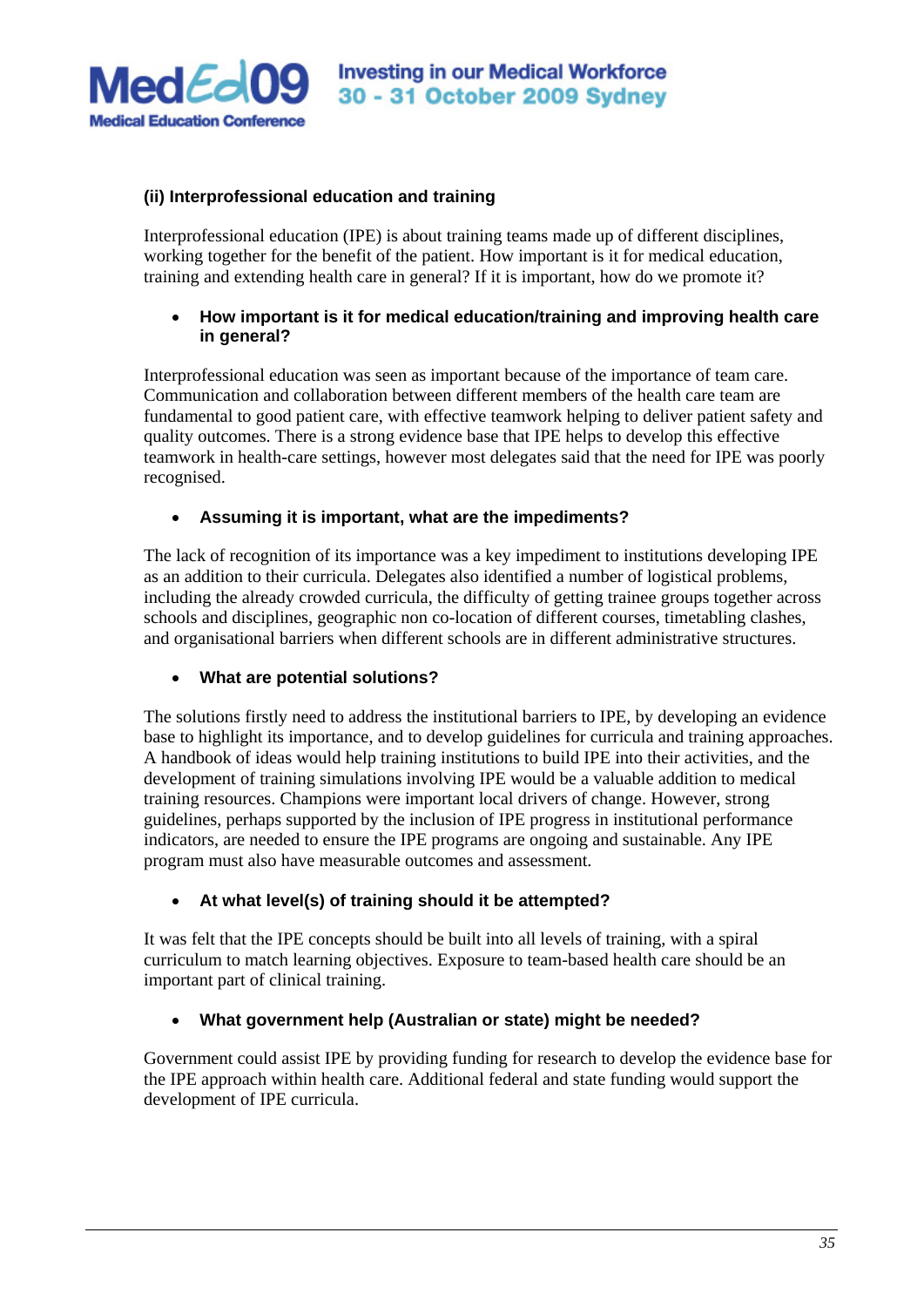

# **(iii) Competency-based training, and recognition of prior learning**

Can competency-based training be used as a tool to increase health workforce flexibility and portability?

## • **Are there some disciplines or areas of training where the duration of training can be shortened by periodically checking whether competency has been reached?**

Competency-based training was one of the areas of most varied opinions in the MedEd09 group. Overall, it was felt that competency-based training can be part of education curricula, but that further understanding was needed to see exactly what part it would play. Many delegates thought that competency-based training could be used for specific procedures, and some thought that competency-based training through simulations could go beyond this and offer more complex training scenarios, but this is considerably more difficult.

It was less clear whether competency-based training should be used to shorten training times. It was generally felt that time and experience were necessary to the training process, and that specific competency in a procedure was not by itself sufficient to allow trainees to move forward. The important skill of clinical judgement needs time to mature. However, it was suggested that those trainees with prior learning or those who were fast learners could be used as peer teachers, to help provide the teaching resources needed.

Competency-based testing was also seen as of use in on-the-job appraisals and also in recognition of prior learning (RPL), where specific competencies could be tested in simulations.

# • **Should prevocational and vocational training allow more (time) credits for prior learning?**

Similar to IPE, RPL was seen to be important, but not yet well recognised by institutions. Delegates felt that there needed to be better collaboration between institutions, particularly colleges, so that the growing culture of a more flexible and changing career structure was adequately supported by RPL. An agreed approach was needed for RPL both to ensure that students received the recognition they deserved for work completed, and that training standards were maintained.

# **(iv) Geographic flexibility and skill flexibility**

What are the important aspects of workforce flexibility we need to concentrate on? Do we need to strike a balance between geographic and skill flexibility, or is one more important than the other?

## • **Do we need to strike a balance between geographic flexibility (ability and willingness to work in rural or outer metropolitan areas) and skill flexibility (ability to multiskill, or to sequentially attain skills in career development)?**

It was agreed that we needed a flexible workforce, which meant one that is able to cover our health care needs in terms of both geographical and specialty requirements. Achieving geographic flexibility would require better rural training. While it was recognised that workforce planning could assist with this by mandating that a certain number of students undertake rural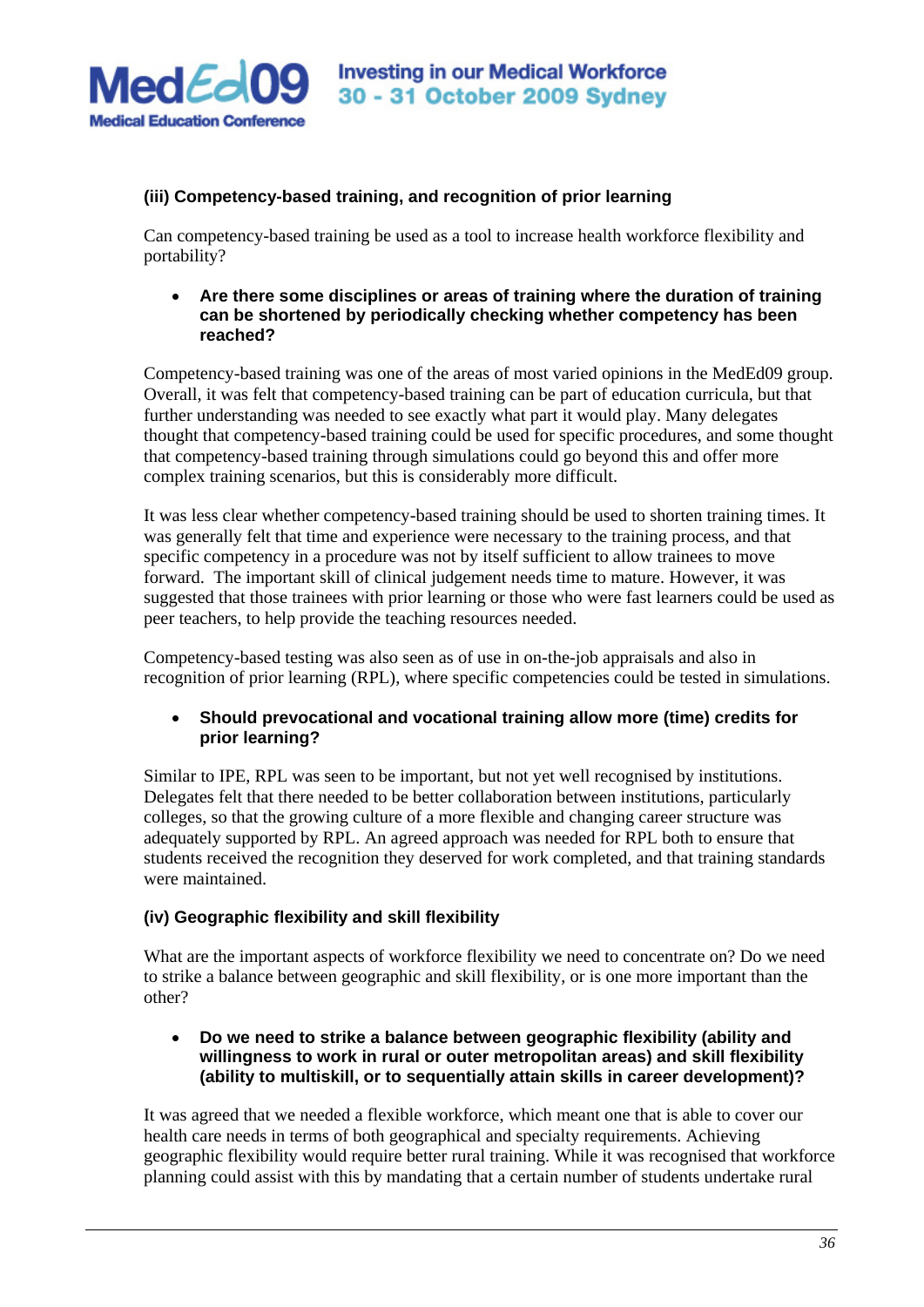

training, it was more important that these are committed students who are happy to consider a rural career.

Achieving the right mix of specialties and skills would also require workforce planning. There is a need for coordination between programs and transferability between colleges. This aspect of flexibility can be difficult to manage, but it is important to support workforce movement.

## • **Which current programs or incentives have been shown (or at least seem) to work?**

It has been shown that rural training increases the likelihood of a rural career, and it was also anecdotally noted that during training up to 90% of trainees say that they were happy to experience a rural placement. It was therefore important that trainee places be available in rural and remote areas. However, delegates pointed out that just placements were not enough — a complete rural pathway and good logistical and management support was necessary for people to stay in regional areas. Also, a consistent research finding is that that quality of geographical placement is dependent upon length of time in place, so that students are more likely to stay longer term after a longer placement.

It may also be worthwhile to map out the geographical dimensions of training for medical students in advance, in order to to flag the possibilities of a rural career very early with students.

# • **What other methods or incentives may be worth trying?**

Recognition of prior learning was seen as a way to allow people from diverse backgrounds to enter rural service, and it was important that RPL be developed to allow doctors to make a midcareer change to rural areas. More generalist training will also support greater geographic flexibility.

# • **Which strategies are likely to be most successful for increasing our Indigenous workforce?**

Two aspects were discussed about our Indigenous workforce – increasing the number of Indigenous health care workers, and ensuring all medical graduates have some Indigenous health training.

The main strategy needed to increase the number of Indigenous medical students was support, including financial support, specific placements for Indigenous students, mentoring and career support. This support would be needed until a critical mass is reached to allow students to readily see role models and career pathways. The development of flexibility within courses to allow Indigenous students to study in their own communities may also assist in expanding the Indigenous workforce.

It was also important that all students understand the cultural needs which are part of Indigenous health care. All medical graduates need education in Indigenous culture and some experience in Indigenous health (eg in New Zealand there is integrated Indigenous teaching in medical school for all students and all students are required to visit a Maori community). An important step in this direction in Australia has been the mandating of the Indigenous health curriculum framework in all Australian medical schools, by the Australian Medical Council, with the support of Medical Deans.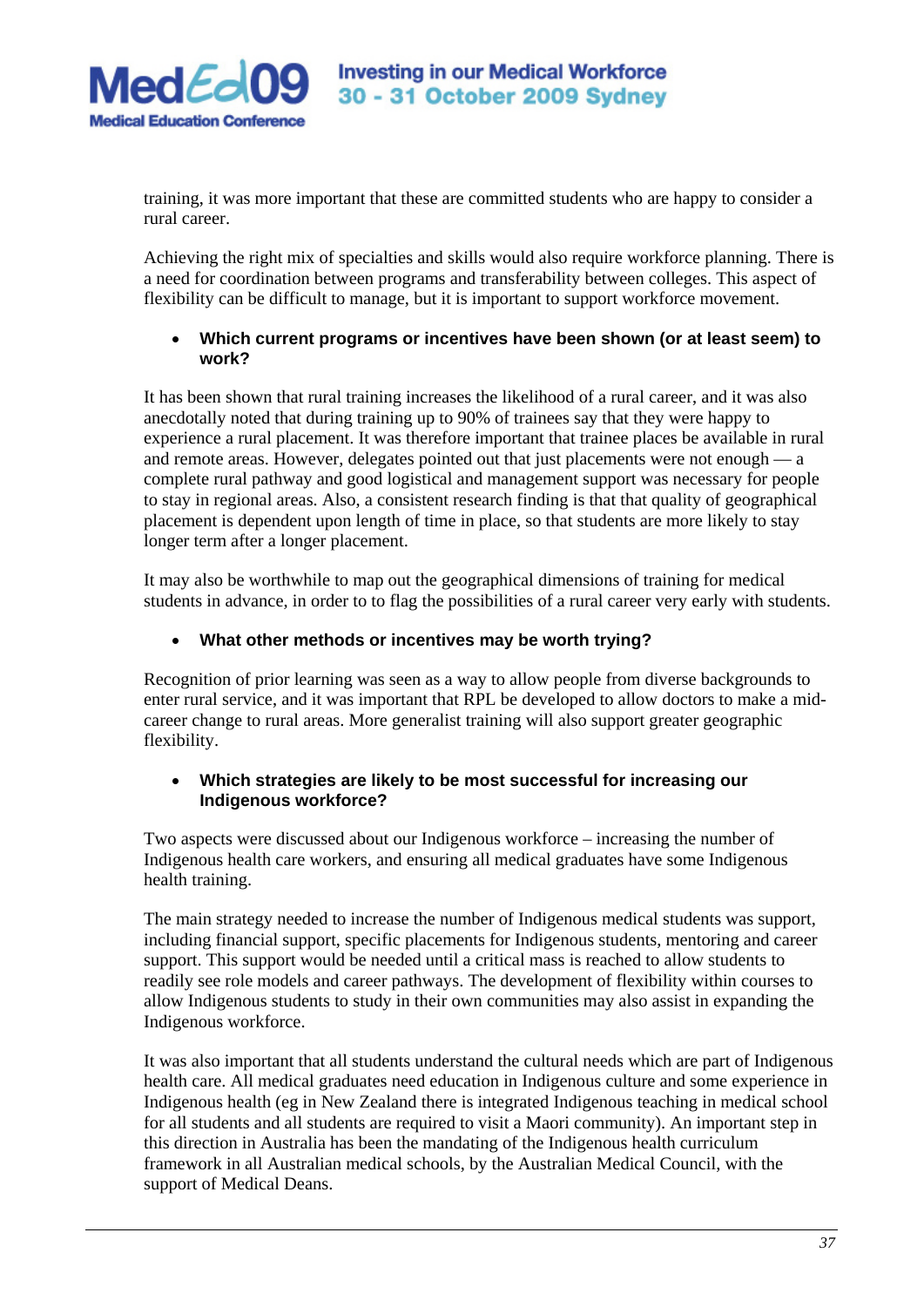

# **Theme 2: Achieving vertical integration**

#### **Convenor: Dr Peter White**

Project Manager, Committee of Presidents of Medical Colleges; Manager, Assessment Services, Royal Australian and New Zealand College of Obstetricians and Gynaecologists

#### **Key questions and issues:**

Making genuine progress with developments to improve transitions across the so-called 'Continuum of Medical Education' has been a topic of discussion in all sectors associated with the continuum for some time now. But just how much progress has been made in enabling a more streamlined, coordinated transition between stages for those undertaking medical education at a time when more demands look likely to be placed on all sectors, and where are the examples that indicate just what can be achieved?

#### **What is the continuum of medical education?**

Is the landscape commonly understood, or is it different things to different people?

#### **Where do competency and time-based programs fit in the context of facilitating vertical integration?**

Are they mutually exclusive with room for only one, or is there a role for both?

## **What is the role for recognition of prior learning (RPL) and other similar mechanisms in achieving effective and meaningful vertical integration?**

What are some of the issues that are encouraging the use of such mechanisms, and what issues are inhibiting their utility?

The focus of the theme is on examining situations in which attempts have been made to achieve real progress in vertical integration, and the issues involved, as well as the lessons that have been learned from where attempts may not have produced the long-term sustainable progress hoped for in the timeframes that had been envisaged.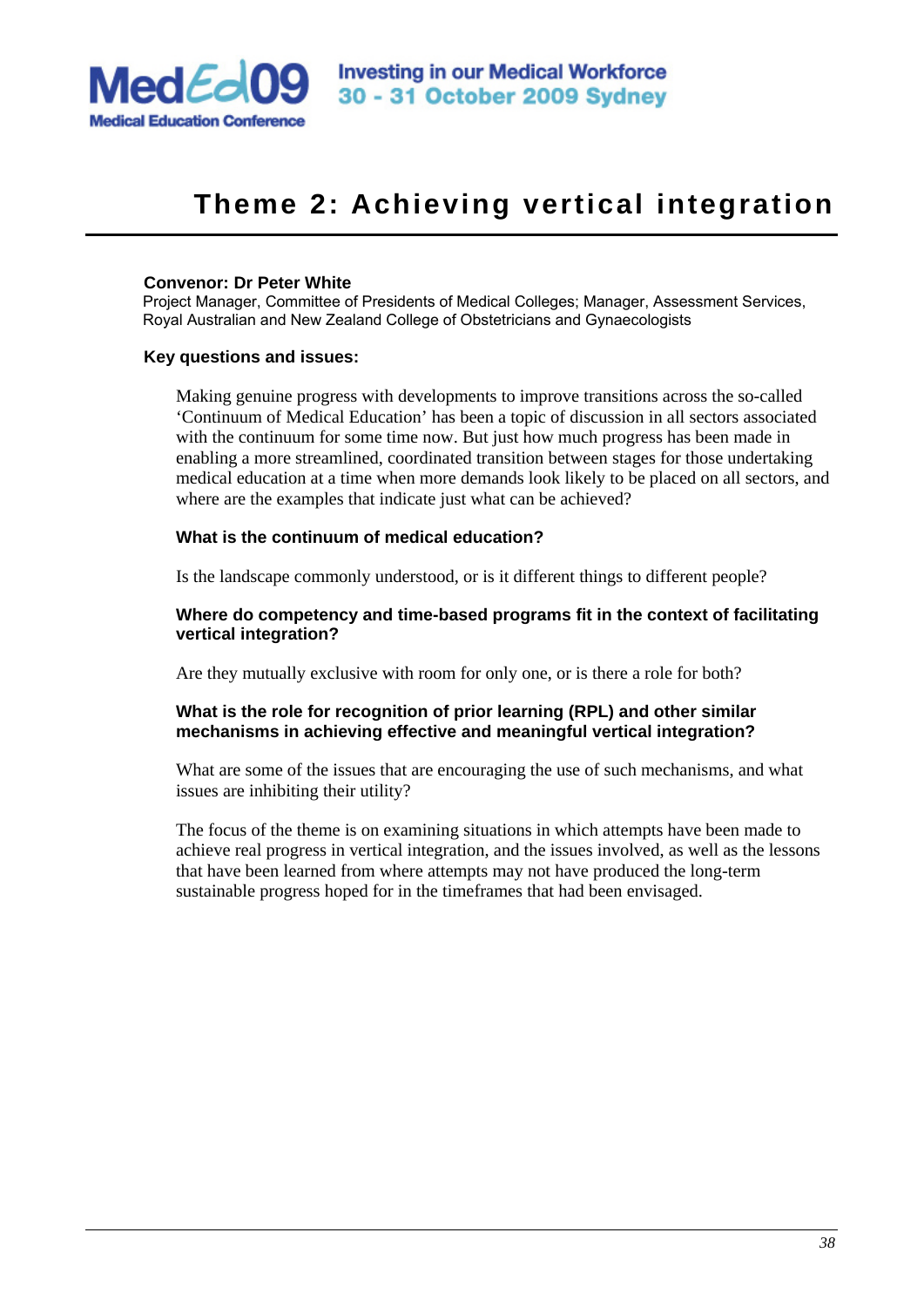

# **What is the continuum of medical education?**

#### **Dr Greg Keogh**

Project Manager, Australian Curriculum Framework for Junior Doctors Project

The continuum of medical education begins with university curricula, continues through the prevocational and postgraduate medical college phases, and ends with continuing professional development. While we talk about a 'continuum' of education, there are in fact gaps and challenges that need to be addressed.

Along with the different stages of education and clinical training, there are new and more complex roles for the trainee and doctor that emerge at every stage of the continuum (Table 2).

| Stage              | <b>Roles</b> |              |          |            |        |            |         |          |
|--------------------|--------------|--------------|----------|------------|--------|------------|---------|----------|
|                    | Learner      | Practitioner | Educator | Supervisor | Leader | Researcher | Manager | Advocate |
| Medical<br>student |              |              |          |            |        |            |         |          |
| Junior<br>doctor   |              |              |          |            |        |            |         |          |
| Registrar          |              |              |          |            |        |            |         |          |
| Consultant         |              |              |          |            |        |            |         |          |

**Table 2 Roles across the medical training continuum** 

This is a natural progression as the doctor gains experience and knowledge. However, there is often a sudden transition between stages, when new roles are added. For example, when a student is suddenly expected to become an educator, or a junior doctor is expected to carry out researcher functions.

Do we need instead to teach some of the skills at the previous level so that the trainees will be better prepared (eg providing some understanding of the role of a doctor as a researcher or teacher or supervisor right from undergraduate level)? This would both prepare doctors for the full spectrum of roles they need to take on, and would ensure that we have the human resources we need in those areas which are lacking — namely teaching and research.

While this brings up the issue of scarce resources, it would be possible to do some of this sort of teaching in vertical silos, so that a subject or module would be taught to a number of levels at the same time, instead of keeping everyone in separate groups.

As well as the competition for limited resources, other challenges in the medical education continuum include:

- repetition of learning between levels of the continuum with minimal recognition of prior learning
- multiple accreditation systems
- minimal collaboration between the levels.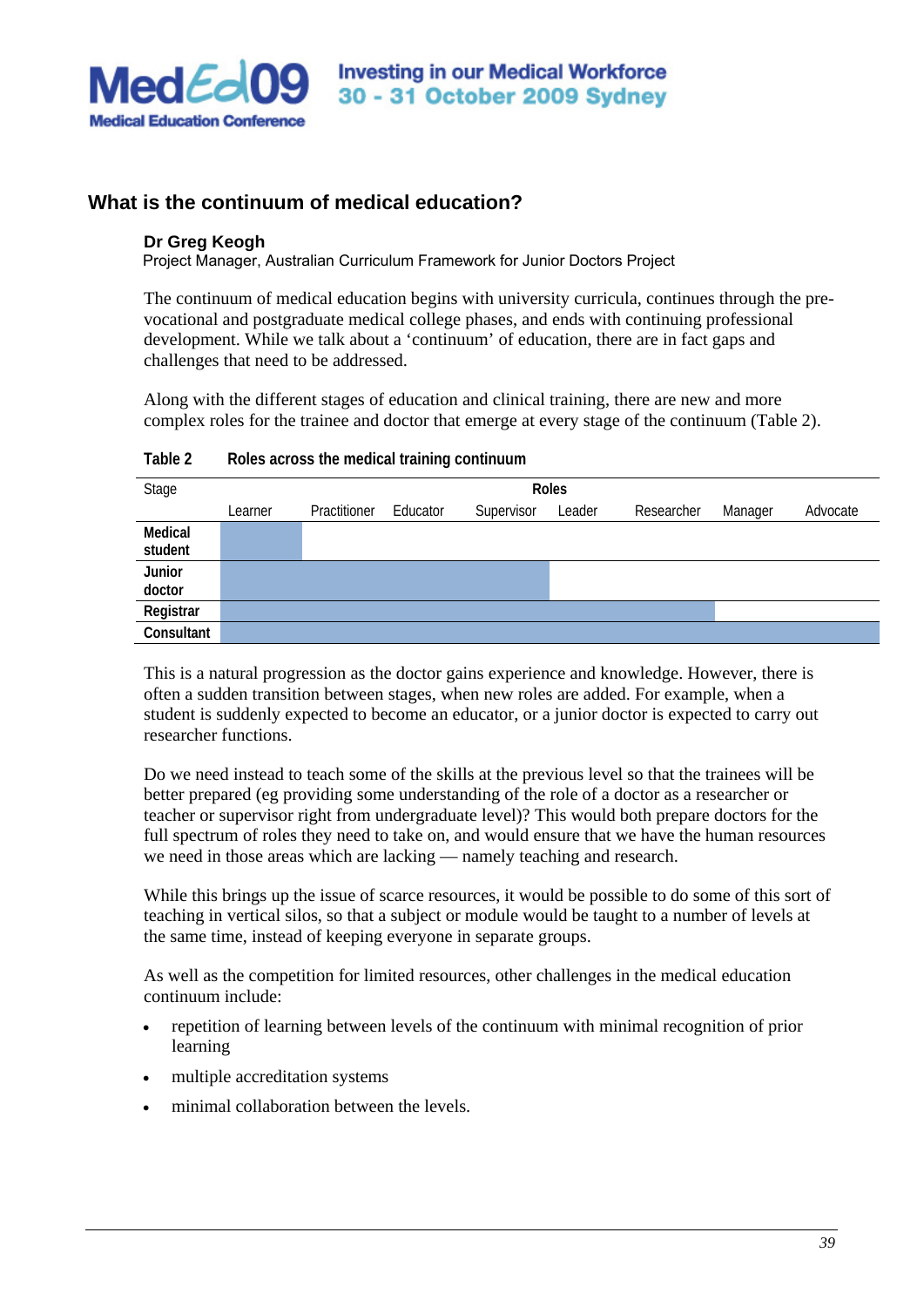

The Australian Curriculum Framework for Junior Doctors was designed as a tool to address some of these challenges and to promote integration between the different stages. The Curriculum Framework was developed under the auspices of Committee of Presidents of Medical Colleges (CPMC) by a writing group of experienced clinicians and educators. CPMC undertook extensive consultation and feedback prior to the launch of the Framework at the 11th National Prevocational Forum in Adelaide, November 2006. The framework provides a way to map between undergraduate and postgraduate curricula, using national processes including term description templates, assessment principles/glossary, and supervisor training. The framework also emphasises workplace observation and interaction with supervisors, and has a place for the recognition of prior learning across the continuum. CPMC is now overseeing implementation of the Curriculum Framework.

Our future challenges will be working together to ensure rational use of resources, development of support and training for trainers, and the management of change.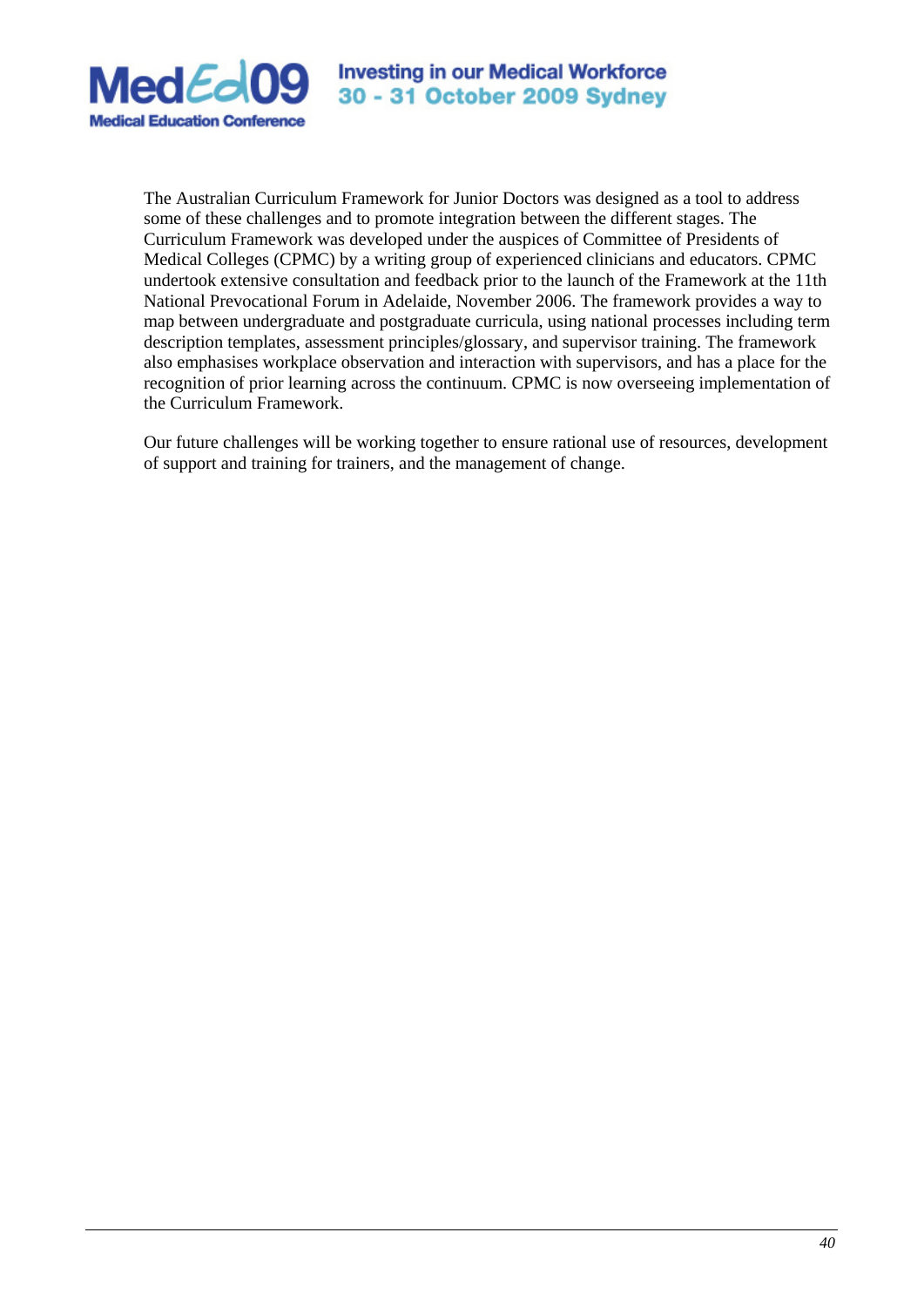

# **Performance vs competency vs time**

#### **Dr Victoria Brazil**

Director, Queensland Medical Education and Training

One of the current questions in medical education is whether we can measure progress by something other than time, in order to speed progress through the training continuum.

Time is of course the tried and tested measure of progress. Undoubtedly, expertise develops with experience, and an increasing amount of time is presumed to be a useful measure of the volume of experience. However, time does not necessarily equal volume, and volume certainly does not necessarily tell you anything about the quality of the experience.

What we really need is to identify the point of competence. Currently, we don't really know how many hours it takes actually to reach competence in a particular task.

We also don't know how well competence translates to the real world. The role of the doctor is not just to perform a task, but to manage complexity and make judgements integrating many factors. Thus, while competence testing for specific tasks can tell you if a trainee has the technical ability to complete the task, the challenge is really to measure competence in a useful way — not just can you do this procedure, but should you, and can you when there are other difficulties or conditions present.

Simulation may be the tool we need to provide 'real' scenarios and enable us to test performance against what an 'expert' would have done. Simulations allow us to build in complexity to the task – enabling us to measure real-world performance rather than simply individual competencies in specific tasks.

In Queensland, examination of a simulation test of competency in intubation demonstrated both the ability of the simulation to add complexity, as well as the competence difference between different levels of the workforce continuum.

The first simulation involved a straight test of intubation skill, with no added difficulties. The left side of Figure 5 shows that in the easy test the interns took longer to perform intubation, but that there was little difference between the registrar and consultant groups.

The second simulation then introduced a range of unexpected real-world difficulties. While these were not especially challenging (the bed being at the wrong height, wrong equipment, etc), the right side of Figure 5 shows that there is now a clear differentiation between the groups, with consultants far more able to cope with additional challenges and manage the complexity of the task to achieve a good outcome.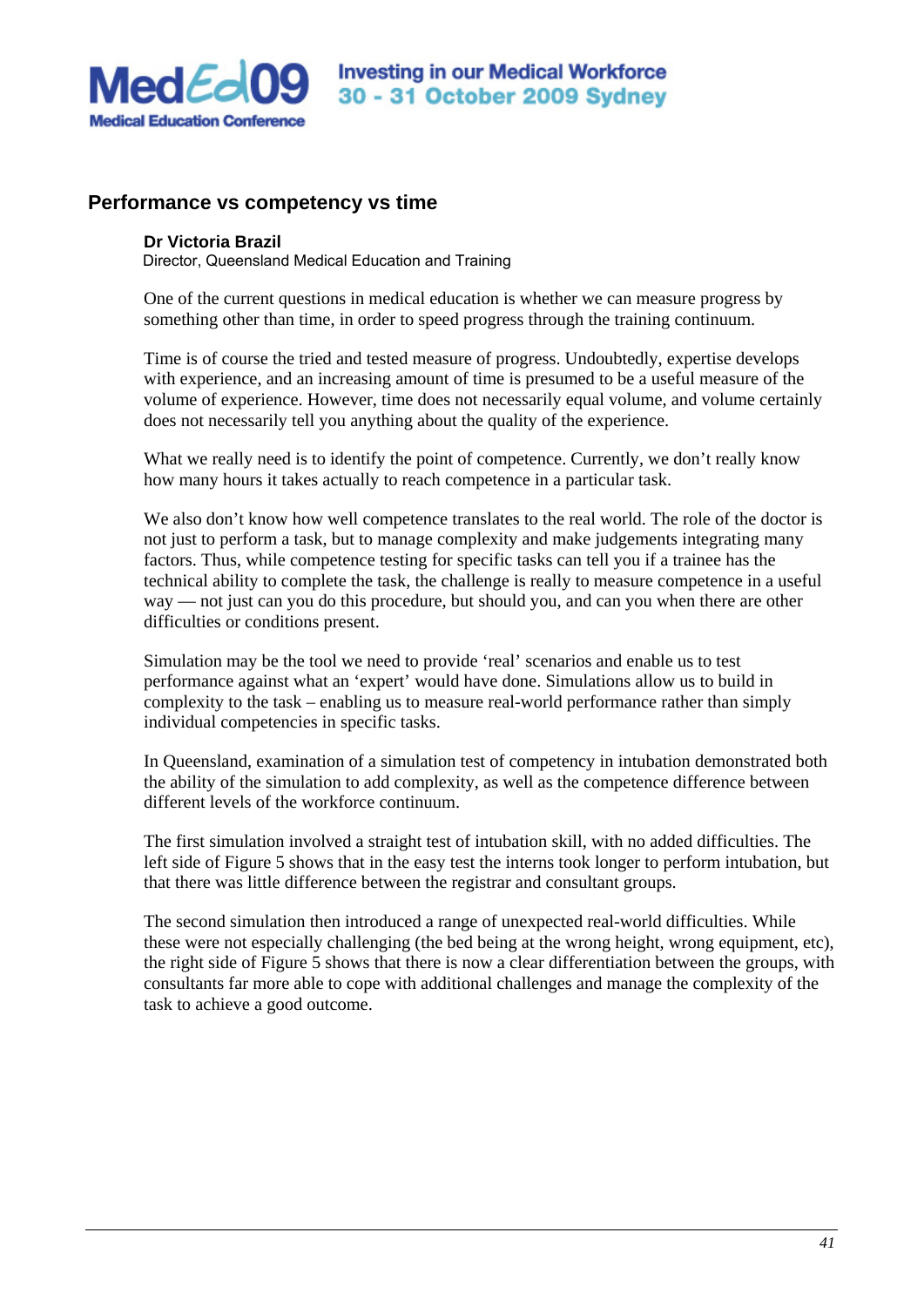



**Figure 5 Easy and difficult intubation simulation** 

Well-designed simulations may provide not only a useful test of real-world competence, but also could be a useful education tool for providing real-world scenarios for individuals to learn from.

We need to utilise all the resources at our disposal to improve medical education and ensure that our future doctors develop what matters to patients — high quality real world performance. Let us develop measures to robustly measure performance rather than skill set competence.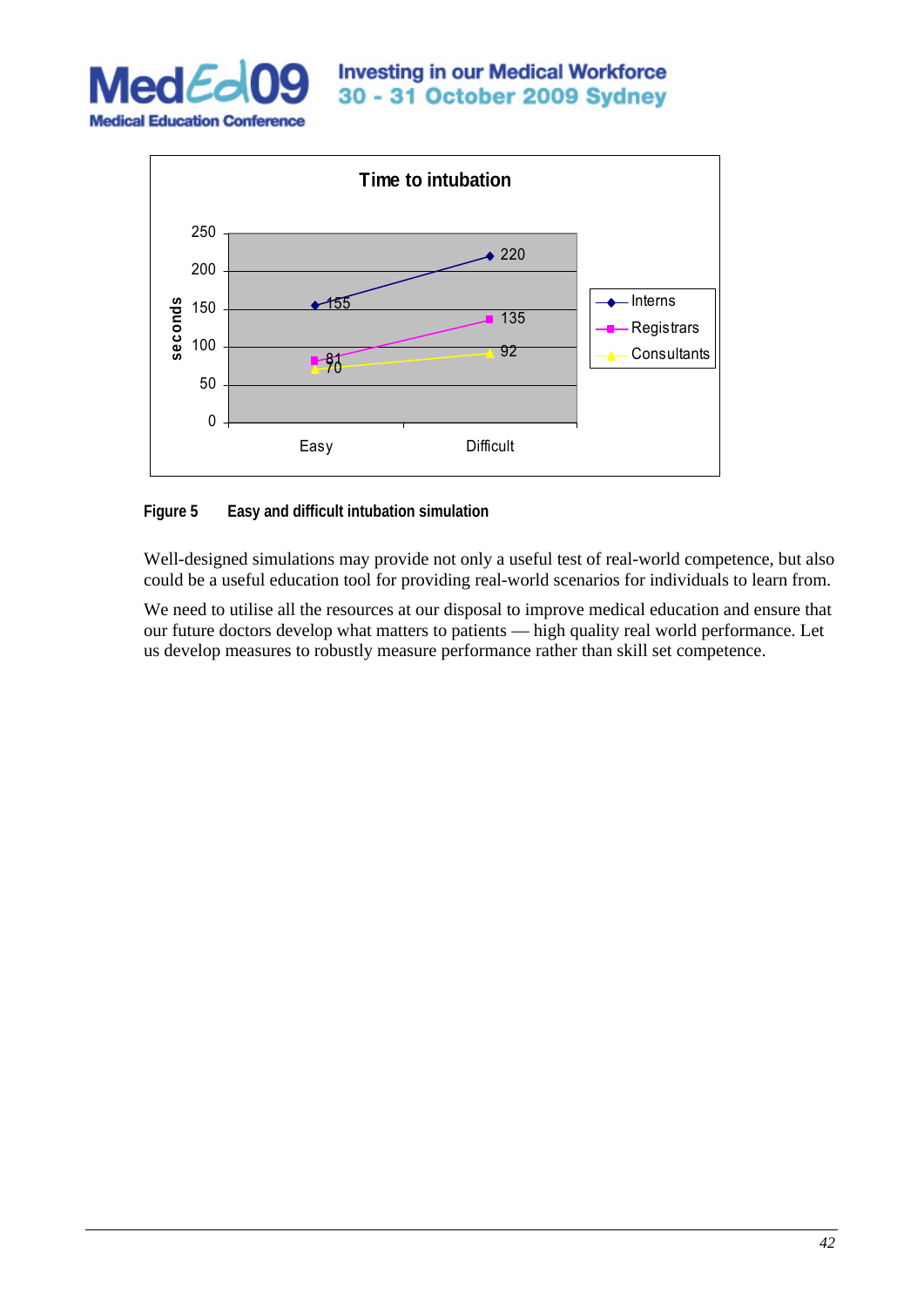

# **Recognition of prior learning**

#### **Dr Andrew Perry**

Chair, Australian Medical Association Council of Doctors-in-Training

#### **Dr Jolyon Ford**

Consultant Obstetrician and Gynaecologist, Frankston Hospital, Victoria

Recognition of prior learning (RPL) is a process for assessing and formally recognising a student's existing skills and knowledge (Good Universities Guide 2009).

Recognising prior learning brings with it a number of benefits:

- Trainee benefits:
	- avoids retraining
	- respects that skills have been already acquired
	- shortens training time
	- brings employment, financial, and social benefits
- Training institution benefits:
	- allows another trainee to be recruited
	- avoids repetition of administration
- Healthcare provider benefits:
	- enables earlier access to a specialist.

RPL will also become increasingly important as the workforce becomes more and more mobile, with trainees and doctors changing geographical location as well as specialty. RPL will support this movement and assist in the development of workforce flexibility. RPL is also an issue within the training continuum, as we need to ensure that scarce education resources are not used to reteach areas that have already been covered.

Unfortunately, while there are some examples of RPL in the Australian medical education system, in general RPL is ad hoc and it is usually a laborious task for the student to apply and achieve the required recognition. RPL is starting to occur at the vocational level but more needs to happen, and it needs to occur at the medical school and prevocational levels.

Why is RPL not more widespread and standardised in Australia? It may be that training institutions do not trust the training that has already been provided, but perhaps the main reason is that RPL has been seen as too hard to assess and too difficult to get institutions to agree to a common approach.

All medical colleges and institutions should incorporate a process of RPL that has broad principles. RPL should:

- be transparent and accessible
- fit with the curriculum
- guarantee principles of equality, fairness, and natural justice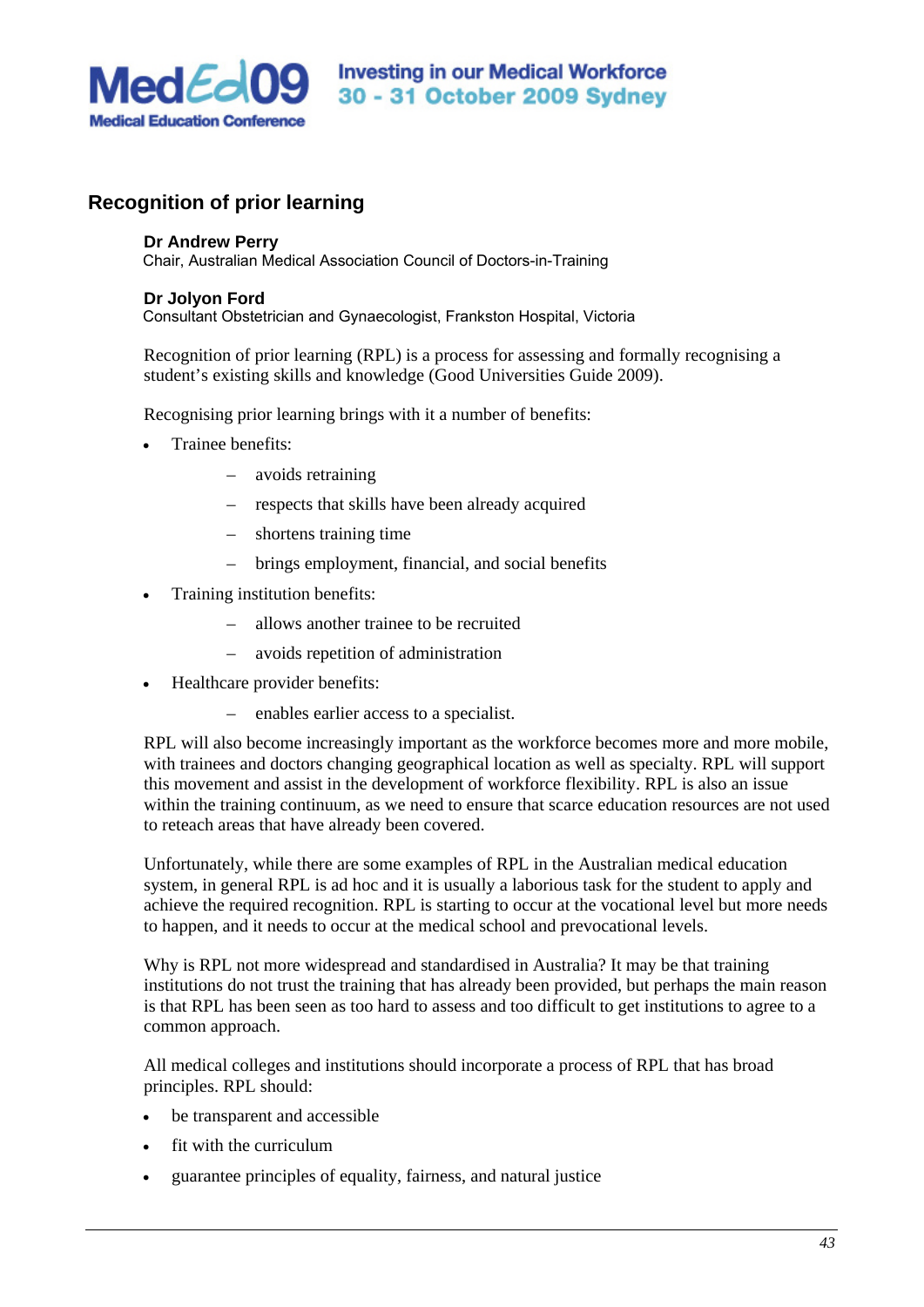

- guarantee fast turnaround times for assessment
- have clear criteria against which applicants are assessed
- keep paperwork and cost to a minimum
- include a means of appeal.

The Royal Australian and New Zealand College of Obstetricians and Gynaecologists (RANZCOG) have developed a RPL policy incorporating those principles. The policy was approved in November 2007 and the first applications were heard in 2008, and it is expected that RANZCOG will hear 4–5 RPL applications each year. The policy's criteria for RPL include:

- at least one year of a similar specialist training program (supervised, formally assessed, competitive entry, detailed curriculum)
- completion of the DRANZCOG advanced training program (1-year advanced diploma for procedural GPs)
- at least one year of a related specialist training program.

Each training institution will need to develop their own methods of RPL assessment, which may go beyond just looking at the time spent in another institution, and include examinations, supervised time period and supervisor reports, logbooks/portfolios, or interviews.

There are of course limitations and potential difficulties with any RPL policy. There will always be the risk of disappointment for some students, and differences in opinions about what should be recognised. Administering the policy will also take time, adding to the burden of administration costs.

However, RPL is an important issue and one that all training institutions will need to address.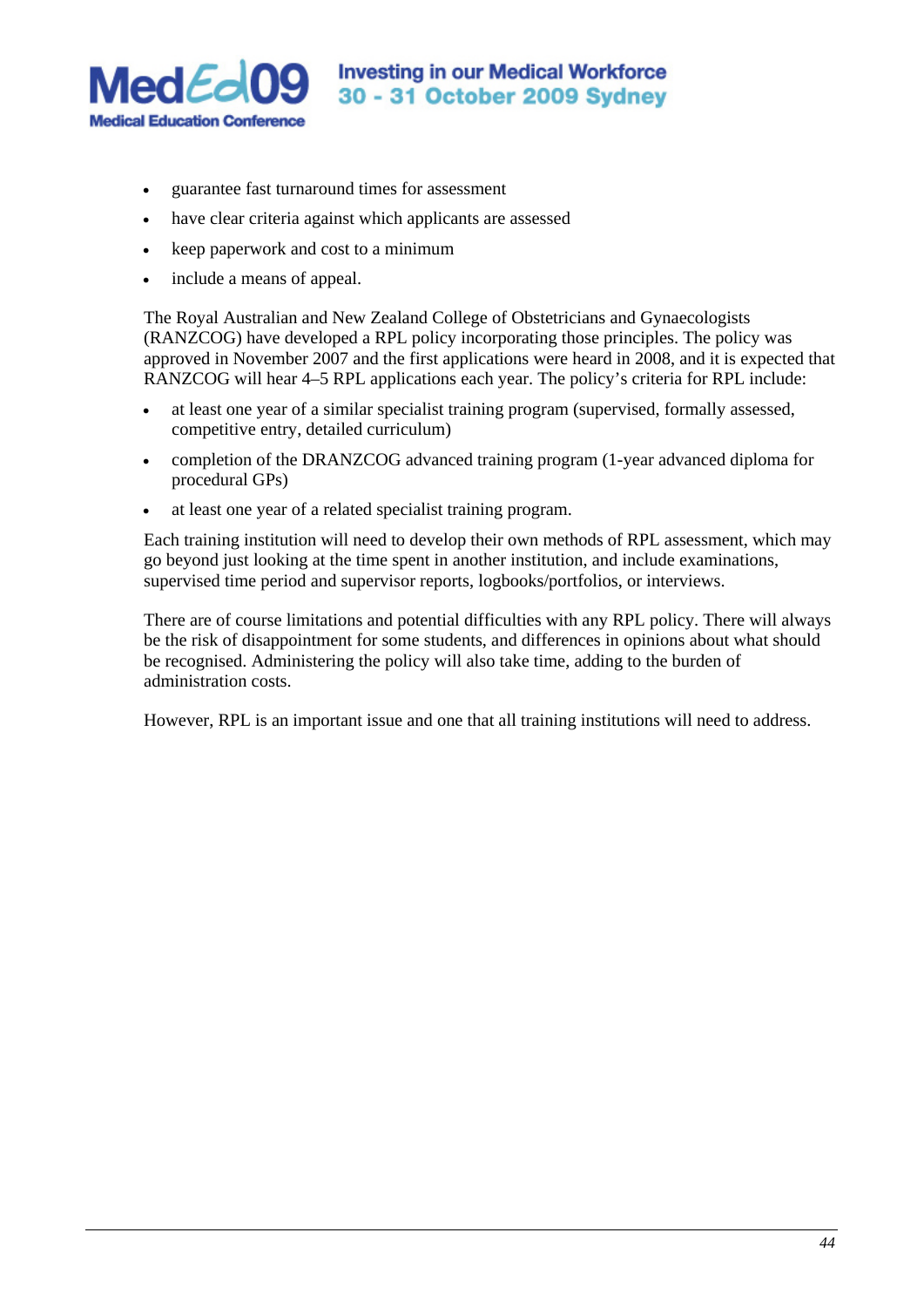

# **Perspectives of vertical integration**

#### **Professor Kevin Forsyth**

Dean, Royal Australasian College of Physicians

#### **Associate Professor Tim Shaw**

Office of Postgraduate Medical Education, The University of Sydney

Vertical integration of the trainee journey would enhance the training provided, would streamline the trainee experience, and would help to better utilise and harness our medical education resources. There are a number of obstacles to achieving vertical integration. The first is that training takes place within separate colleges and universities, and there is no structure for dialogue and collaboration to take place. Similarly, postgraduate trainees are placed within state and territory health services, whereas universities are generally federally based. This fragmentation leads to a number of problems. It is difficult to manage postgraduate trainee placement across different clinical settings and organisations and to ensure that training is consistent. It is also difficult to identify poorly performing trainees, and there is a recognised need for communication across sectors to identify and support poor performers.

Recognising these obstacles and challenges, the Royal Australasian College of Physicians (RACP) decided to re-frame itself to be a post-university education provider, to emphasise the link between undergraduate and postgraduate teaching. They have developed curricula utilising formative assessments to university standards, utilising teaching and learning processes common to universities, and have also developed a comprehensive *e*-environment to also reflect university teaching strategies.

RACP also initiated a specific project to examine possible models of university–RACP partnership in educational provision.

The University Partnership Project aimed to proactively explore how universities and the RACP can collaborate in the delivery of aspects of specialist training. An initiative of the RACP, the project reflected a growing desire from universities and colleges for increased vertical integration, and the need for an open and structured approach to potential collaboration. The project commenced in July 2007 and involved the RACP, University of Sydney, Monash University, and Flinders University.

In the project, Associate Professor Tim Shaw of the Office of Postgraduate Medical Education at the University of Sydney worked with the RACP and conducted extensive internal and external consultation. The project also brought together university deans and college members in a series of meetings.

The project found that there were clearly opportunities for the college and universities to collaborate, and that sufficient trust and good will existed to move forward. RACP and medical school deans agreed to proceed with further exploration. Five main areas were identified for further exploration:

- 1. Universities assisting in building educational capacity amongst the College Fellowship.
- 2. Supporting research and academic medicine.
- 3. Universities developing programs to support specialist training programs.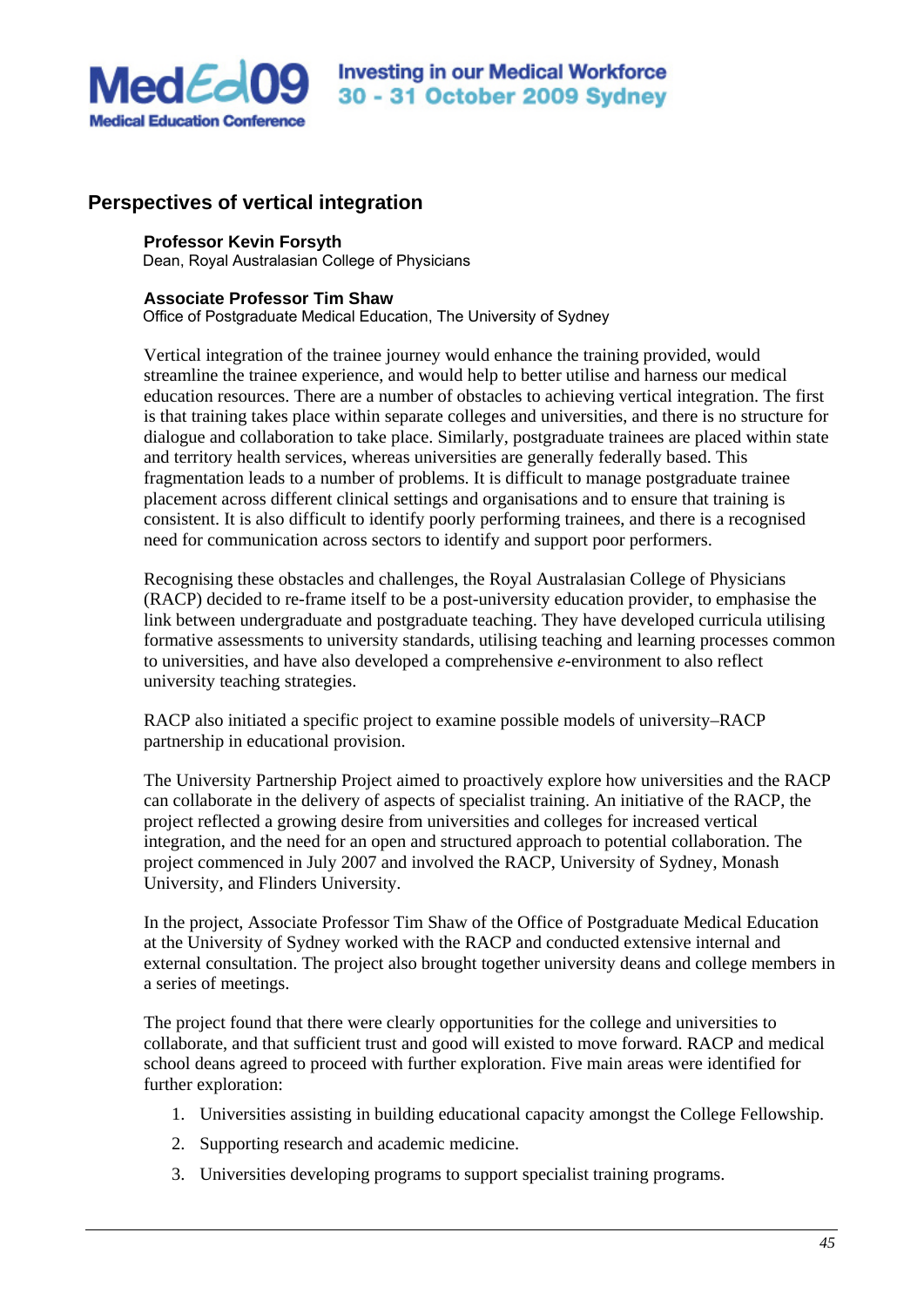

- 4. Looking at ways to reduce training times through collaboration.
- 5. Supporting sharing of resources in medical education.

The University of Sydney is continuing a productive discussion with the RACS around a number of potentially collaborative projects. In Phase II of the project, the RACP will engage with the other interested universities.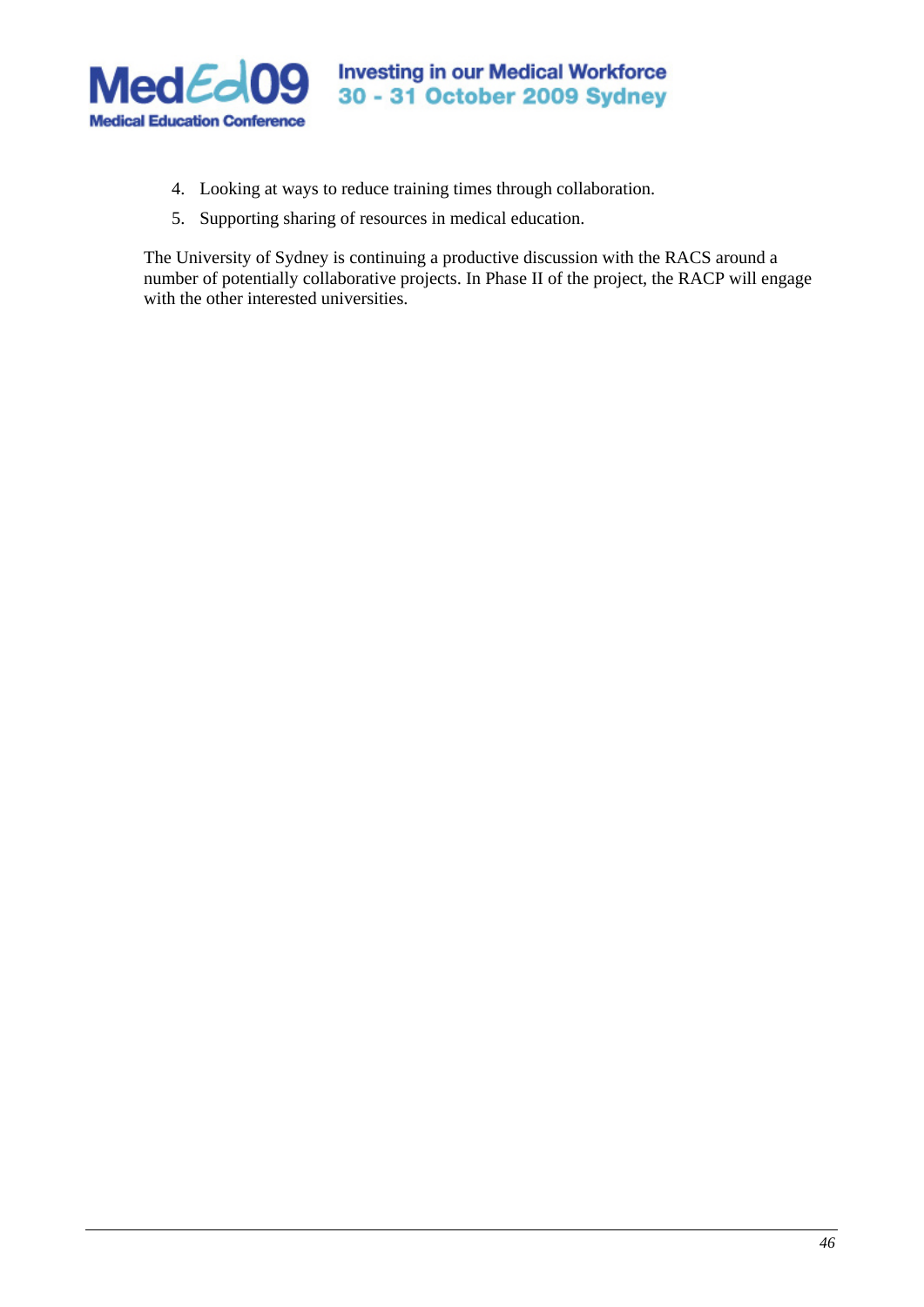

# **Panel discussion**

## **Dr Peter White, Dr Greg Keogh, Dr Victoria Brazil, Dr Andrew Perry**, **Dr Jolyon Ford, Professor Kevin Forsyth**, **Associate Professor Tim Shaw, Dr Jag Singh and Associate Professor Peter O'Mara**

The panel examined issues relating to vertical integration.

## **A coordinated network / vertical integration**

There are many different players in medical education. The panel discussion recognised that the system is therefore fragmented, and that we need orchestration to bring it all together. This orchestration should be a coordinating rather than a governing role. A suggestion was made to develop an overall coordinated process that marries the silos, for example using the same teachers across different levels of the continuum. A managed network was supported (eg the Northern Clinical Training Network in Queensland has successfully joined the process up at the local level).

#### **Competency vs time**

The discussion on competency vs time brought out a wide range of opinions. Many felt that competency testing was a valuable addition to medical education, while other had reservations about its use. Those on the side of competency training and testing believed that:

- Time does not necessarily substitute for competency how much someone has learned is not necessarily related to how long they have been in training.
- Time is a proxy for meaningful engagement with a patient; however, the time for training is increasing and engagement is decreasing - it is not about the number of patients observed but about the quality of engagement.
- We use time as a measure mainly because we are conservative, for fear of putting poor students in service. Should we instead match a faster process with better methods to identify poor students?

Those against competency training and testing believed that:

- there is a lack of adequate assessment mechanisms for competency
- some competencies can be assessed but others cannot, which is why time is a blunt but safer tool to fall back on
- if the primary reason for using competency testing is shortening training time, students do not actually want shorter training — they recognise they need a certain amount of time and practice to be and to feel competent.

It was also expressed that the debate should not be around competency vs time but something more intangible: the meta-cognizance and clinical reasoning that is needed in quality doctors. We need to produce a framework of learning that will produce such a workforce. This may or may not incorporate competency training and testing, both to shorten training times and to broaden the educational experience.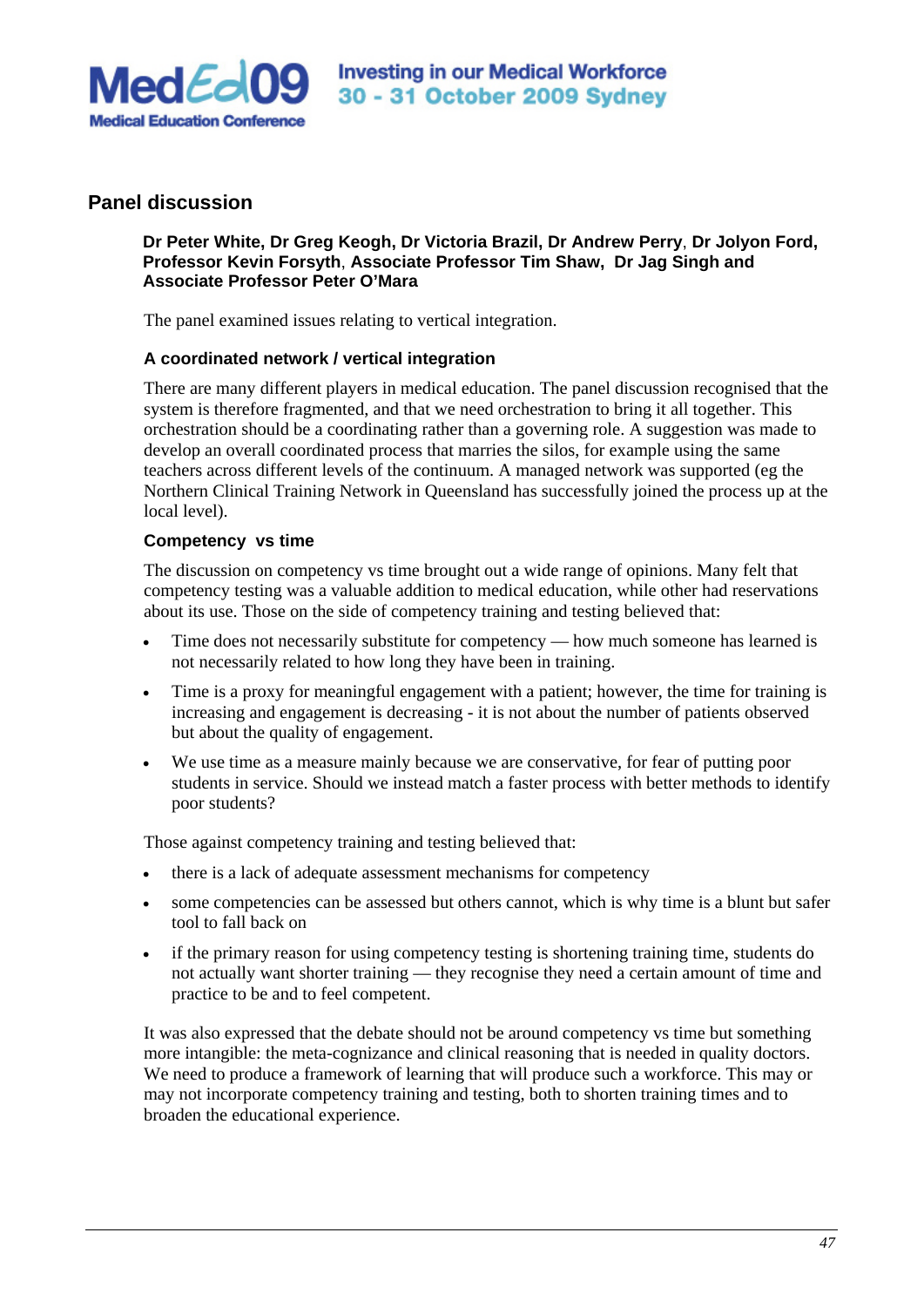

It was also felt that additional clinical experience should be provided across the training continuum. We need perhaps to incorporate an increasing gradient of responsibility for trainees providing health services, so that competencies can be built on with real-world experience. This strategy would need to be balanced with our risk aversion and fear of allowing poor students into service. An expansion of training into medical and community centres rather than hospitals may help in this.

It was also recognised that while shortening training time can have some advantages, it is important at the jurisdictional or hospital level to have a degree of certainty around service provision by staff. Since trainees provide a large proportion of service, fast-tracking training is not always appropriate because a lack of trainees can result.

Overall, it was thought that further research around competency training and testing was needed, to see how it may be used effectively to improve medical education and trainee experience.

## **Continuous professional development**

A suggestion was made to put more effort into continuous professional development and postfellowship trainees.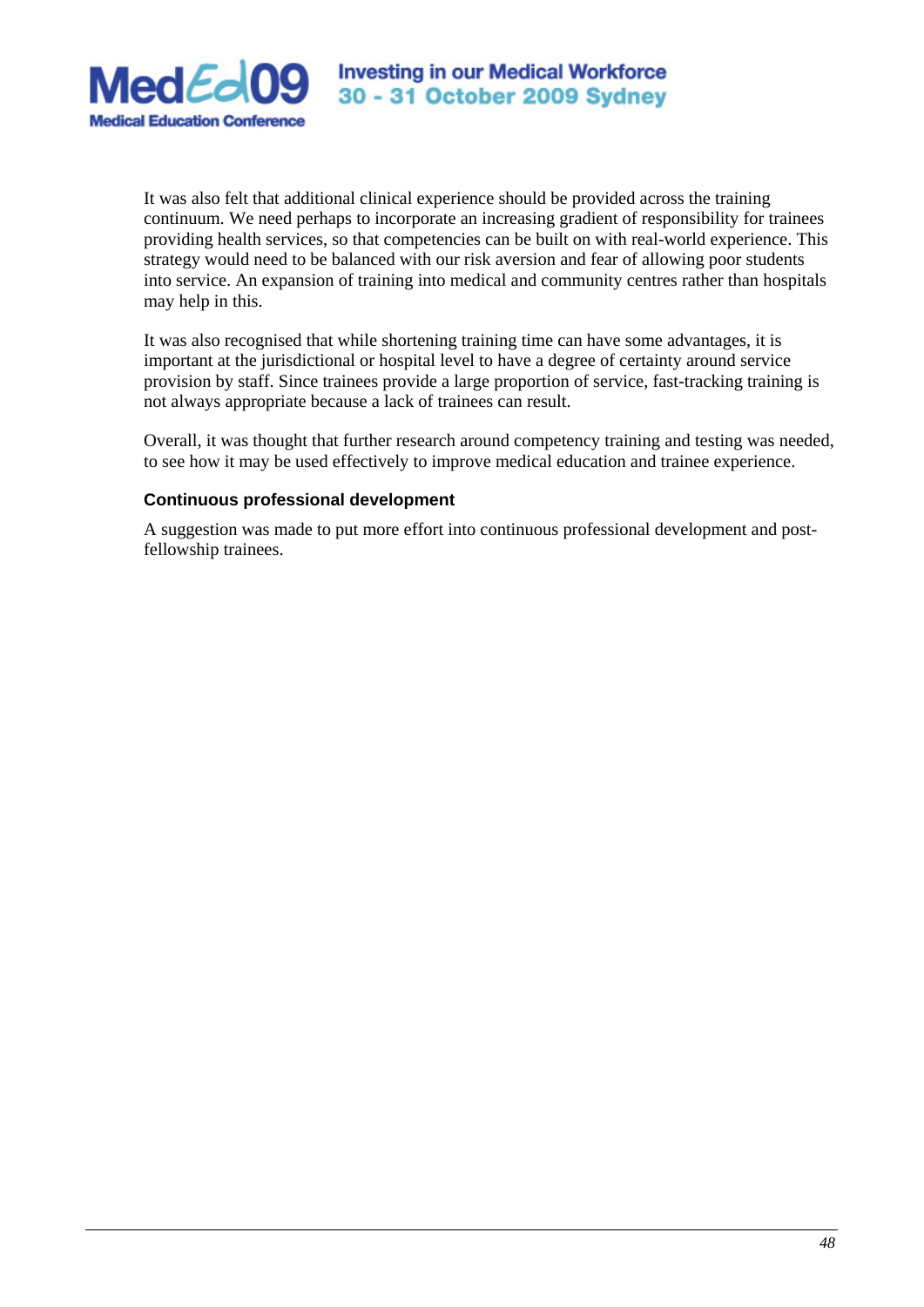

# **Theme 3: Building training capacity**

#### **Convenor: Professor Kevin Forsyth**

Dean and Director of Education, Royal Australasian College of Physicians

#### **Key questions and issues:**

How do we provide clinical exposure, experience and good educational supervision for medical students, pre-vocational doctors and vocational trainees in our health system? Fundamental to good clinical training is the opportunity to experience clinical medicine in a supportive environment with good educational supervision. Given the enormous increase in trainee numbers coming, how can we best organise things at a system level and provide the most appropriate learning environments for our trainees?

#### **What are the key challenges to clinical placements for vocational trainees, prevocational trainees and medical students?**

- Physical capacity
- Clinical opportunity
- Educational supervision and support

**What systems approaches might help overcome some of the obstacles?** 

**What supports are fundamental? Are they common to all phases of the continuum?** 

**How do we build supervisory capacity across the training continuum?** 

**How do we equip supervisors in medical education expertise?** 

**Are clinical placements key drivers to motivating students/doctors to work in areas of need (eg rural placements) or with populations with poor health indicators (eg placements within indigenous communities)? If so, what is the significance?**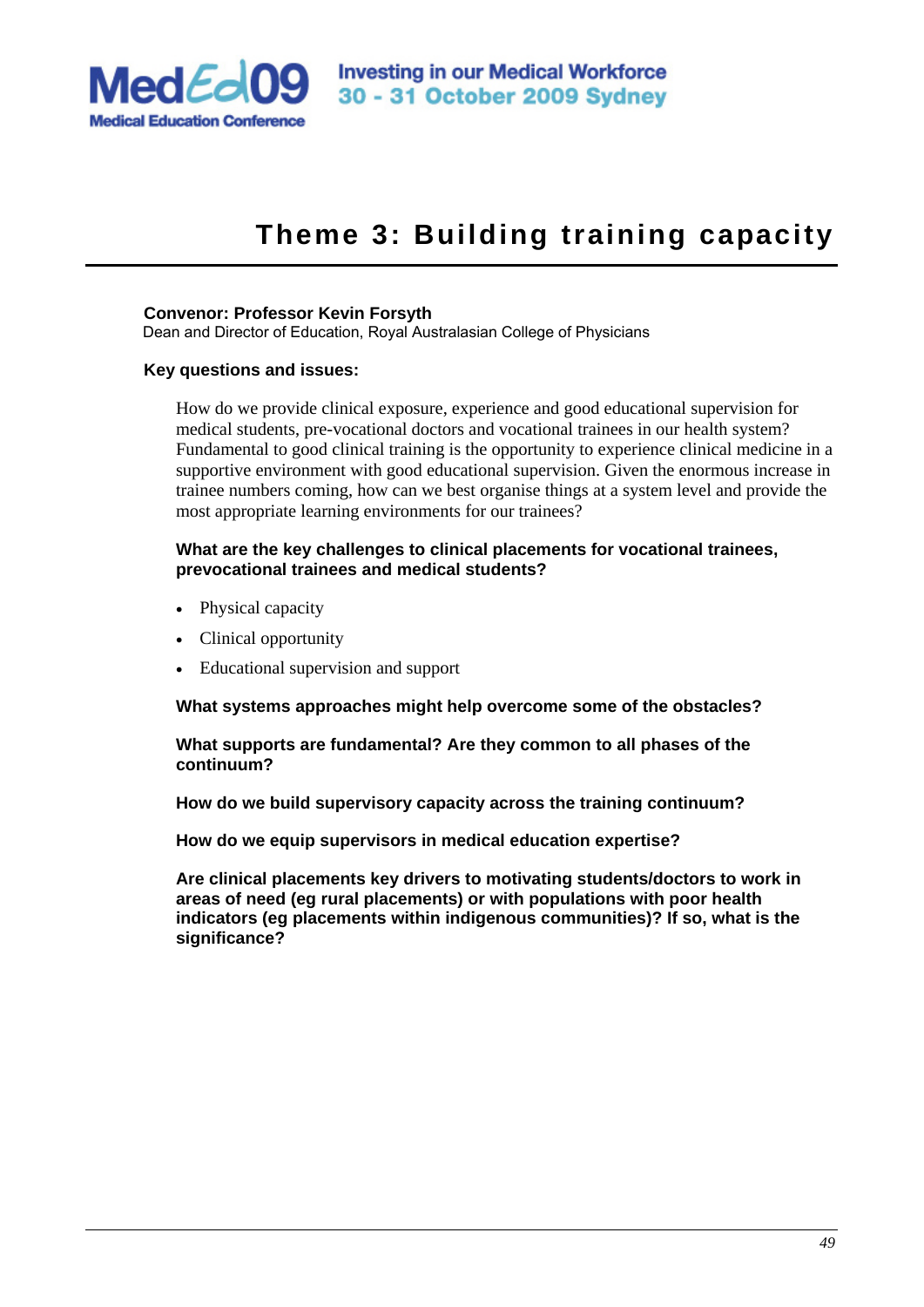

# **United Kingdom perspective**

#### **Professor Sir John Tooke**

Dean, Peninsula College of Medicine and Dentistry, United Kingdom; Author, *Aspiring to Excellence* - Findings and final recommendations of the independent inquiry into Modernising Medical Careers, led by Professor Sir John Tooke

Modernising Medical Careers (MMC) was introduced in the United Kingdom (UK) as a program of radical change to drive up the quality of care for patients through reform and improvement in postgraduate medical education and training. Under MMC, a new system of recruitment and training was introduced; however, following unprecedented levels of protest from medical graduates, an independent inquiry into MMC was launched in April 2007.

The results of this inquiry provide a valuable insight into the mistakes that can be made in medical education, and what may be needed to build an effective postgraduate clinical training system.

The inquiry produced eight key findings. The first of these was that guiding principles were lacking in the design of MMC. What is needed is for medical educators and program and system designers to have clear shared principles. In moving forward in the UK, it was decided to embrace clear, shared principles for postgraduate training that emphasise *inter alia* flexibility, 'broad-based beginnings', and aspiration to excellence. It was also important that related health policies (eg community focus, public health, care pathway integration etc) should be aligned and co-developed with the profession.

The second finding was that there needed to be clarification on what we wanted a doctor's role to be. Against a background of deficient acknowledgement of what a doctor brings to the health care team, trainees were increasingly becoming supernumerary, and their role after their Certificate of Completion of Training was unclear. This lack of understanding meant that workforce planning and the development of outcome focused medical education were impossible.

The third finding was that there was weak policy development, implementation and governance at the government health department level, and that there were poor intra- and interdepartmental links, particularly in the area of partnerships between the health and education sectors. Effective policy implementation was hampered by ambiguities and inconsistencies in supporting organisational structure (eg accountability for overall implementation was split between the Director of Workforce and the Chief Medical Officer; accountability in England was split between the Deputy Director Workforce and the Deputy Chief Medical Officer; and accountability for international medical graduates and the Medical Training Application Service lay outside MMC).

It is important to get governance on track at the outset of any change in systems. The inquiry's recommendation was for strengthening of health department policy, implementation and governance, strengthening of the health–education sector partnership, and the establishment of high-level leadership in medical education. All of this would support the much-needed codevelopment of policy and communication between government sectors and between relevant organisations.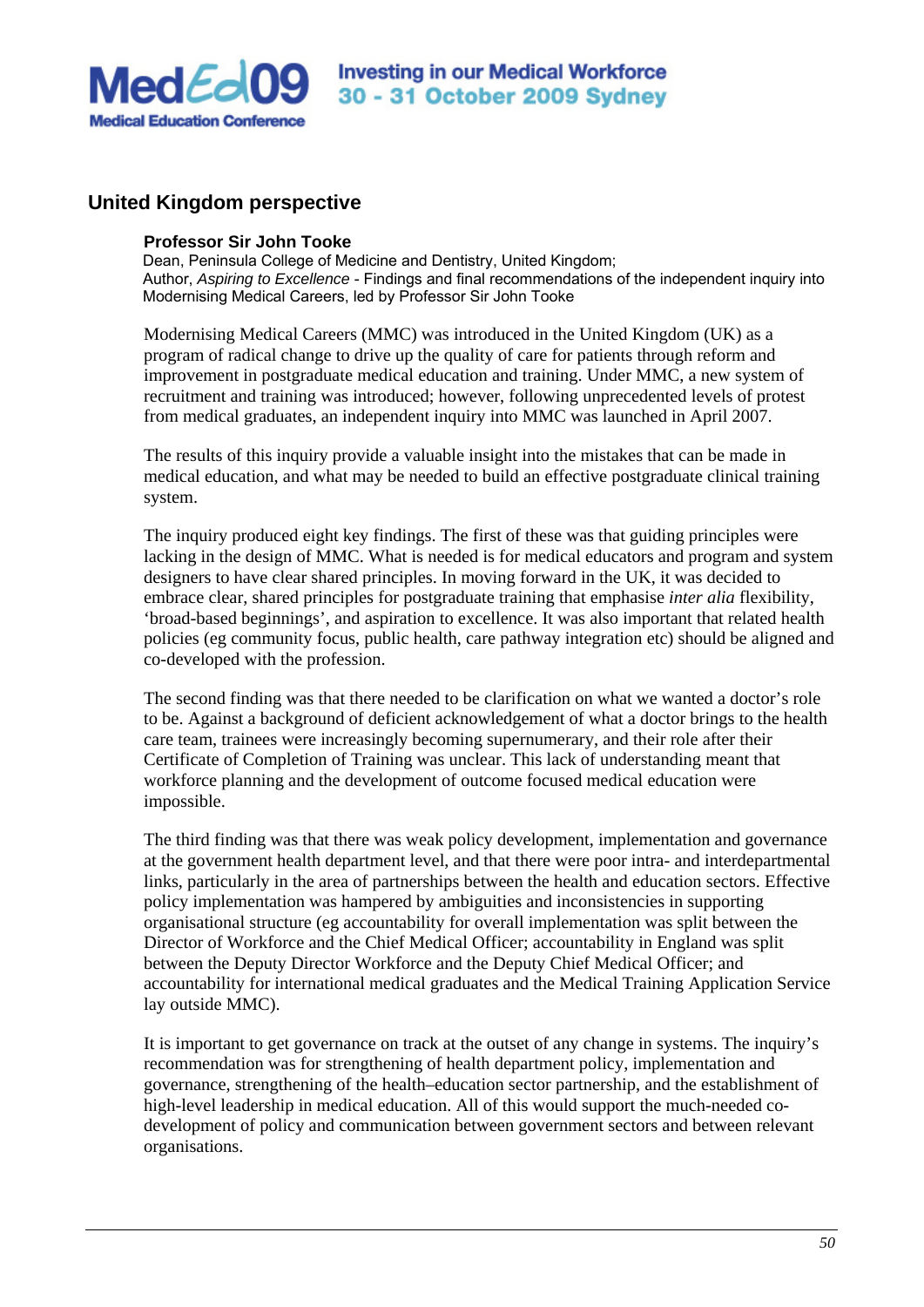

The fourth finding was that medical workforce planning was extremely deficient. Evolving health policy/practice was not reflected in the medical education system, and there was a policy vacuum regarding increased numbers of prospective trainees. What was needed was revised medical workforce advisory machinery (in the form of the National Workforce Intelligence Unit) and policy in a range of areas.

The fifth finding examined the engagement of the medical professional in medical education and medical education planning. The inquiry found that there was a lack of professional input and even that people were deterred from questioning policy. The profession should develop a mechanism for providing coherent advice looking to the future on matters affecting the entire profession; however, it will need to be decided how consensus is reached between the different players.

The sixth finding was that management of postgraduate training was deficient. There is a need for integration between universities, colleges and medical practice; and for better postgraduate medical education and training initiatives. Corrective actions include a review of postgraduate deaneries to ensure they deliver against guiding principles of flexibility, aspiration to excellence and equity of access, and trials of 'graduate schools' where supported locally. New programs to 'train the trainers' will also be needed, and the Department of Health has launched a project to develop a curriculum for educational supervisors and to consider options for a UK approach to mandatory training and accreditation.

The seventh finding was that the regulatory environment is confused, with the split between two bodies — the General Medical Council (GMC ) with responsibility for undergraduate and continuing professional development, and the Postgraduate Medical Education and Training Board (PMETB) with responsibility for postgraduate training — creating dis-economies (finance and expertise), and risking policy differences. As a result of the inquiry, PMETB is to be merged with GMC by 2010.

The final finding was the MMC structure of postgraduate training lacked broad-based beginnings, lacked flexibility, and did not encourage excellence. A restructure or modification of postgraduate training was therefore needed to re-establish a broad base of training and to ensure the health system got the doctors it needed. This system is now being designed (Figure 6).

A key result of the inquiry is the formation of a new coordinating organisation. Responding to recommendations from the inquiry, the Department of Health established from 1 January 2009 a new advisory body that will operate at arm's length from Ministers. Medical Education England (MEE) will act as a professional interface between policy development and implementation on matters relating to medical education. The new body will provide independent expert advice on training and education for doctors, dentists, health care scientists and pharmacists. It will also develop a national perspective on training numbers working with the revised medical workforce advisory machinery. The concept is supported by professionals and has been developed as a result of extensive consultation with stakeholders.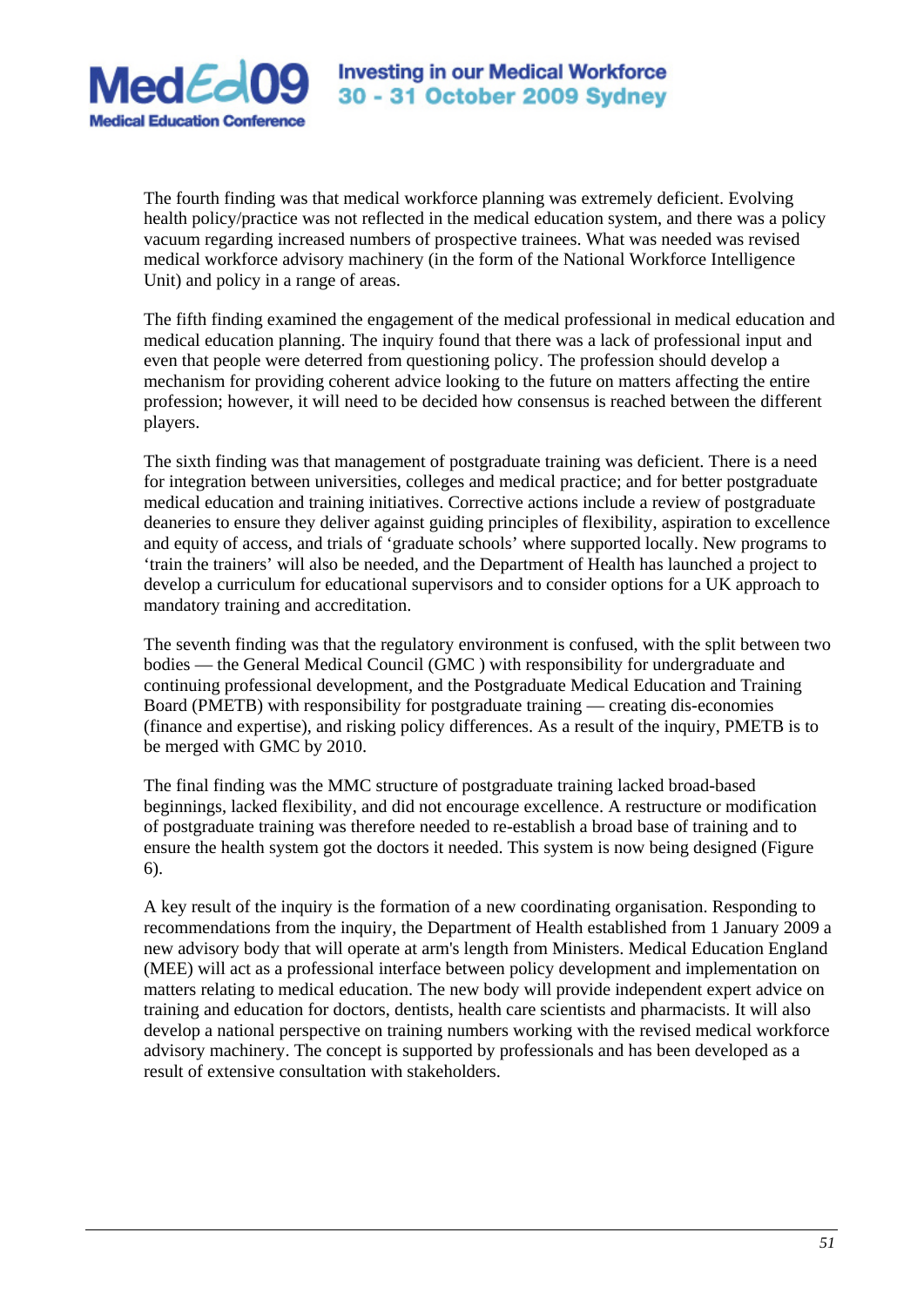

In conclusion, the UK health service will and must evolve. Doctors are central to shaping that future and we must harness the aspiration of trainees. The UK has a singular opportunity to grasp this agenda, but it will require professional groups to act in the common interest and the establishment of MEE with the necessary authority, clear lines of accountability and adequate resources to drive change. Australia should look to its own systems and see which problems and solutions may be relevant to the local situation, and in particular examine whether you have the overarching driver (MEE) that is needed for change.



**Figure 6 The new UK postgraduate training system**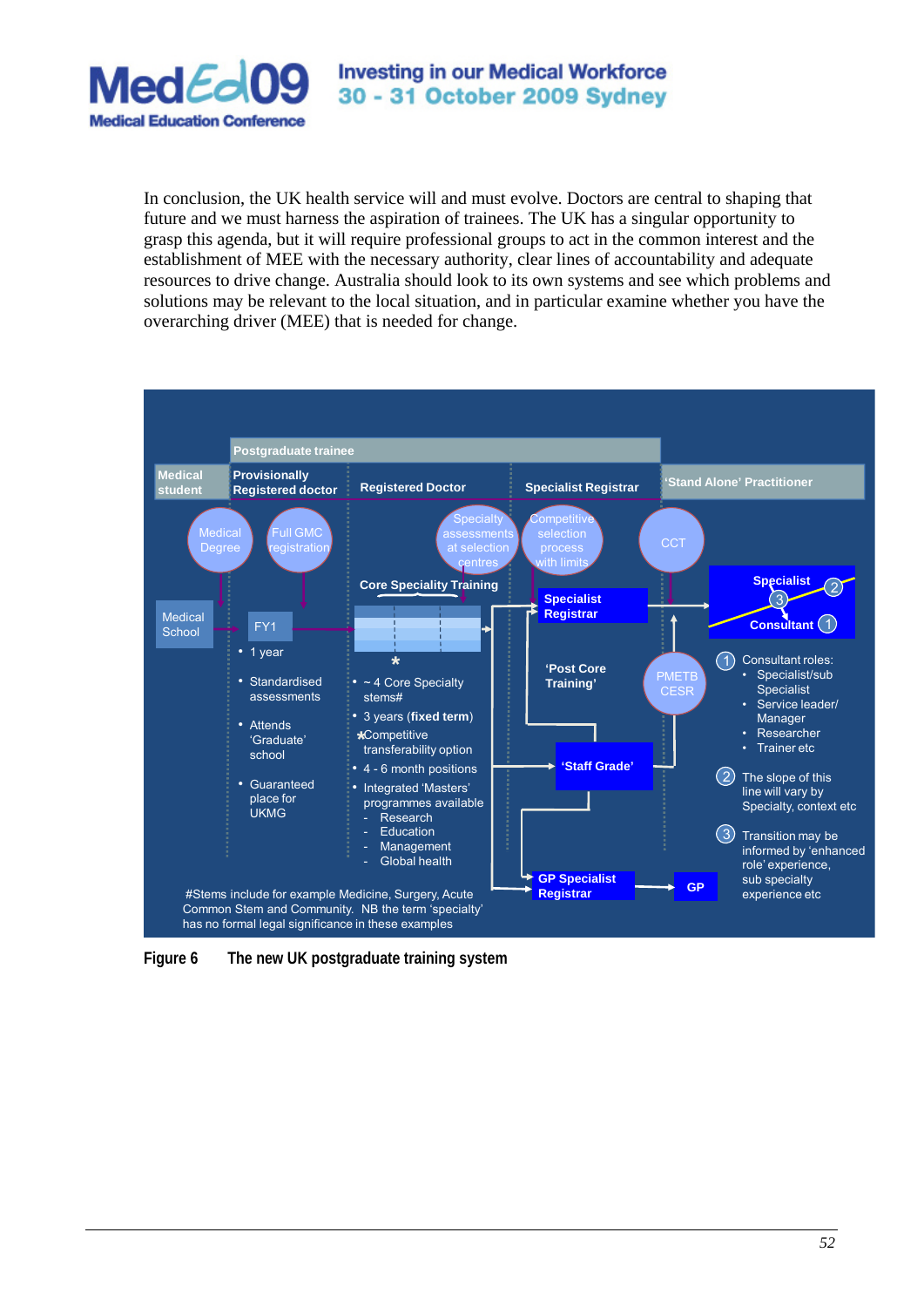

# **New Zealand perspective**

## **Dr Ken Clark**

Chief Medical Officer, Mid Central District Health Board, New Zealand

New Zealand has similar health system problems to Australia and the United Kingdom, with the main features being an ageing population, and subsequent increases in complex chronic illness and in spending on health care (Figure 7).



**Figure 7 New Zealand health expenditure 1990-2004** 

In terms of the health workforce, the average number of practising doctors per 1000 people in OECD countries is 3.1, in Australia it is 2.6 and in New Zealand and the United Kingdom it is 2.2. New Zealand retains 65–70% of its medical graduates; Australia retains 70–80%. About 40% of medical graduates in New Zealand are international medical graduates; in Australia, this is 24% of medical graduates. One question is: what is the 'right' number of doctors for the population? For example, Australia has five times the population of New Zealand, but seven times the number of medical student places.

The challenges and problems in New Zealand health are again similar to what we see elsewhere. There is tension between training and service delivery, and the inextricable ties between them make it difficult to direct training activities without service delivery pressures. There are increasing numbers of medical graduates (from 365 to 565 places over the next two years).

However, the increasing graduate output should not be seen as a crisis — it is actually an opportunity to deal with the real crisis, which is the ageing population. The key is to ensure that we make best use of these graduates. As yet, there has been little planning and expansion of the system to cope with the new influx. The numbers of vocational training positions are based around college training positions and jobs available, and not to any extent on projected needs.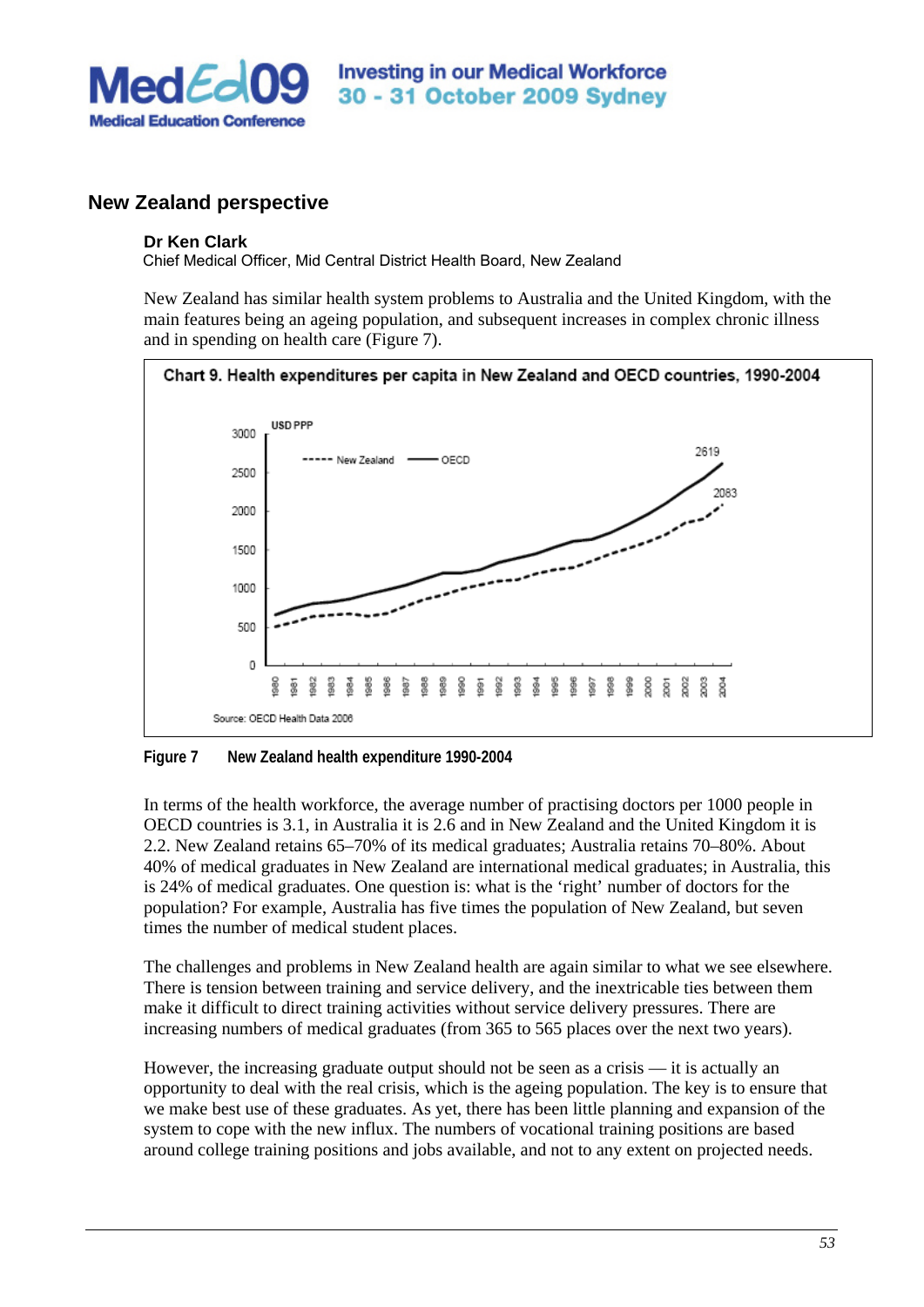

Overall, workforce planning is not happening, and the capacity to do so is lacking. At present, the system is disjointed and the autonomy of all the parts is too great, with a lack of coordination and communication between the universities, medical councils, colleges, district health boards, ministries of health and education. A coordinated approach is needed to bring the parts together and focus on one goal. Perhaps with so many players, there is a need for a conductor — not to tell them what to play, but to make sure they all play in tune.

The New Zealand Medical Training Board was established in 2007 to provide strategic oversight of the education and training of medical practitioners. With the change of government in 2008, a number of groups were commissioned to produce reports on the health system to be presented to the New Zealand Minister of Health in July 2009. These included reports from the Medical Training Board, the Ministerial Adviser, the Senior Medical and Dental Officers Commission and the Resident Medical Officer Commission. The reports broadly agreed on the need to:

- enable greater leadership for improvements in national and regional co-ordination to reduce the current duplication in workforce activities across the health and disability sector
- strengthen health and disability workforce planning that is aligned to service delivery
- balance long-term responses to workforce supply issues with the pragmatic tactics used by district health boards to meet their unique short-term workforce needs.

On 6 August 2009, the Minister of Health announced the disestablishment of the Medical Training Board and the establishment of the Clinical Agency Board, which will oversee education in medicine and nursing. In harnessing the work of this new agency, there are fundamental questions we must ask in assessing anything and everything we propose:

- Are our medical students inspired and motivated, and how do we create the trainers and systems that build this inspiration and motivation?
- Does the health service environment, including employment arrangements, truly support training and education?
- Are our universities and health services sufficiently accountable for the quality of training and education that they provide?
- Are we fully utilising all parts of our health services for training and education, including general practice, private health providers, and provincial and rural sites?
- Are our trainers recognised, supported and empowered?
- Have we really embraced 'life-long learning' to ensure our trainees and doctors have access to the knowledge they need at every stage of their career?
- Do we have robust and effective collection of training and workforce data?
- Is our medical workforce altruistic, industrious and innovative?
- Are our doctors 'fit for purpose'? Who judges this the public, academia, or the medical profession?

There is an urgent need for the medical education system to evolve and these questions will help us to design a clear pathway to a high quality responsive system.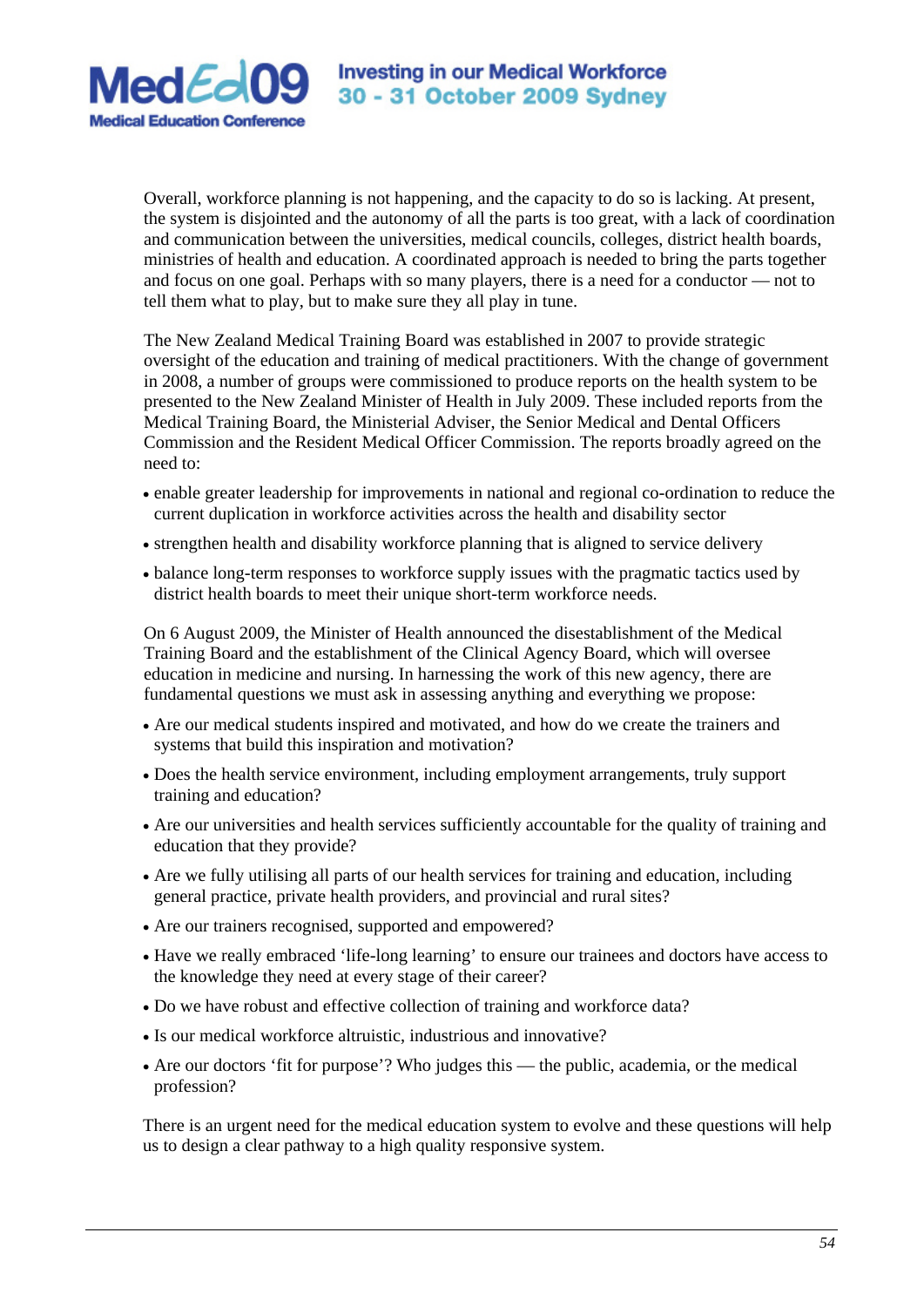

# **Australian perspective**

## **Mr Peter Carver**

Executive Director, National Health Workforce Taskforce

There has been substantial investment over the last two years in nursing and medicine through the Council of Australian Governments (COAG) and its involvement in health workforce reforms. In November 2008, COAG acknowledged that the bridging of health and education was needed to achieve necessary reform of the health workforce. The National Health Workforce Taskforce (NHWT) was established to develop plans for those reforms.

The main outcome of the NHWT is Health Workforce Australia (HWA). Backed by an injection of \$1.55 billion over four years, HWA will be operational from December 2009. HWA will have a specific focus on implementing workforce reform, including integrating workforce planning and policy with necessary and complementary reforms to education and training.

HWA aims to plan and coordinate within existing structures, and will take an inter-sectoral and collaborative approach with their role being planning, coordination, policy direction, standard setting and quality assurance. The role of HWA is to foster collaboration rather than take control; to produce a national framework that allows for flexibility yet provides results. The aims of HWA are to:

- progress a national agenda focussed on innovation and reform, research and workforce planning and education and training
- devise solutions that integrate workforce policy and reform with reforms to education and training
- work across geography, sectors, organisations and professions
- ensure outcomes are achieved and clear accountabilities allocated.

HWA will be governed by a Board of representatives of the medical jurisdictions, including an independent chair and three other members. However, the key driver of policy will be stakeholder advice. Along with the Board, standing stakeholder advisory structures will be established to ensure input from a range of interests and opinions. Stakeholder advisory committees will be supplemented by expert working groups, discussion papers, reference groups, forums, and by feedback from regular updates on the website (www.nhwt.gov.au) and electronic newsletters. Engagement with the higher education, not for profit, private and non acute sectors, as well as clinician, academic and student input, will be paramount.

COAG has allocated \$1.2 billion over four years for education and training in health care, to:

- maximise the capacity of the health and education systems to provide sufficient trained graduates to meet demand (funding and coordinating clinical training to provide new, effective, and integrated placements)
- ensure education and training is appropriate, responsive and relevant to changing health system needs (increasing capacity through infrastructure funding, simulated learning environments and training new clinical supervisors).

In clinical placements, starting in 2011, \$992 million will be provided to subsidise professional entry clinical training. The funding will be attached to students in whatever service setting they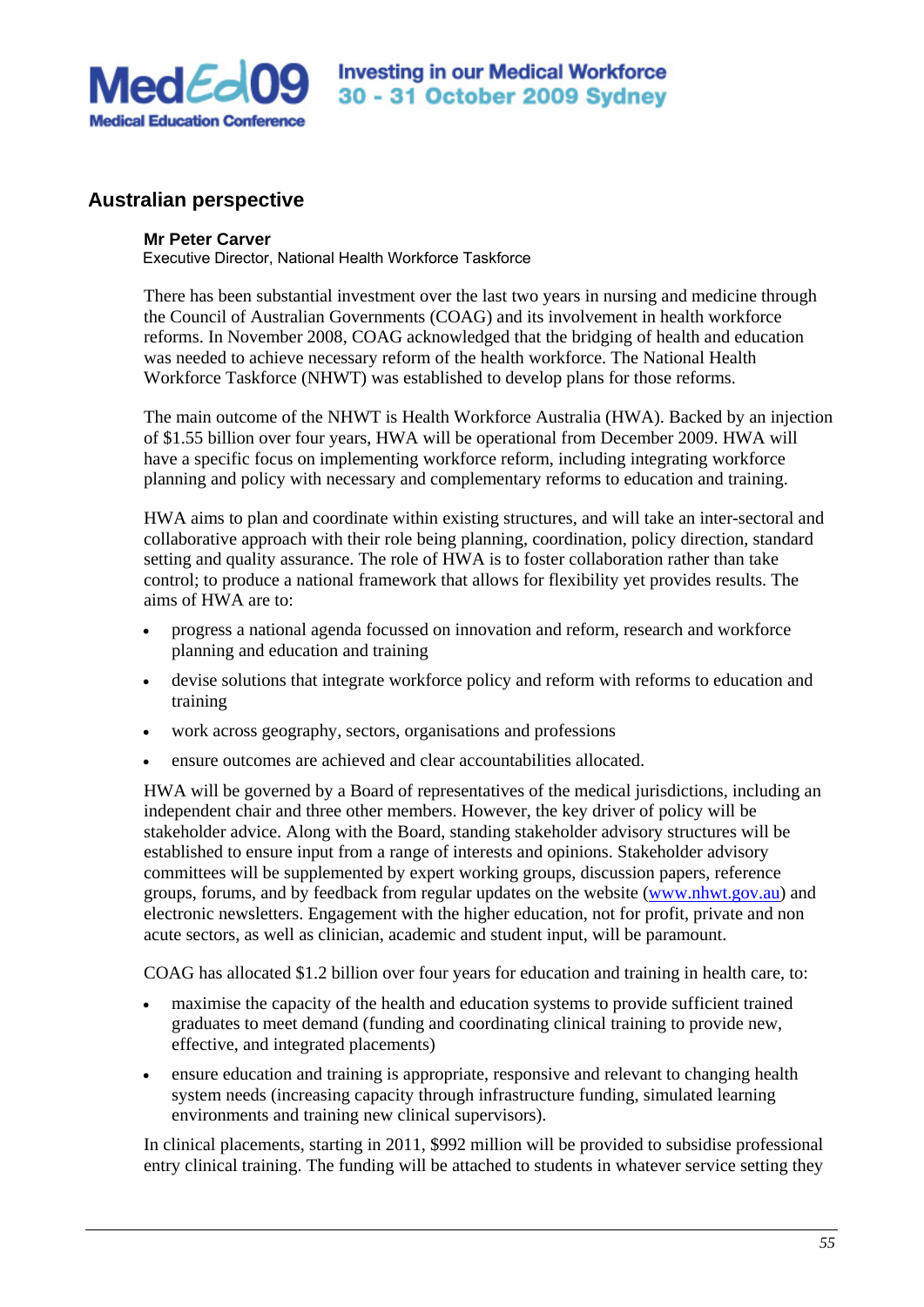

train and aims to make better use of under-utilised capacity (eg in regional/remote hospitals, primary care/ community-based settings and private hospitals). The need to increase clinical placements has provided us with considerable impetus for reform. With the supply of medical undergraduates increasing from 1871 in 2005 to 2560 in 2007, we will need to expand the number of clinical placements from 640 705 in 2005 to 1 273 405 in 2013 (the placement figures are estimates done in late 2008 based on averaging course hours).

In clinical supervisor support, \$56 million will be provided to improve clinical supervision capacity and competence in professional entry training. There is broad agreement that the quality of supervision is a key influence on the quality of clinical placements, and that there is a pressing need to build up the numbers in the workforce who are prepared to take on this role.

In simulated learning environments, \$96.5 million has been allocated to capital works, including new centres and/or redevelopment and expansion of existing centres and mobile programs. This is designed to both improve clinical training capacity and improve accessibility, particularly to regional and rural centres.

There is a high level of investment in these new strategies and processes, so we need to ensure we use it wisely. We have many policy decisions to be made around all of these strategies, and we will be listening to all the stakeholders to maximise our understanding and knowledge of the area. We need to ensure that programs that we put into place are sustainable and integrated. Most importantly, our aim is to not just create capacity but to maintain and improve quality in education.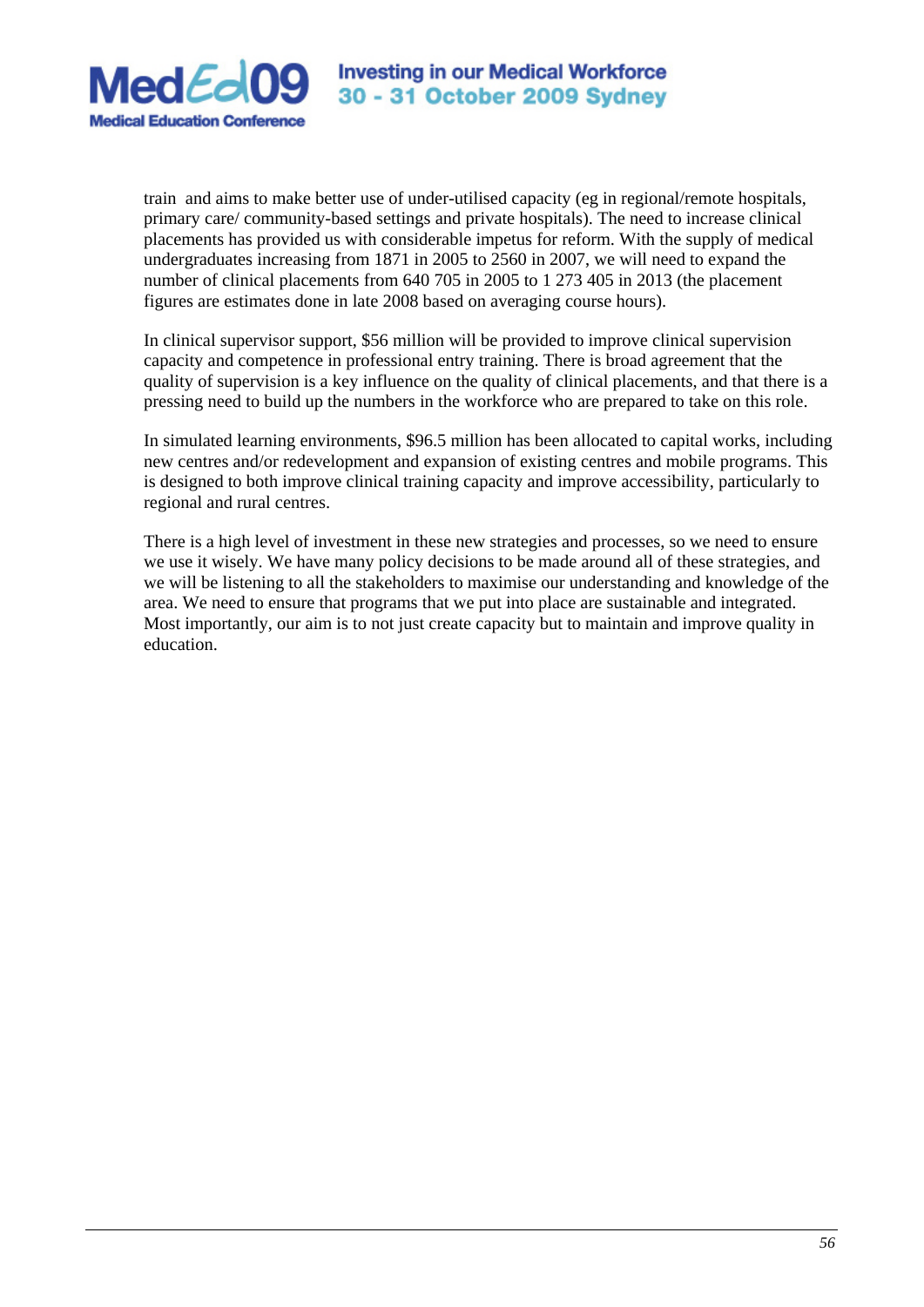

# **Medical Schools Outcomes Database (MSOD)**

#### **Professor Justin Beilby**

Medical Deans Australia and New Zealand

The Medical Schools Outcomes Database (MSOD) is a national resource being developed for medical education and workforce planning. Now involving all Australian and New Zealand medical schools, the MSOD project aims to:

- develop an agreed national process to collect reliable demographic and educational data on medical students for all Australian medical schools
- establish a national database for monitoring and reporting on outcomes of medical education programs
- use the national database for tracking students throughout their careers to assist workforce planning, policies and strategies.

Data are collected longitudinally on entry to medical school, during the medical course, on exit from the course and will be collected in the postgraduate years. The Project is a collaboration of a number of key stakeholder organisations representing students, postgraduate education and training, rural and indigenous health, and workforce planning.

MSOD is important for a number of reasons. In education, it is important for us to monitor which factors most influence career choice and location of practice. For our workforce planning, we need to evaluate the outcomes of Australian and jurisdictional governments and individual university workforce initiatives. And for accountability, we need to assess the value for money from government expenditure on medical education initiatives.

Through Medical Deans Australia and New Zealand, the medical schools in Australia and New Zealand agreed on a minimum dataset to be collected about medical students commencing a medical program from 2006 onwards. MSOD is based on the following data collections:

- commencing students questionnaire demographics, rurality, previous tertiary education, income, scholarships, career intentions (geographic location, type)
- annual medical schools' data clinical placements (location, duration, type, infrastructure resourcing), enrolment status, rural club membership, electives
- exit questionnaire update demographics, internship location, contact details, career intentions (geographic location, type)
- postgraduate Year 1 (Intern) questionnaire on postgraduate training update demographics, status of current work situation, internship rotations (discipline, rural location, hours), additional tertiary education, contact details, career intentions (geographic location, type)
- medical practice in practice, career destination (location, type).

MSOD is a huge research resource that we can use to answer the pressing questions that will enable us to plan and optimise our medical workforce.

We can examine the flexibility of our workforce, seeing for example to what extent student career preferences are influenced and changed while in medical school. So far, our data show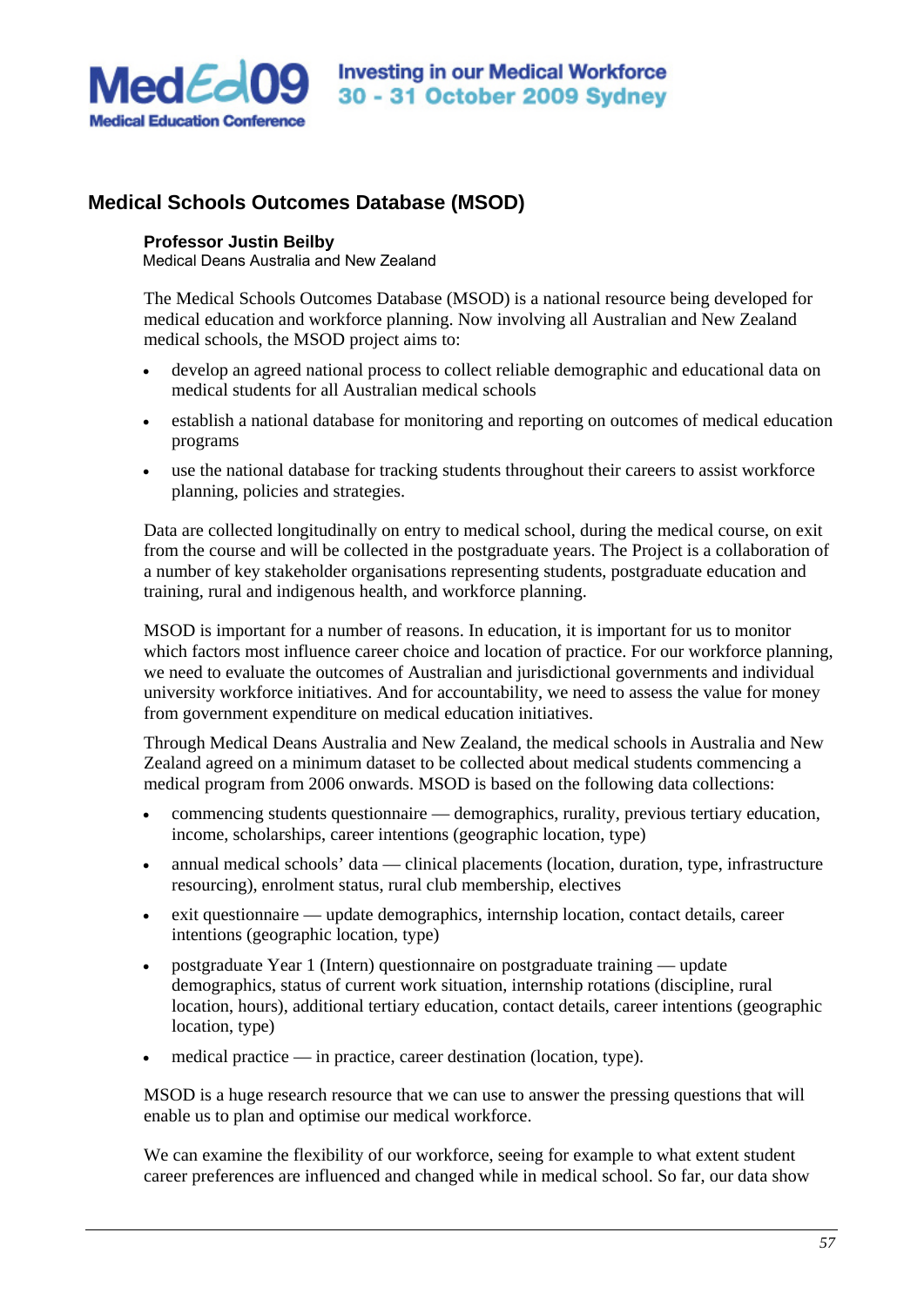

that of those trainees who are decided on a specialty at entry, only 18% have the same intended specialty at exit. In addition, students become more undecided during medical school. Of 89 who at some point were undecided, 21 were undecided at entry only and 68 were undecided at exit.

| <b>Specialty</b>               | Entry    | Exit             |
|--------------------------------|----------|------------------|
| Adult / internal medicine      | 17       | 15               |
| Anaesthesia                    |          | 4                |
| Dermatology                    |          | 3                |
| <b>Emergency medicine</b>      | 5        | 5                |
| General practice               | 12       | 8                |
| <b>Medical administration</b>  |          | 0                |
| Obstetrics / gynaecology       | 5        |                  |
| Occupational medicine          |          |                  |
| Ophthalmology                  | 0        |                  |
| Paediatrics / child health     | 16       |                  |
| Pathology                      | 4        |                  |
| Psychiatry                     | 2        |                  |
| <b>Public health</b>           | 3        |                  |
| Radiology                      |          |                  |
| <b>Rehabilitation medicine</b> | 2        | $\left( \right)$ |
| Surgery                        | 21       | 17               |
| Other                          | $\theta$ |                  |
| Not yet decided                | 50       | 68               |
| <b>Missing</b>                 | 3        | 4                |

## **Table 3 Medical trainee career decisions**

We can also for example look at the factors that influence rural career choice. In initial studies we found that the key predictors were GP intentions and later rural placements. We also found that placements can have both positive and negative influences: rural placements increase rural intentions, early GP placements decrease GP intentions, and longer GP placements increase GP intentions.

Further tracking into pre-vocational years will help define the total packages that influence career choice. MSOD will help us to identify key trends in our workforce movement, and therefore to focus our strategies about workforce shortages and address decision-making across a range of specialties.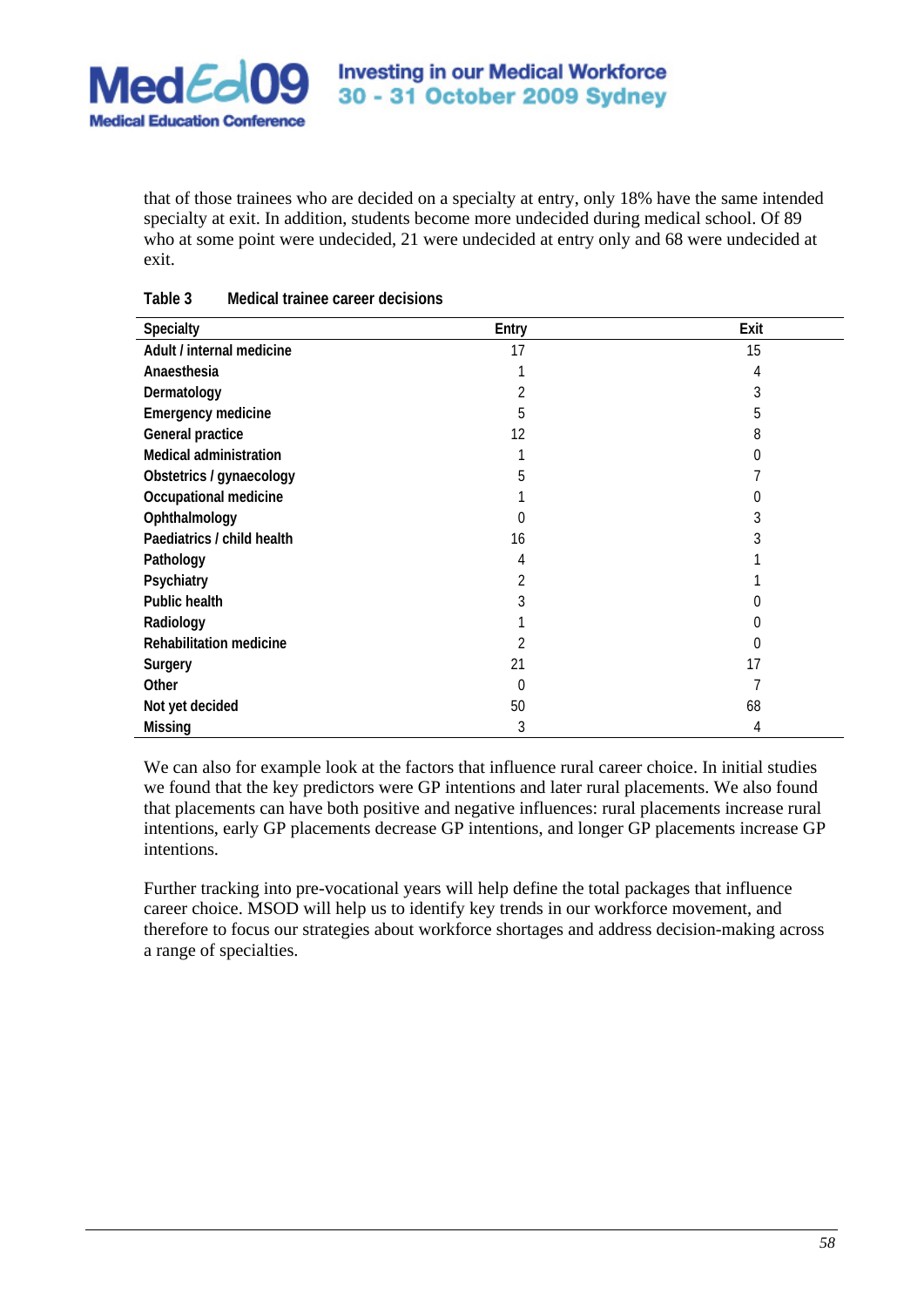

# **Breakout Session B — Building training capacity**

Fundamental to good clinical training is the opportunity to experience clinical medicine in a supportive environment with good educational supervision. How do we provide clinical exposure, experience and good educational supervision for university medical students, postgraduate students and vocational trainees in our health system?

This breakout session looked at six discussion topics on building our training capacity, with different breakout groups focussing on different periods in the training continuum — university, prevocational and vocational.

It was found that the groups discussed very similar challenges and solutions for the three different periods of education. The following review therefore combines the results of the groups into an overall summary for each topic.

# **What are the key challenges to clinical placements for your trainees:**

# • **Physical capacity?**

The space available for clinical training is limited, particularly within hospitals, and lack of student space was seen as an issue for all trainees. Overall, the way forward expressed by all the groups was that existing capacity in non-traditional health areas (such as private clinics and community health centres) needed to be utilised, and that there needed to be recognition and agreement that teaching space would be included in the design specifications of all new health facilities. New models of teaching were also needed to allow multiple levels of teaching and training to increase capacity.

# • **Clinical opportunity?**

Many delegates expressed difficulties in gaining appropriate clinical exposure for trainees given the current mode for short stay hospital visits and rapid patient turnover. Trainees missed out on the longitudinal aspects of patient management. It was also highlighted that there may be an inappropriate casemix in public hospitals, with trainees not gaining exposure to the full range of patient conditions which they may see in other environments. However some felt that the supervision structures were more limiting than the cases or patient numbers — the cases are there but what is needed is sufficient time for reflection, discussion, feedback and follow-up. It was also mentioned that the interprofessional issues — a lack of coordination between teams looking after patients — affects not only patient care but also teaching.

Again, as with physical capacity, the solutions proposed involve harnessing existing resources and working in different ways to achieve a training outcome. Private hospitals and clinics and community health centres were seen as valuable resources which would provide students with additional clinical opportunities. Students can make useful contribution in private hospitals provided supervision is adequate and they are clear what they are there for. International locations were another possible avenue for trainee placement. We need to use every encounter as an opportunity (ie every encounter between a doctor and patient without a trainee is a wasted opportunity).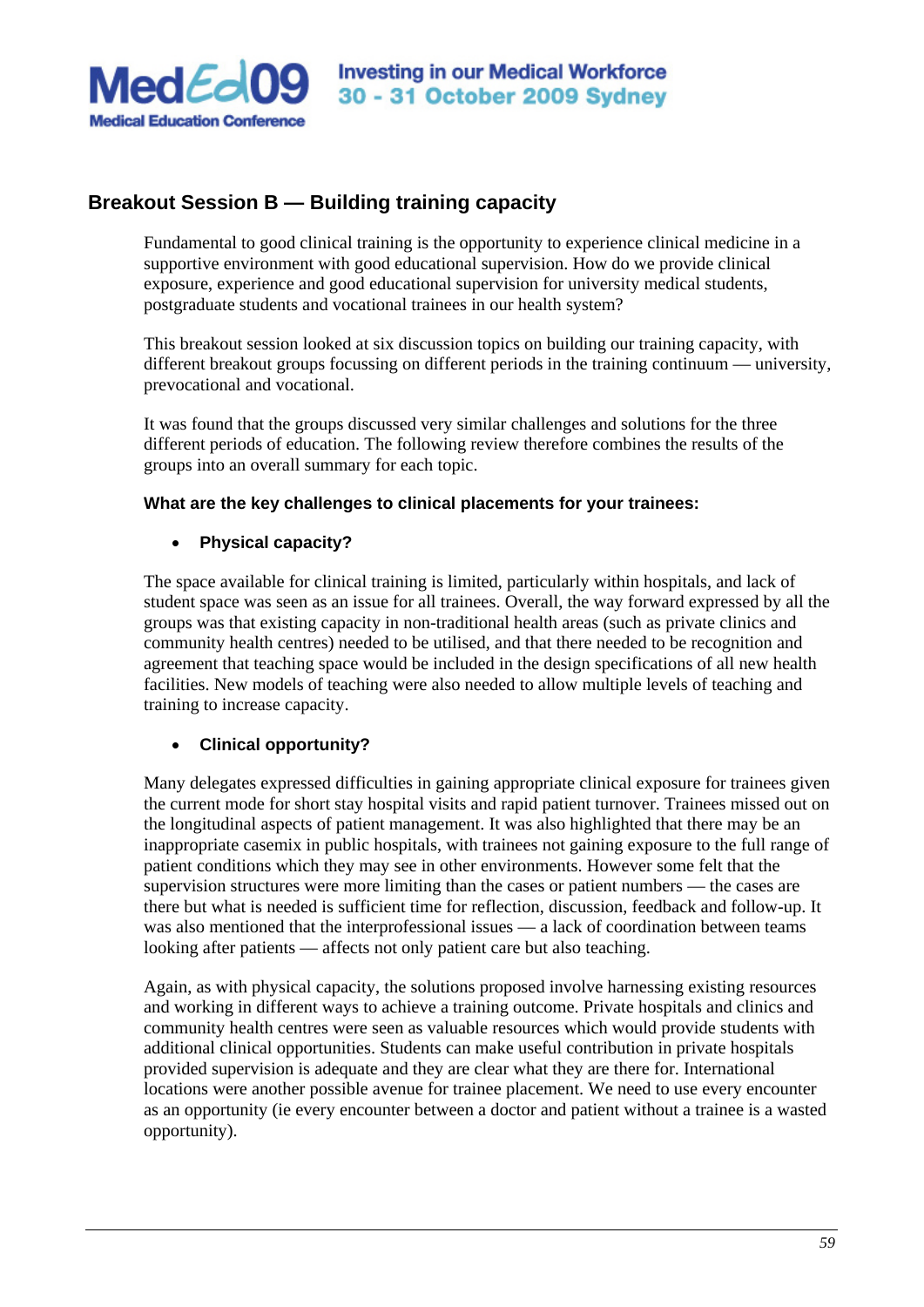

To enable this expansion into non-traditional areas, it would be important to develop appropriate structures. Primary care has capacity in regards to patient numbers, but problems in terms of infrastructure, training of supervisors, and in particular, funding. Private practitioners are running a business, and taking on students therefore has financial implications. Appropriate administration support and recompense will be needed.

There will need to be a culture shift to gain acceptance of education as an integral part of all sectors of the profession. Educating the community about the importance of education in health care would also be important to gain patient acceptance of trainee involvement.

Overall, effective clinical placements were achieved by planning and support. It was also important to acknowledge that the role of the student contributes to health care. Giving students a clear role and value, which is enhanced by long enough placements, was essential.

# • **Educational supervision and support?**

The key issue in teaching and supervision was widely acknowledged to be a lack of recognition of teaching roles, and the subsequent lack of time allocation and support for clinical supervisors. Clinicians are usually viewed solely as service providers by clinical management, and this creates tension with teaching requirements. A lack of trainers is especially an issue for particular areas of health (eg Indigenous medicine or rural locations).

Key solutions to these barriers were the inclusion of institutional educational goals in performance review process for clinicians and administrators, and the harnessing of additional clinical resources (eg retired clinicians).

# **What systems approaches might help overcome some of the obstacles?**

It was recognised that a shared commitment to education and training by all participants would be fundamental to any progress in the system. We will also need agreed outcomes and an agreed range of necessary experience including educational, clinical and professional competencies. This shared vision will be vital to give us the goal we need to work towards.

We need to build in capacity for all levels to educate the level below. This will primarily occur by recognising education as part of everyone's role, and therefore by building appropriate time allocation and KPIs into position descriptions. Particularly for clinical supervisors, it needs to be recognised that 20–30% of their time will be required for training, and this will need to be balanced with service demands. It may be necessary to move education funding into health to break down the existing divide between these areas. We also need to begin the expectation of the educator's role early, so that undergraduates start learning about medical education and are prepared for teaching by the time they become interns.

We need to build the skills of our trainers and supervisors through coordinated training. We expect that interns will learn simply by exposure within a clinical setting; however, this is not necessarily so. We need to enable supervisors to articulate and teach the skills and knowledge needed.

We also need to recognise that there is and should be a broad spectrum of educational approaches. We should not debate time vs clinical experience vs competencies and simulations, but recognise that they should all be part of our educational toolkit. Innovative approaches to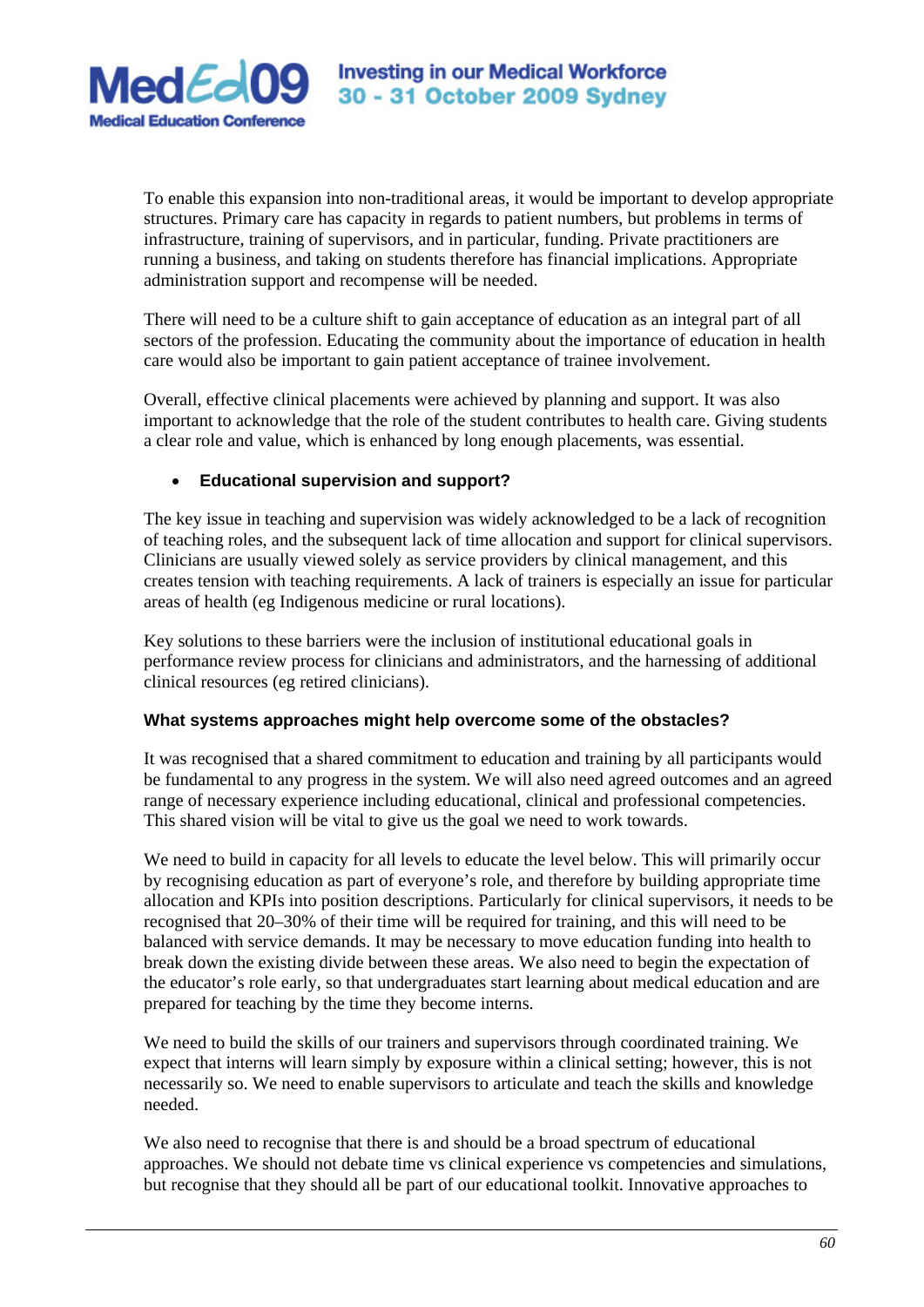

education such as the More Learning for Interns in Emergency (MoLIE) project in Queensland should be explored in other areas. MoLIE provided increased capacity as well as a much more structured learning environment for the interns. A system to share innovation may also be valuable (eg an interactive website), as currently as there is no clear way of sharing innovation and successful educational approaches except by word of mouth.

As detailed previously, broadening of educational settings to include the private and community sectors was seen as key to expanding clinical capacity and providing trainees with the experiences they need. It was also suggested that basing some students rurally and rotating them in to metropolitan and specialty areas (instead of vice versa as is the case now) may be a way to both expand capacity and improve rural career choice. A coordinated Indigenous curriculum is also needed to provide sufficient workforce for Indigenous health care.

Research is needed to determine our real capacity. Modelling to determine both our needs and our capacity at every level will be essential to planning.; we shouldn't just tell everyone they are getting 50% more students — we need to plan the workforce we want.

A key issue was the question of who is in charge of the process. It was widely recognised that there needed to be some coordination and high level policy decisions, however it was not yet clear whether this would be Health Workforce Australia or whether another cross-sectoral organisation was needed.

# **What supports are fundamental?**

The delegates recognised the need for five key supports:

- A shared philosophy and goals to align health service provision and education.
- Institutional support, including acknowledgement of the importance of teaching and support for the time taken by supervisors.
- Expansion of educational settings, particularly into the private and community sectors. There was a need to address the disincentives for this to occur and to build in teaching programs and space in all clinics, private practices etc.
- Rural infrastructure and systems support, to expand clinical training in this area and look to future career support.
- Dedicated clinical training of supervisors so that they can optimise their time with trainees and explicitly pass on the knowledge and skills of higher clinical reasoning.

# **How do we equip supervisors in medical education expertise?**

The groups believed that it was important to start expectation of medical education being part of the role of a doctor during student days, so that all doctors became educators. It was expressed that most clinicians do enjoy training and that research shows it is an anti-burnout measure as it helps to maintain interest and commitment. However, this interest and enjoyment needs to be supported to ensure service delivery pressures do not displace education.

Key suggestions as to the support the supervisors needed included:

Time - supervisors were expected to fit education in with full time service delivery duties. Institutional KPIs may help to build in recognition of education needs to overall clinical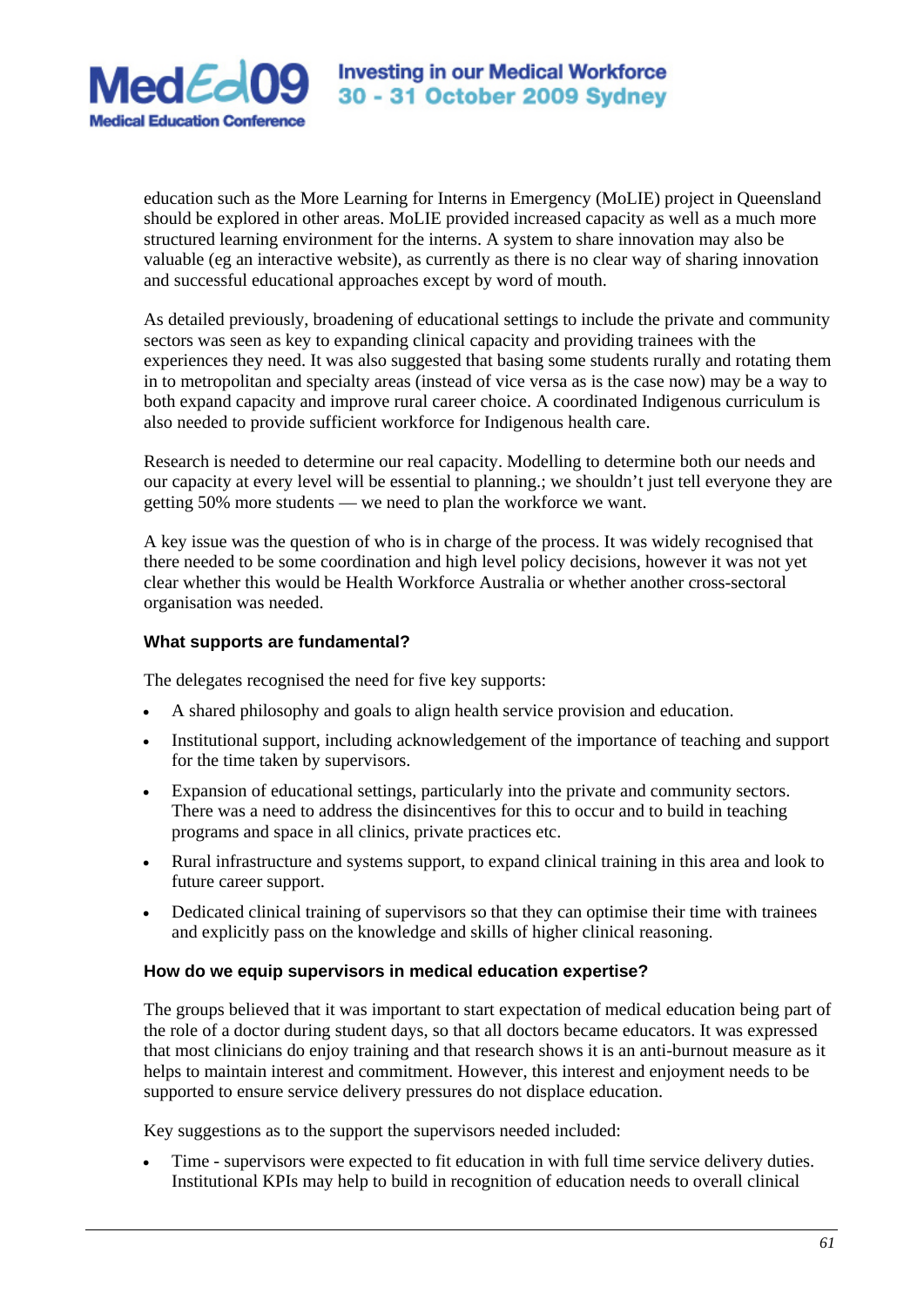

 activities. It was also express that currently the accountability of supervisors is split between the college and the health service who is the employer — under pressure the employer's priorities usually win.

- Professional development medical education training should be developed and encouraged to facilitate educational career development. Training programs should be available in paid time as part of core business. A national medical education qualification should be developed as an essential component of improving medical supervision and training. While it was not thought that medical education qualifications should be mandatory, those trainers with a Masters of Medical Education were seen as the likely hub or leaders within a clinical centre.
- Recognition clinicians taking on educational roles needed to be recognised with career rewards or other incentives.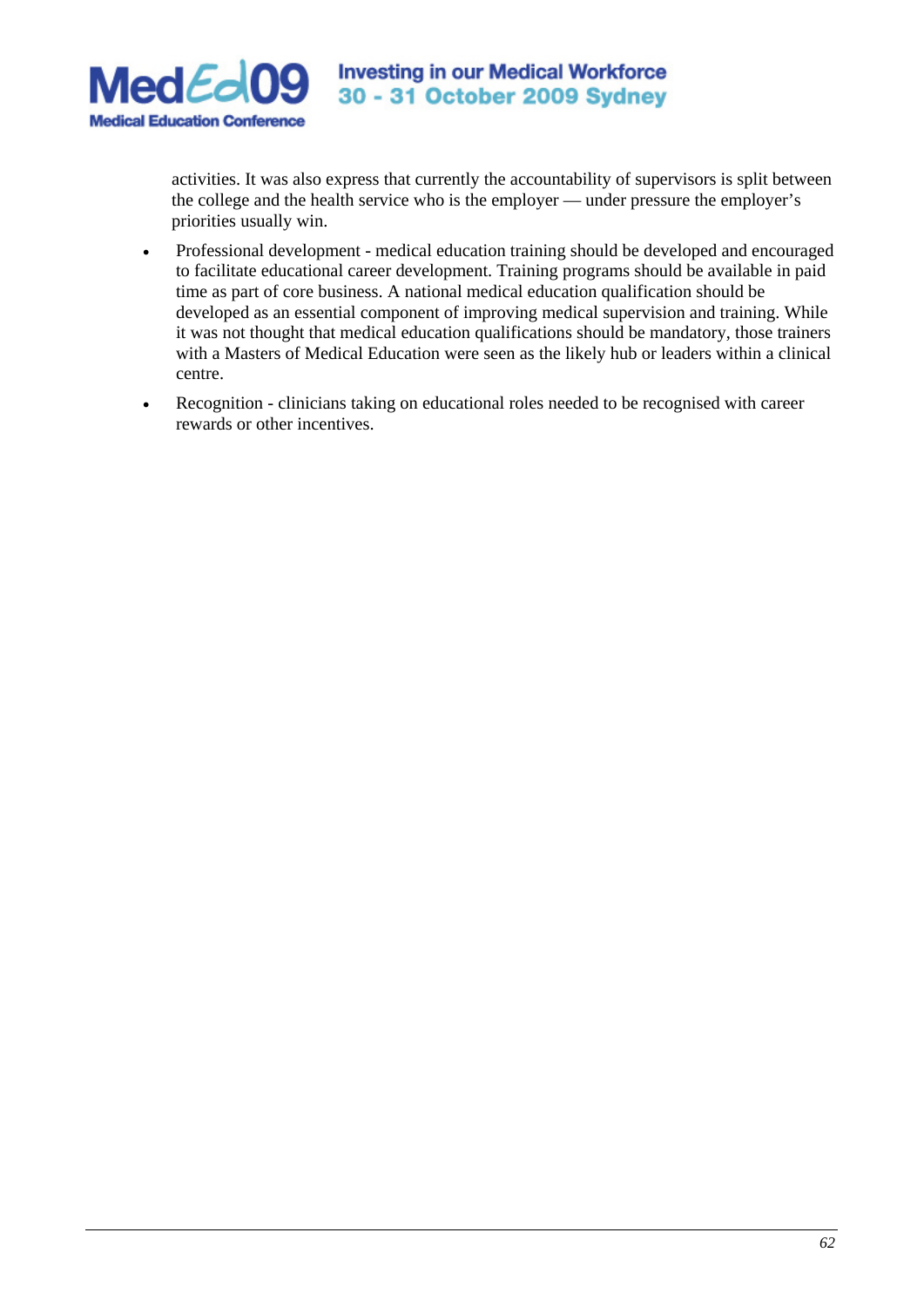

# **Panel discussion**

## **Facilitated by Ms Jenny Brockie**

**Mr Peter Carver**  Executive Director, National Health Workforce Taskforce; **Ms Susanne Le Boutellier**  Acting Director, Medical Advice and Coordination Unit, Queensland Health**; Dr Ken Clark**  Chief Medical Officer, Mid Central District Health Board, New Zealand**; Professor Brendan Crotty**  Head of School, School of Medicine, Deakin University; **Ms Tiffany Fulde**  President, Australian Medical Students Association; **Dr Alex Markwell**  Vocational Trainee

The panel looked overall at investing in our medical workforce and what was needed to move forward.

# **Trainee needs**

The panel agreed that quality of training relies on positive role models, and good resources and support. This is particularly crucial during clinical placement. Service provision in hospitals is predominantly done by junior doctors, so they always need to balance the demands of patient needs vs getting the training they need.

The More Learning for Interns in Emergency (MoLIE) project in Queensland was presented as a successful example of new training approaches. MoLIE addressed the problem of limited intern placements in emergency by developing alternative teaching strategies. MoLIE involves structured 'off the floor' teaching for 20% of the interns' time in emergency; teaching was based on case discussions; and the program was supplemented by a complementary web-based platform and networked solutions to provide access for smaller hospitals via videoconferencing. The result was accommodation for 20% more interns each term without changing 'on the floor' supervision ratios. The program is also extremely popular with interns.

The discussion also examined the need for an increased medical workforce in rural areas. Since rural postgraduate training is one of the biggest predictors of individuals returning to an area, more funding and placements are needed in rural and remote areas to ensure we have the future workforce we need. It was also noted that placement numbers alone will not be sufficient there must be adequate structures to support these. The pathways to rural postgraduate training must be clear and students must be provided with good management and support.

# **Clinical training**

The panel discussed the urgent need for expansion in clinical training. A key strategy idea was that a culture shift was needed to make every doctor a teacher, and to acknowledge teaching as an important part of everyone's role.

It was also expressed that there is a lot of latent capacity in the system that can be realised, mainly by allowing training to be delivered in different settings (private system, community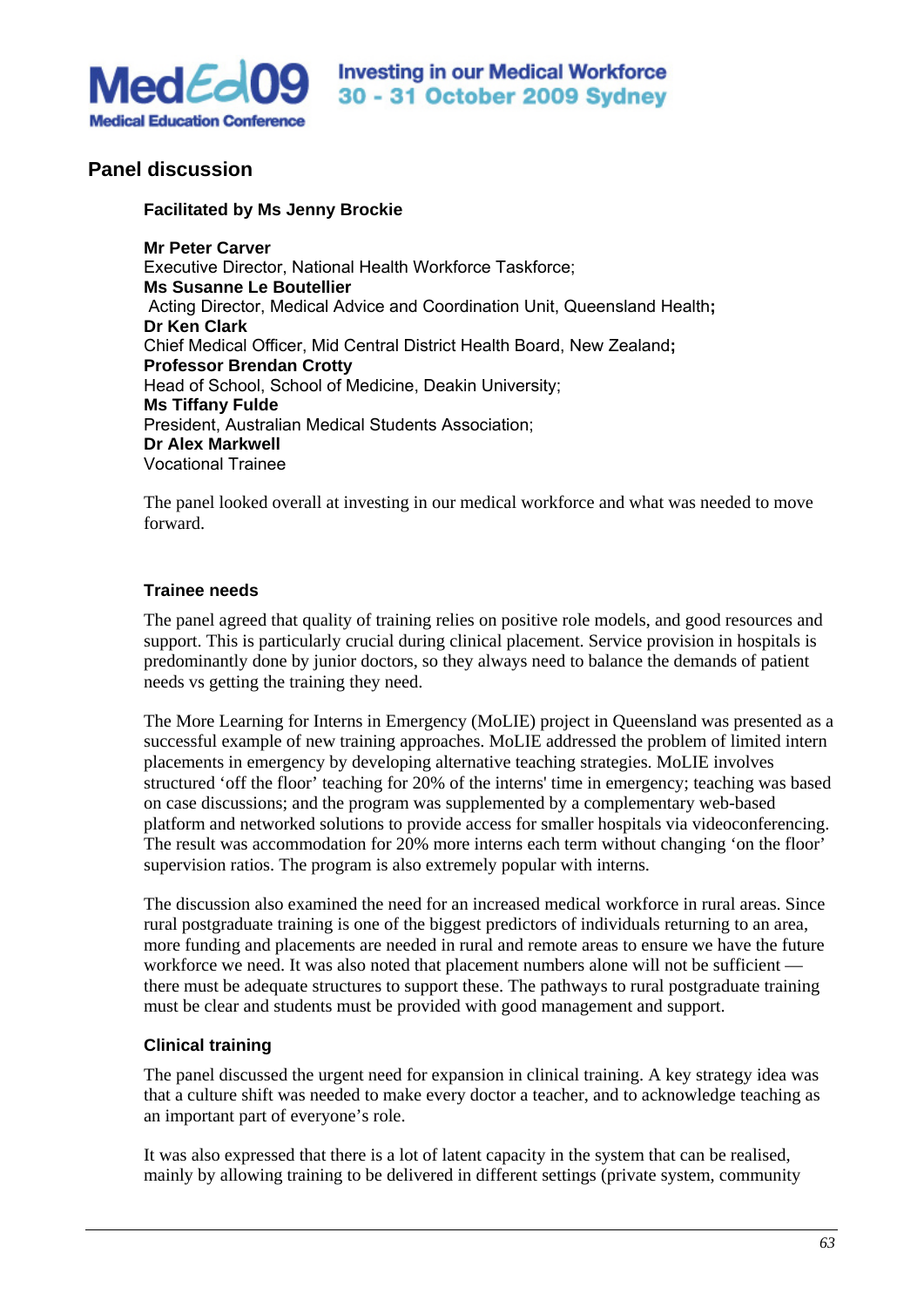

health, etc). A large percentage of our health dollar goes to the private sector, and we need to harness the resource that this represents. The proportion of medical care that is delivered through hospitals will fall, so we need to expand students' exposure to other health care delivery models and centres. Also, there is currently a mismatch between consultants who work mainly (except for emergencies) in the daytime and trainees who work in shifts, which reduces training and mentoring opportunities. Flexibility to allow training to be delivered in different settings would help to overcome this problem. Other countries do involve the private sector in medical education so it can be done successfully. However, private practitioners will need some mechanism of recompense for training time.

It was strongly expressed that education needed to be an undisputed, inbuilt and integrated part of service delivery. This could be brought about in two ways. Firstly, there needed to be institutional change so that clinical directors recognised that some staff time must be spent on training. Institutional and clinical management KPIs were seen as one way to make this happen. There also needed to be a constitutional agreement that education and service delivery are equally important, otherwise education will get squeezed out under pressure.

Secondly, public perception must change so that education and training is seen as an accepted part of medical processes — we will need to educate patients that we need their help to ensure quality of care into the future. This perception is already being assisted by media and television programs such as *ER*, *House* and *Grey's Anatomy*, which feature medical students. Public education will also need to be matched with better education of trainees, to improve their communication with patients so they are not just seen as a teaching experience.

# **Governance and coordination**

The panel recognised that all players needed to be involved to improve and increase the capacity of the medical education system — universities, colleges, medical education units, clinicians, senior managers of hospitals, and directors of medical services. Collaboration will be the key to drive change. It will be important that all groups set aside interprofessional rivalries and work together to deliver and integrate training.

It was also recognised that looking at successful local strategies and initiatives can provide guidance to larger strategies that can be applied in other regions or globally. For example, MoLIE may provide ideas that can be implemented across the board.

The panel discussed the issue of who will drive this process. While input from all players was important, it was agreed that there needed to be a driver to provide coordination and to enhance collaboration — you cannot rely on local champions to drive global change. It was also agreed that a facilitating and coordinating process is needed, not a controlling one.

Health Workforce Australia (HWA) may take this role, by bridging health and education at the service and macropolicy level. The functions of HWA are broad and it will have a national outlook — there will be a Board member from each state. The panel discussed whether HWA had the right structure, and felt there needed to be high level clinicians and non-bureaucratic advice on the Board. The delegates were reassured that the policy drivers will be in advisory structures under the Board, which will include clinician input. HWA's first task will be to draw up its own mission and objectives and conference delegates were asked to give input and advice on this.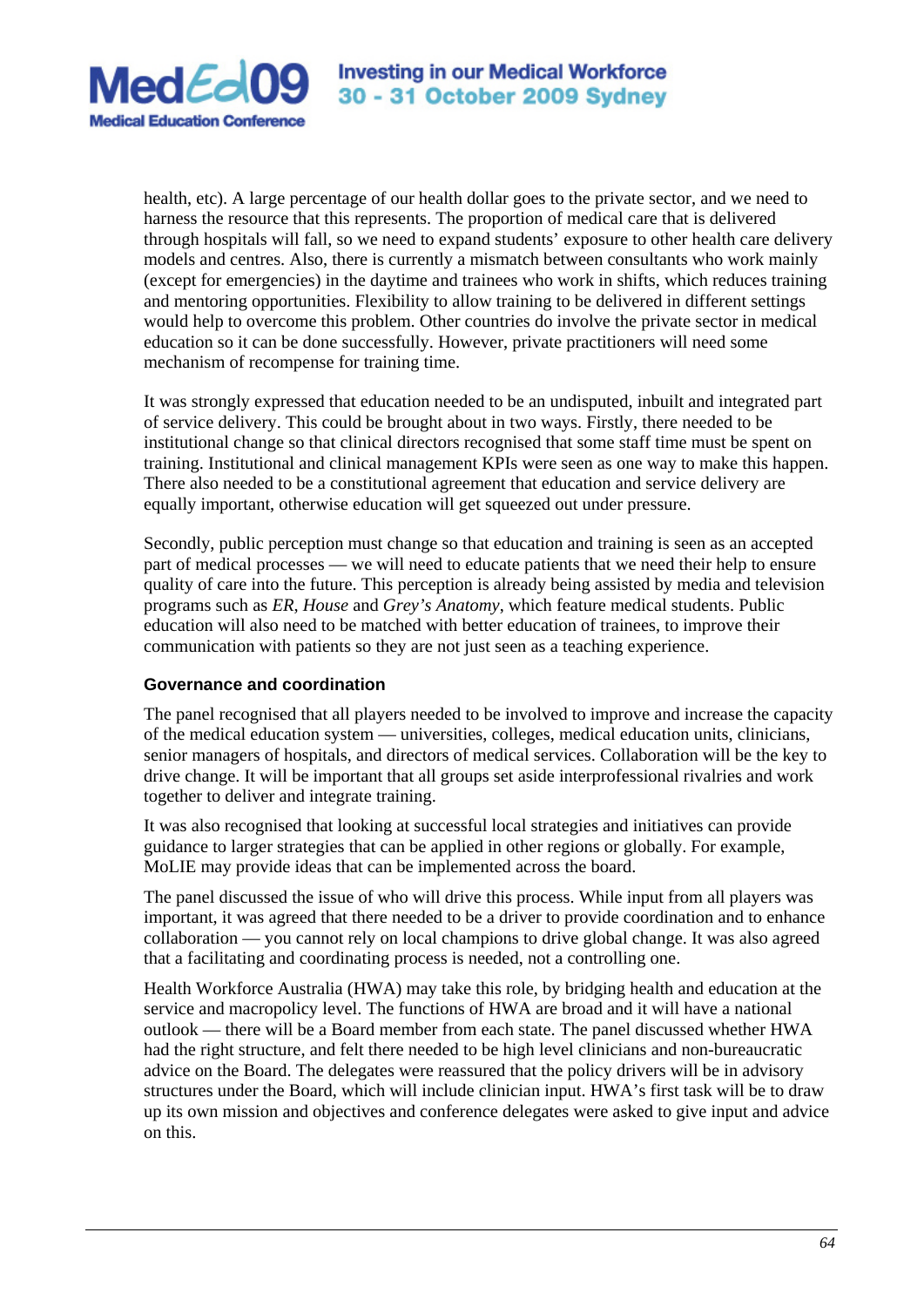

# **Issues and recommendations**

# **Investing in our medical workforce**

The quality of our medical care is directly dependent on the quality of our medical workforce, who are in turn products of our medical education system. A well-planned, responsive, comprehensive, high-quality medical education system is therefore paramount in ensuring Australia provides high-quality and accessible health care to all people.

*Recommendation 1 That this meeting advises the Australian Government that medical workforce capacity and training are critical issues for delivering quality health care.* 

# **Increasing health workforce flexibility**

## **Generalism vs specialism**

As well as general practice, Australia is in need of general specialists in a range of areas, including medicine, surgery, obstetrics, anaesthesia, and orthopaedics.

There is an increasing trend for medical trainees to select a sub-specialty, rather than remaining in a generalist or general specialist role. MedEd09 felt strongly that it is very important to encourage some of the specialist workforce to remain in general specialist roles, and that the disappearance of general specialists poses a risk to Australian health care.

The lack of generalism causes problems in a number of ways. Lack of generalism causes particular problems in regional areas, where the doctor is likely to see a wide range of cases. In hospitals, major trauma or comorbidity cases require a generalist approach to tackle multiple problems in a single patient. The ageing population will also require a more generalist approach, as older persons tend to have multiple health problems.

The transition of trainees into sub-specialties is driven by a number of factors, including the perception of generalism as being of lower status or involving more work, particularly in rural areas. Furthermore, the generalist is often less well remunerated (because the Medicare schedules particularly reward the carrying out of specialised procedures).

It is therefore important that generalism is seen as a path in itself, and that generalists are given the status, support and clear career pathways to make generalism an attractive option. Additional training options may also support this move. Generalism is a particular skill, and it is important that trainees are taught how to be generalists. Currently, trainee experience is mostly provided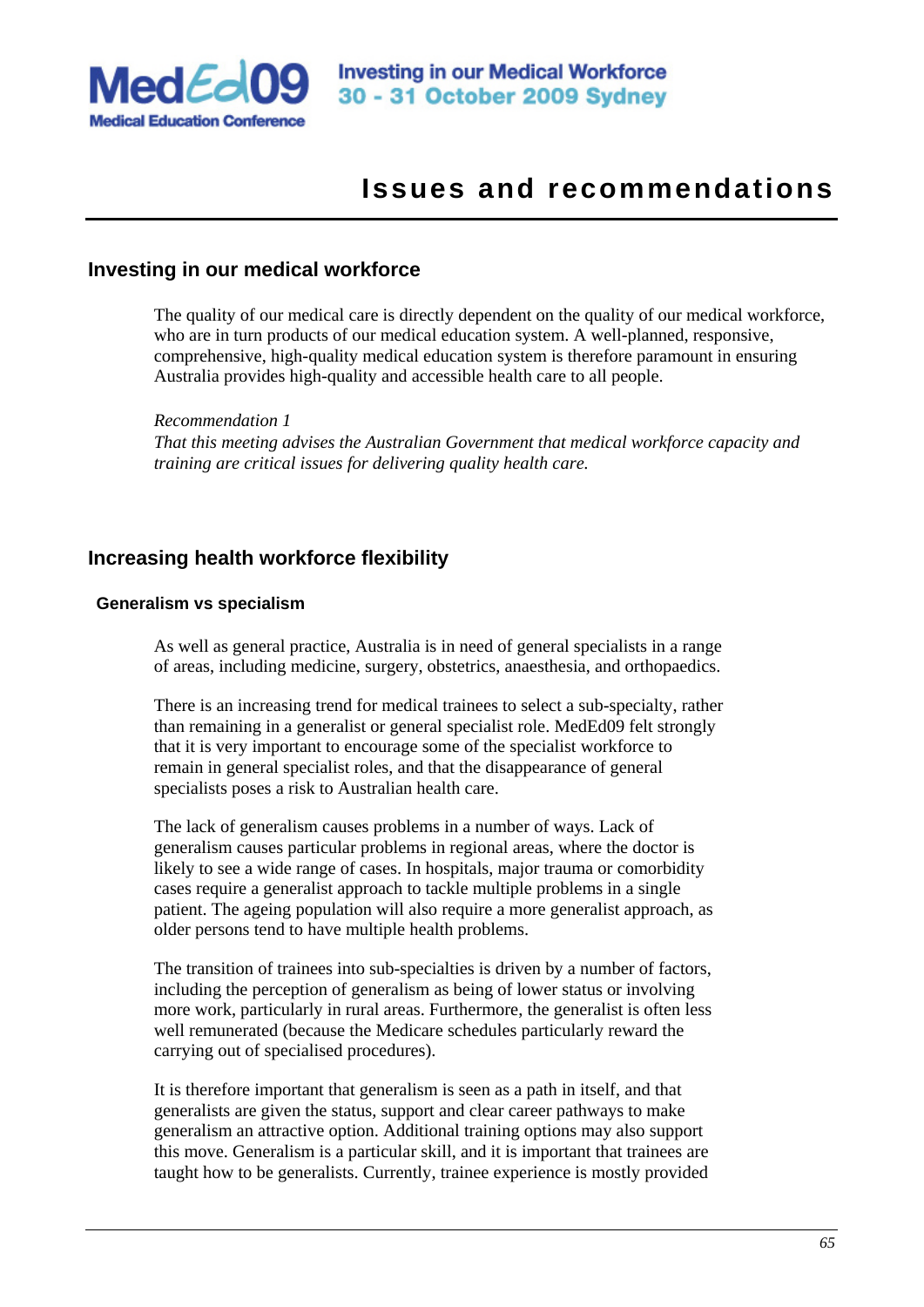

in major hospitals, which reflect the sub-specialty approach. More training provided by community health centres and regional centres will ensure that trainees are exposed to the generalist approach.

#### *Recommendation 2*

*That state and commonwealth governments and medical colleges develop clear policies and strategies to promote generalist training pathways by the end of 2010.* 

## **Interprofessional learning**

Interprofessional education (IPE) aims to build understanding between different members of the health care team, including different service levels and different specialties and sub-specialties. IPE is sometimes accused of undermining specialisations, but in actuality it is about collaborating and learning about each other, and about valuing and respecting each of the health disciplines.

There is an internationally recognised need for team approaches to health care, which are supported by IPE. It has been demonstrated that IPE leads to improved:

- workplace productivity
- staff morale (and hence retention rates)
- patient outcomes
- patient safety (lack of communication or miscommunication is major cause of adverse events)
- access (particularly in rural areas, the team approach helps patients get the care they need).

IPE can be incorporated at every level of medical education curricula to match learning objectives.

## **Geographic flexibility**

Rural health care is a particular challenge in Australia. Fewer and fewer trainees are going to rural and remote locations, and many regional centres lack local doctors or comprehensive health care amenities. If the incoming numbers of students follow current trends of favouring cities and subspecialties, the crisis in rural health care will be accentuated.

The reinvention of the general specialist (Recommendation 2) will help to tackle this challenge; however, more is needed to encourage trainees to make the choice of a rural career. Research into the drivers for this choice shows that training in a rural setting is key to choosing a rural career. It is therefore vital that regional training models are developed, which will involve expanding the number of rural training places available, developing effective trainee educational supervision, and developing clear career pathways.

Regional health care, particularly for remote areas, may also require different health care approaches. Team health care, where delegated tasks are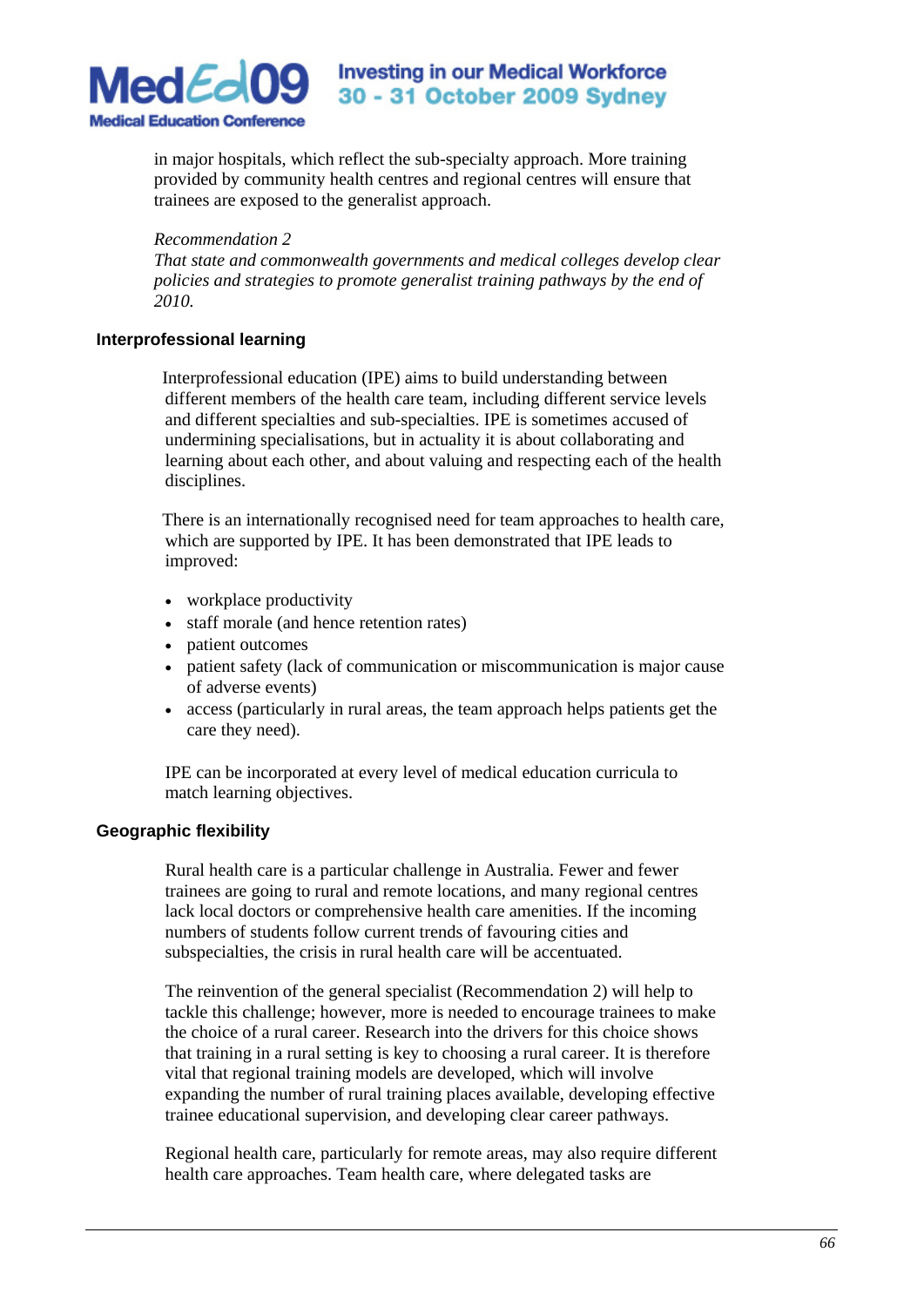

undertaken by mid-level personnel, may assist in many rural and remote areas where health care staff numbers are low. This approach creates a local workforce by training nonspecialists to work in a primary care setting instead of bringing in specialists from elsewhere. The delegated tasks need to be carefully defined, but this approach has worked effectively in a number of areas in the Aboriginal Health Worker scheme.

Indigenous health is another major issue in Australian health care. Aboriginal people attend health care practitioners in far lower numbers than the rest of the population, often because of cultural barriers. Aboriginal people represent 3% of the Australian population, but only 0.3% of doctors and 0.6% of nurses.

To help to break down the barriers to Aboriginal health care, it is important that medical schools increase the numbers of Aboriginal health care personnel by recruiting and training more Aboriginal and Torres Strait Islander students. It is also important that all medical trainees are given some training and experience in Indigenous health, to expand awareness and skills.

#### *Recommendation 3*

*That governments, colleges and Postgraduate Medical Councils develop models to increase pre-vocational and vocational training models in rural and regional areas in an integrated fashion.* 

# **Achieving vertical integration**

## **Medical education continuum**

The increased numbers of medical students has highlighted the need for coordination of medical education from the beginning to the end of student training and into workforce placement. MedEd09 saw the coordination of education across the continuum as of prime importance. The conference examined a range of issues, including:

Curricula (new roles emerge at every stage of the continuum; however, there is often a sudden transition to these roles. Do we need to teach some of the skills at the previous level so that the trainees will be better prepared?)

Teaching structure (would vertical structures teaching a number of levels at the same time be valuable?)

Research (how can we use the Medical Schools Outcomes Database to support the development of new educational models?)

Governance (who can coordinate and drive change across the continuum?)

It was felt that coordination and accountability between national and state jurisdictions for medical training is poor. It was further felt that medical education involved many different organisations, often leading to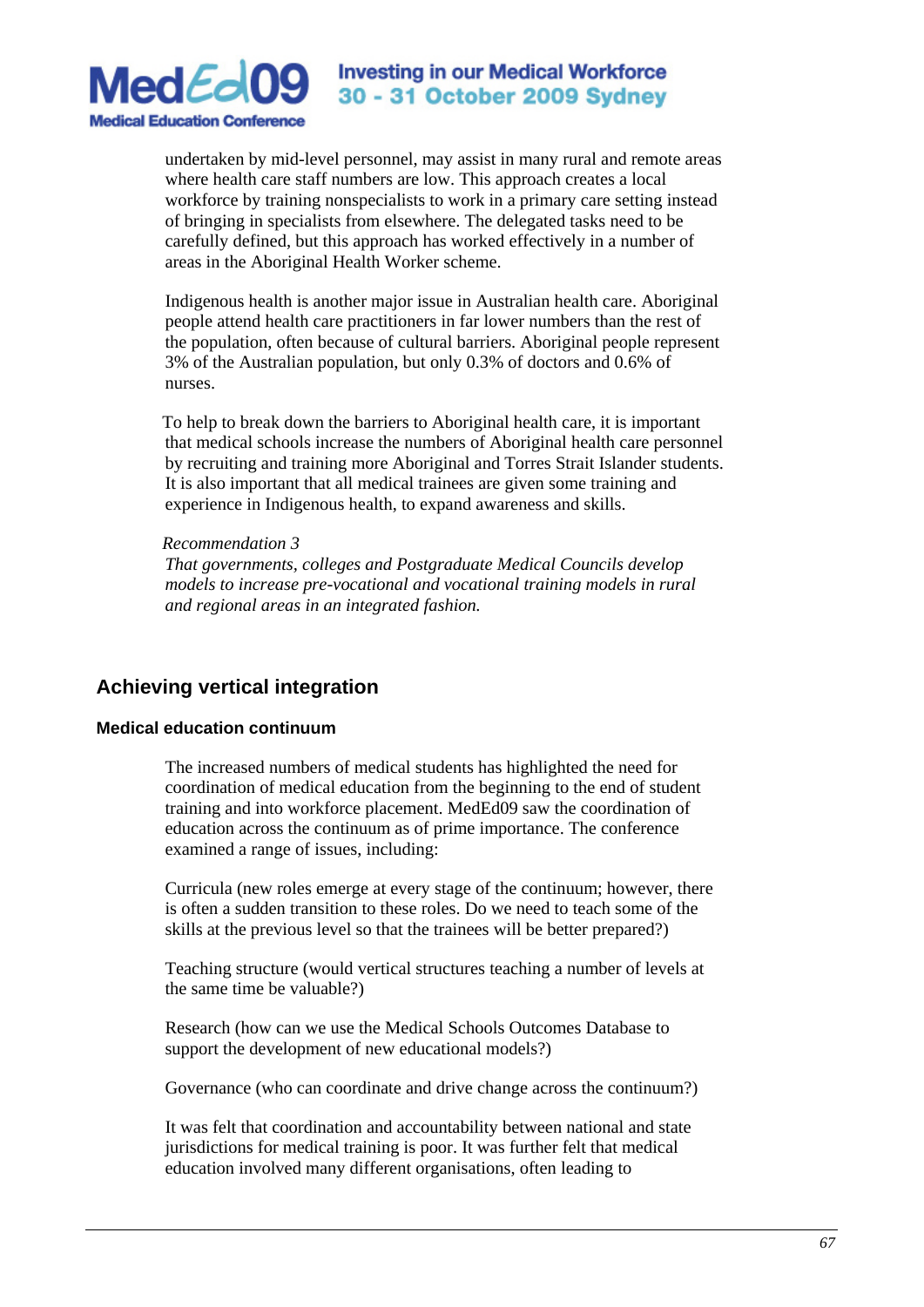

fragmentation and to the prominence of factional interests, rather than collaboration. Orchestration and communication, as well as co-development of policy between government sectors and between relevant organizations, was needed. It was felt that a single organisation was needed to oversee change, not to command but to facilitate collaboration, consistency and communication.

The establishment of Health Workforce Australia (HWA) is an important step forward in achieving this overall orchestration. However HWA's breadth of responsibility across a large number of health disciplines (many with needs different to those of medical training) and its limited scope (university students only) warrants a specific body for strengthening the coordination of medical training across the continuum. This body (perhaps termed Medical Education Australia) would need to work closely with and advise HWA. The governance arrangements would need careful thought: it might be successfully constituted as a major committee of HWA, reporting directly to the HWA Board; however it is more likely to achieve the community's and COAG's aims if it had an independent status similar to the Australian Medical Council Ltd.

The complexity of this area has led to the recommendation of a second smaller workshop to further explore the issues.

The utility of the Medical Schools Outcomes Database and Longitudinal Tracking Project (MSOD) was showcased to the forum The value of this database to medical workforce planning for the future is now coming to fruition with the tracking of medical graduates through the early years of their pre-vocational and vocational training. The potential for linkage to other databases now being established as part of the NRAS and HWA is also recognized. However longer term funding commitment from the Australian Government is required to ensure the collection continues and maximum benefit of the investment to date is made.

#### *Recommendation 4*

*That governments at all levels take immediate steps to address the gap between national and state jurisdictions in medical training.* 

#### *Recommendation 5*

*That the Council of Australian Governments review the governance structure of Health Workforce Australia to ensure high level continuous national input from senior doctors responsible for training.* 

#### *Recommendation 6*

*That there should be a combined approach to the Federal Minister for the creation of a Board to advise on coordinating training across the continuum.* 

#### *Recommendation 7*

*That funding be provided to identify curriculum and other needs to facilitate the co-ordination of training across the continuum.*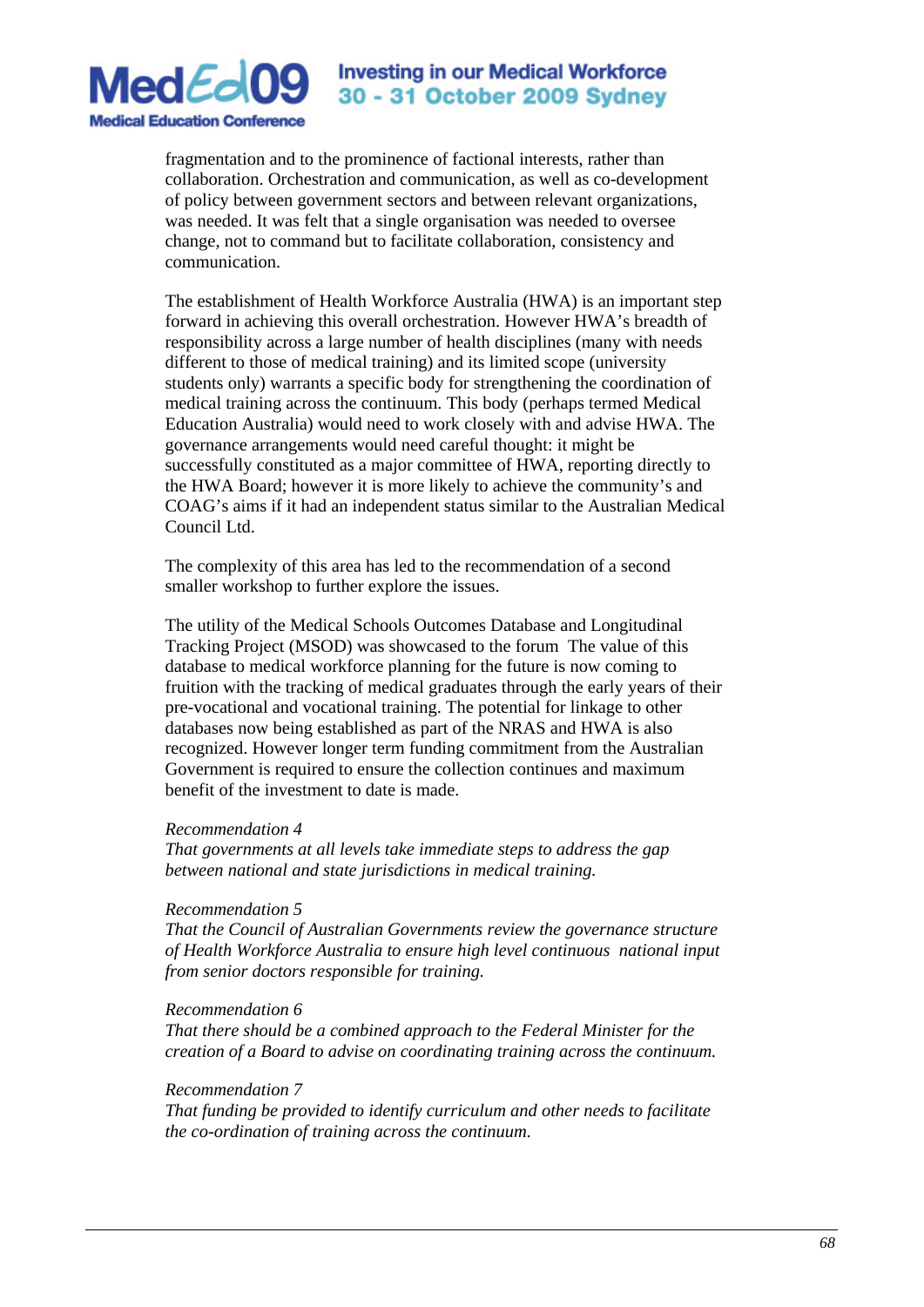

*Recommendation 8* 

*That a follow-up workshop be held between jurisdictions, universities, medical colleges, Health Workforce Australia, Postgraduate Medical Education Council, student representatives and the Australian Medical Council.* 

*Recommendation 9* 

*That MedEd09 endorses the continuation of the MSOD project, and urges the use of the database in the development of robust medical education and workforce models.*

#### **Competency, performance, time, simulated learning environments**

Competency-based training is an approach to education that places emphasis on what a trainee can do once they have completed a program of training. For a trainee to be assessed as competent, they need to demonstrate the ability to perform tasks and duties to the expected standard. While 'time' is still the traditional measure mainly used to assess whether a trainee has completed their training, competency-based training is being explored in a number of areas to teach and test particular skills (eg psychiatry is successfully using this approach). It is particularly applicable to specific skills. Competencies may also be built on over time, with the development of first and second order skills at different levels.

There were mixed views however as to whether competency-based training suited some components (eg procedures) but not others such as higher order, integrated aspects of performance.

It was also recognized that there is no clearly shared understanding of the term 'competency based training'.

Interest was expressed at the MedEd09 conference in the use of simulated learning environments (SLEs) as a useful tool to provide 'real-world' scenarios and test performance. SLEs allow trainers to include a wide range of variables in the training and testing scenario. Protocols can be developed to test specific skills, clinical reasoning and overall performance when additional challenges are included. Developing SLE measures to robustly measure performance instead of skill-set competence may usefully expand education capacity and quality.

#### *Recommendation 10a*

*That an evidence - based approach be adopted to clearly define and inform the optimal use of both competency and experiential (time-based) approaches to medical education and training within an integrated education system.* 

#### *Recommendation 10b*

*Where such evidence does not exist, support should be made available for the required research and development.*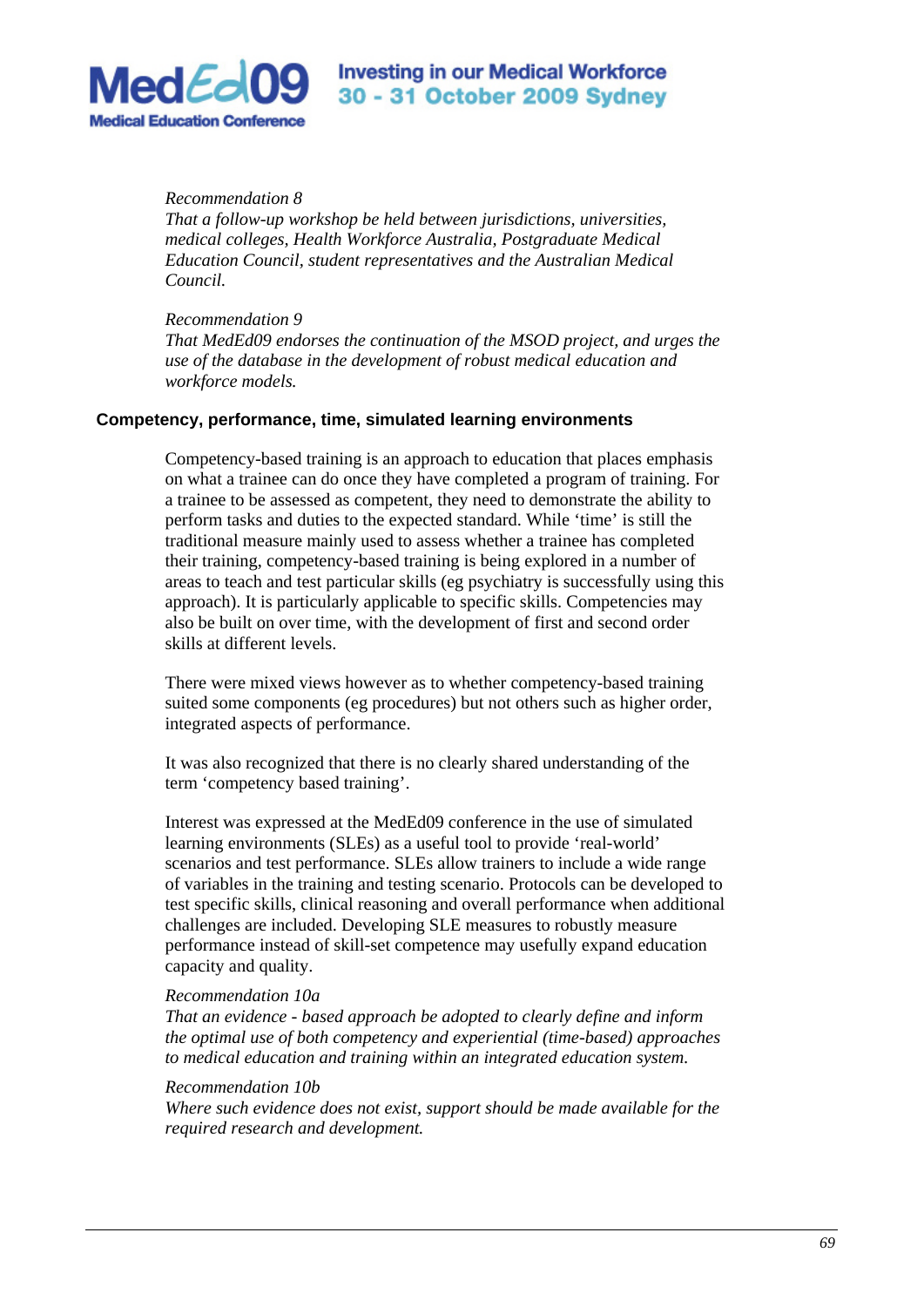

## **Recognition of prior learning**

Workforce flexibility is supported when trainees can move between regions, between countries, and between specialties. Workforce and lifestyle changes mean that trainees no longer expect to stay in one position for many years.

It is therefore to our benefit to facilitate this movement to meet the needs of the workforce and to ensure we have committed and inspired doctors. The recognition of prior learning (RPL) allows trainees to move between geographical areas and between specialties without losing credit for the training they have already achieved.

While some colleges have RPL schemes, in general it is ad hoc and applying for RPL is often laborious for the trainee. A coordinated and consistent approach is needed from colleges to support this important tenet of workforce flexibility. RPL schemes should:

- be transparent, accessible, reproducible
- fit with the curriculum
- guarantee principles of equality, fairness and natural justice
- have clear criteria against which applicants are assessed.

#### *Recommendation 11*

*That an approach be made to CPMC to develop workable models for recognition of prior learning during vocational training, which (i) are transparent, accessible and reproducible (ii) fit with their curricula (iii) guarantee principles of equality, fairness and natural justice and (iv) have clear criteria against which applicants are assessed.* 

#### **Building training capacity**

The rapid increase in the number of medical graduates will place great pressure on the colleges and hospitals that provide further training. To ensure that education standards are maintained, it is vital that training institutions continue to have the capacity to provide high-quality education to increased numbers of trainees.

#### *Recommendation 12*

*That governments ensure that training institutions are appropriately resourced, to ensure essential infrastructure for effective training is available in all environments.* 

## **Physical capacity**

One aspect of training capacity is simply the physical space in which trainees can learn. It is important that we use all the resources currently available including public and private health centres — as well as developing new resources. Teaching space should be incorporated into the design specifications of all new health facilities.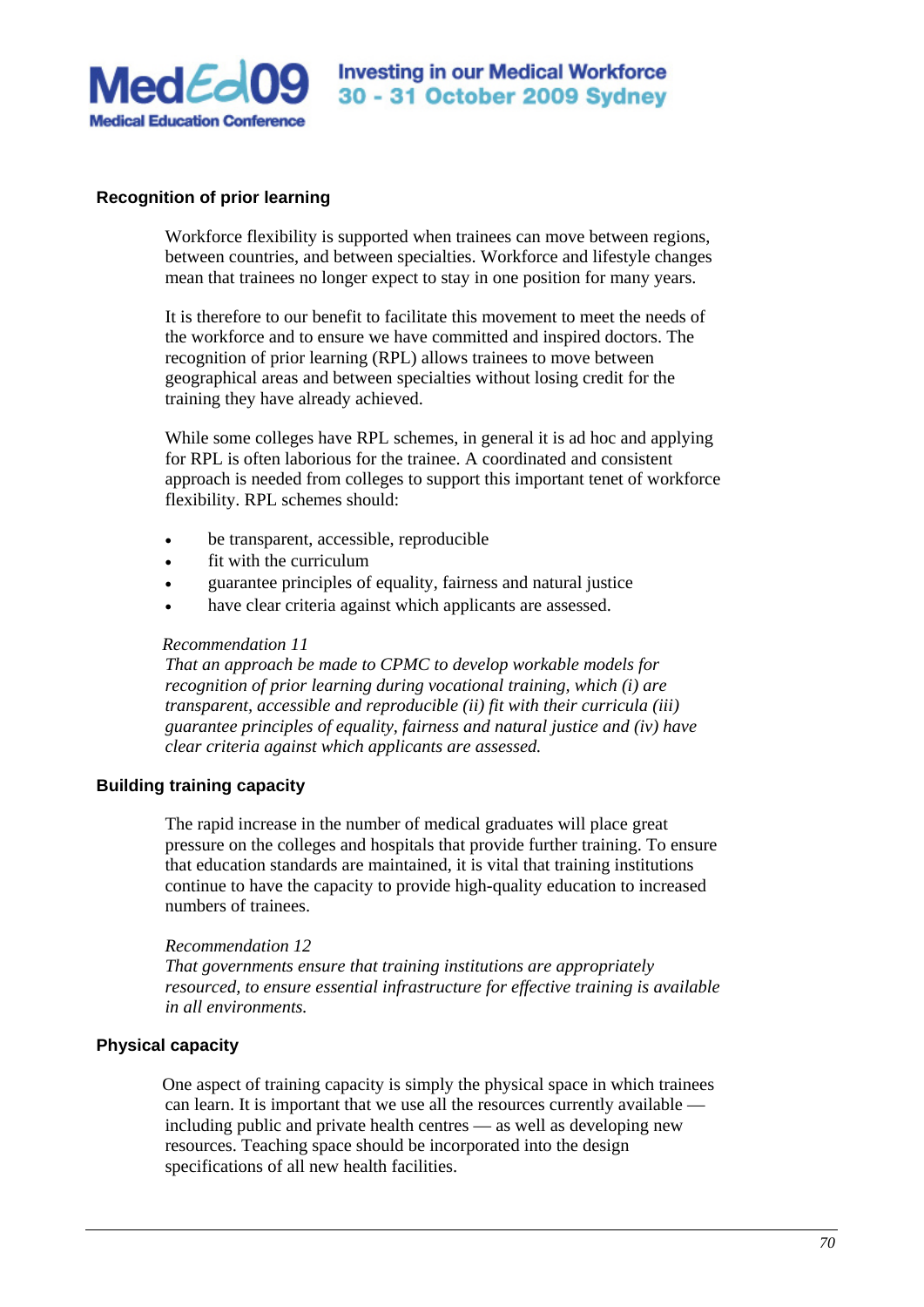

#### **Clinical capacity**

Clinical training is currently delivered primarily in major hospitals. However, a number of problems have started to arise in this approach, which will only be exacerbated by increased trainee numbers.

Supervision and mentoring is clearly important for trainees to be able to learn from more experienced doctors. However, the mismatch between consultant hours and trainee shift-work breaks down the relationship between senior and junior doctors and creates an imperfect learning experience. Changing patient protocols that encourage short stays and rapid movement between specialties also mean that trainees find it difficult to 'follow' a case, and miss out on longitudinal patient management. Finally, service provision in hospitals is primarily done by junior doctors, so they need to balance the tension of dividing their time between patient needs and their training needs.

MedEd09 recognised that what is needed is a change in the system to allow training to be delivered in different settings, including the private system and community health centres. These represent significant resources in health care, and need to be harnessed for the future of health care training in Australia. This will provide the capacity needed for the influx of students, and will also provide a broadened and improved training experience for trainees. As we look to the future, it is probable that the proportion of medical care that is delivered through hospitals will fall, so expanding students' exposure to other health care delivery models and centres will be invaluable in ensuring they can deliver this care. Innovative approaches to education such as Queensland's very successful MOLIE (More Opportunities for Learning in Emergency) program, may also improve the learning experience.

Understandably, involving the private sector will require some mechanism to compensate private doctors involved in the program. It will be valuable to research how this is achieved by other countries that do involve the private sector in medical education.

It is also vital that the importance of medical education is recognised. At the moment, there is a divide between service delivery and training; a cultural shift is needed to bring them together under a shared philosophy. Service institutions need to include education as part of their mission and agree that education and service are equal and part of a continuum of activity.

At the same time, institutions need to educate the community about the importance of medical education, so that patients see training as an accepted part of service delivery to ensure quality of care into the future. This will need to be matched with education of trainees to improve their communication with patients and so patients are not seen as just a 'teaching experience'.

#### *Recommendation 13*

*That all levels of government (with relevant stakeholders) should develop clear strategies and policies by the end of 2010 that permit training to expand into private and other settings.*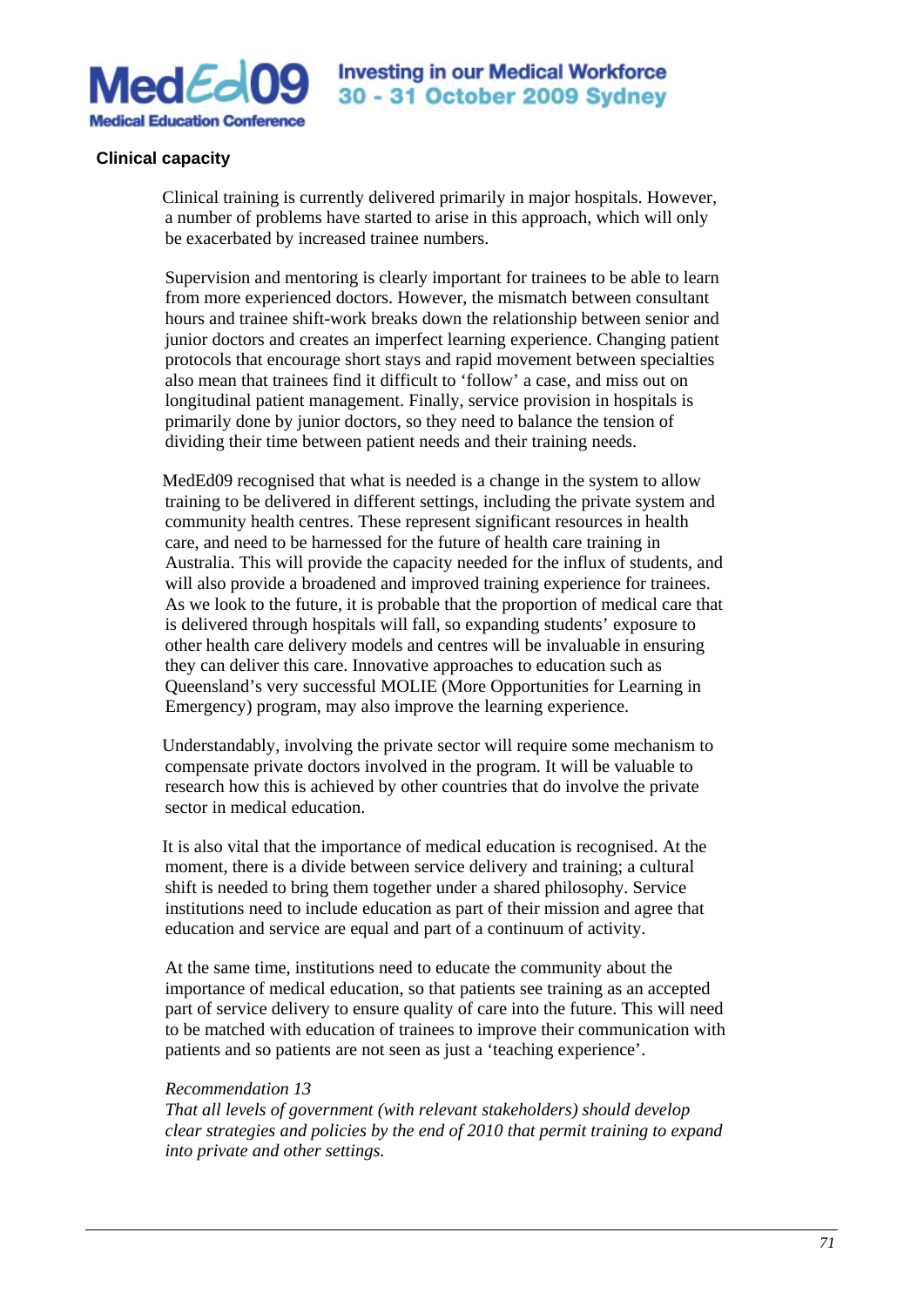

## *Recommendation 14*

*That governments at all levels, through the Council of Australian Governments, ensure that coupling between service delivery and training is achieved.*

#### **Educational supervision**

The expansion of medical education into the private and community sectors needs to be matched by an expansion in our concept of who the trainers are. MedEd09 strongly expressed the idea that a culture shift was needed to make every doctor a teacher, and to acknowledge teaching as an important part of everyone's role. Achieving this shift requires a number of changes.

First, it was recognised that acting as a trainer and supervisor requires expertise, time, and accountability. In the clinical setting in particular, it is important that supervision is acknowledged and supported, most especially through allocated time being given to supervision, rather than it just being part of normal duties. Most clinicians enjoy training: research shows it prevents burnout by helping to maintain interest and commitment. However, support is crucial to maintain this interest and to ensure education is not 'squeezed out' by service pressures.

Key performance indicators based around education may be needed on an institutional basis to ensure that time and support for training are built in to service models. By including educational goals in performance review processes for clinicians and administrators, the importance of the activity will be recognised and measures will be developed to meet the KPIs.

Second, in looking at future supply of doctors, we should realise that we will also need a future supply of educators. We should therefore ensure that this expectation and training in teaching are made part of the current curricula, so that trainees emerge with this understanding. We also need to explore the capacity for all levels to be trainers and educators for the level below, or even using fast learners as peer teachers.

Third, better training of supervisors will improve the performance and standing of this key group. The development of a national medical education qualification would provide valuable professional education for clinicians. A modular training course would allow clinicians to use the time they had available, and those trainers with a Masters of Medical Education or similar could act as leaders within their institution.

Finally, an important aspect of training was the recognition that 'clinical reasoning' — bringing together many facets of knowledge and skill to arrive at a diagnosis and treatment — was of prime importance in the training of a high-quality medical workforce. Clinical reasoning is critical to patient care, and protocols are no substitute for this higher level cognizance.

Unfortunately, currently students are too often expected to learn clinical reasoning simply by observation. We need to ensure that our trainees acquire the critical skills of clinical reasoning. We need to equip supervisors with the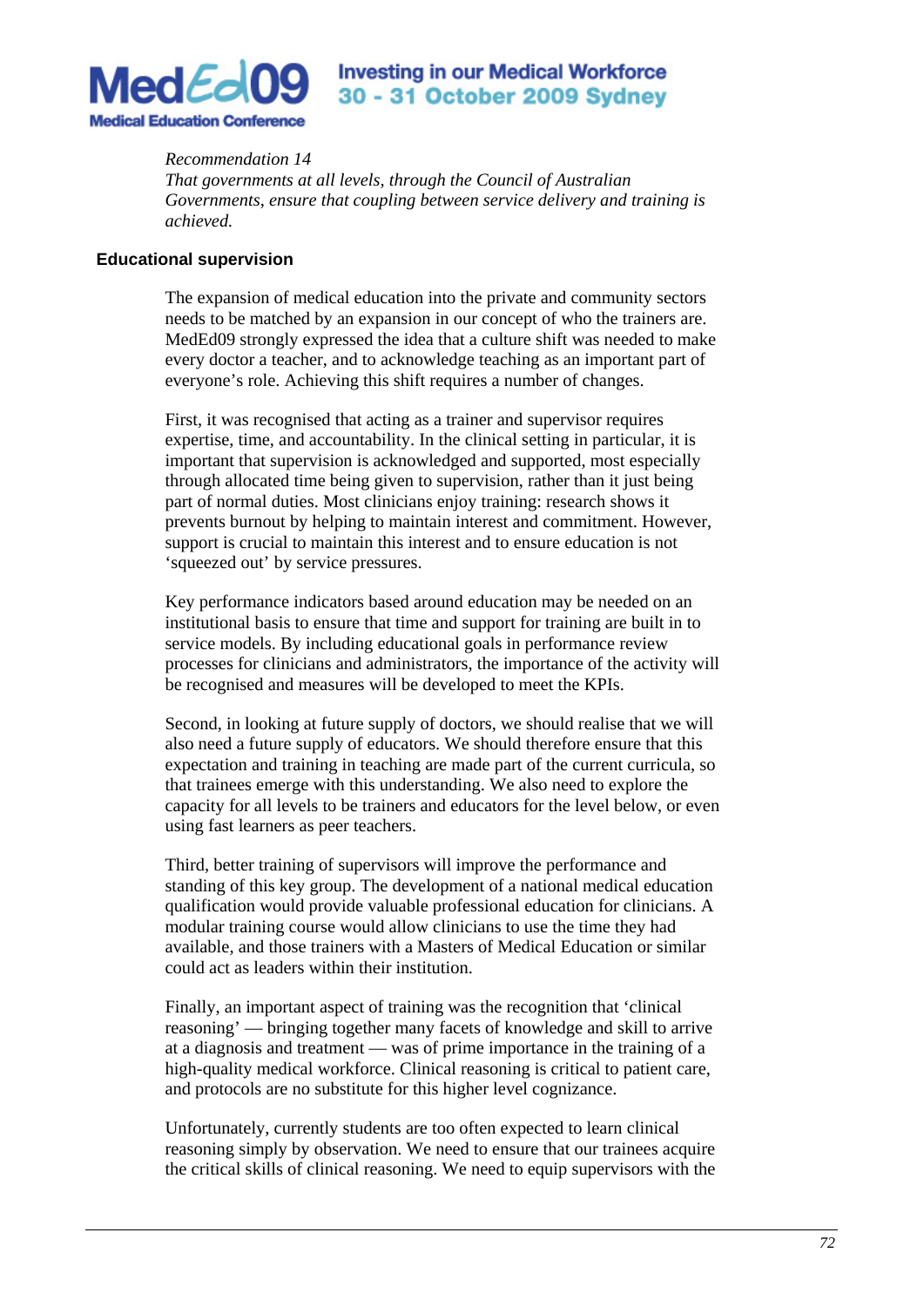

#### **Investing in our Medical Workforce** 30 - 31 October 2009 Sydney

knowledge and skills to unpack their own thinking and be able to explain this to students and give structured feedback, so that students learn the reasoning process. Dedicated professional development of clinical teachers would allow them to optimise their time with trainees and explicitly pass on the knowledge and skills of higher clinical reasoning.

#### *Recommendation 15a*

*That jurisdictions and employers ensure 'teaching and training' are essential requirements in job descriptions, and support, encourage and reward the clinicians for teaching.* 

#### *Recommendation 15b*

*That jurisdictions and employers ensure that 'teaching and training' performance are key performance indicators to be addressed at annual appraisal of their medical staff.*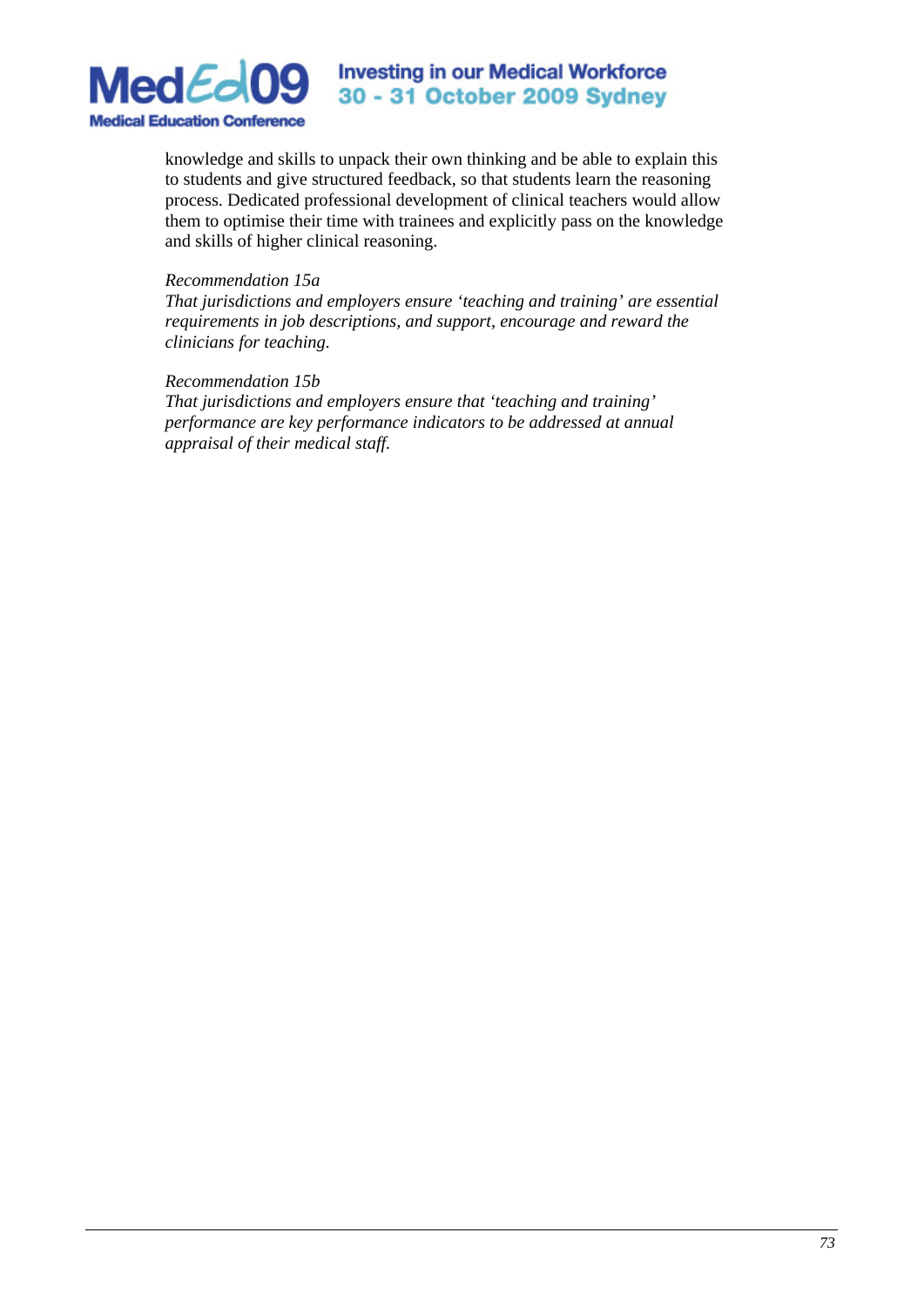

### **Conference Program**

### **Day One – Friday 30 October**

| 8.00am                                                                                                                                         | Program Committee [Theme Convenors Briefing Meeting]<br>Canberra Room, Sofitel Sydney Wentworth                                                                                               |                       |  |
|------------------------------------------------------------------------------------------------------------------------------------------------|-----------------------------------------------------------------------------------------------------------------------------------------------------------------------------------------------|-----------------------|--|
| <b>SESSION ONE:</b><br><b>Setting the Scene</b>                                                                                                | $9:30$ am - 10:30am<br><b>Chair: Prof Allan Carmichael (Medical Deans)</b>                                                                                                                    |                       |  |
| 9:30am                                                                                                                                         | Welcome<br>Housekeeping announcements (5 mins)<br>Room: Sofitel Ballroom [Sydney & Melbourne Rooms]                                                                                           | Prof Allan Carmichael |  |
| 9:35am                                                                                                                                         | Welcome to Country (10 mins) The Metropolitan Local Aboriginal Land<br>Council                                                                                                                | Mr Allen Madden       |  |
| 9.45am                                                                                                                                         | Investing in our Medical Workforce Introduction (20 mins)<br>Professor Judy Searle, Principal Medical Adviser, Workforce, Education<br>& Training, Australian Department of Health and Ageing |                       |  |
| 10:30-11:00am                                                                                                                                  | Morning Tea (30 mins)<br>MedEd 2009 Ballroom Foyer                                                                                                                                            |                       |  |
| <b>SESSION TWO:</b><br>11:00am - 12:30pm<br>Chair: Professor Michael Hensley (Medical Deans)<br><b>Increasing Health Workforce Flexibility</b> |                                                                                                                                                                                               |                       |  |
| 11.00am                                                                                                                                        | Increasing Health Workforce Flexibility: Overview<br>$(5 \text{ mins})$<br><b>CONVENOR:</b> Dr Andrew Singer, Department of Health and Ageing                                                 | Dr Andrew Singer      |  |
| 11.05am                                                                                                                                        | Rural perspective (15 mins)                                                                                                                                                                   | A/Prof Richard Murray |  |
| 11:20am                                                                                                                                        | Specialist perspective (15 mins)                                                                                                                                                              | Prof Russell Stitz    |  |
| 11:35am                                                                                                                                        | Interprofessional perspective (15 mins)                                                                                                                                                       | Prof Alison Lee. UTS  |  |
| 11:50am                                                                                                                                        | Trainee perspective (15mins)                                                                                                                                                                  | Dr Michael Bonning    |  |
|                                                                                                                                                |                                                                                                                                                                                               |                       |  |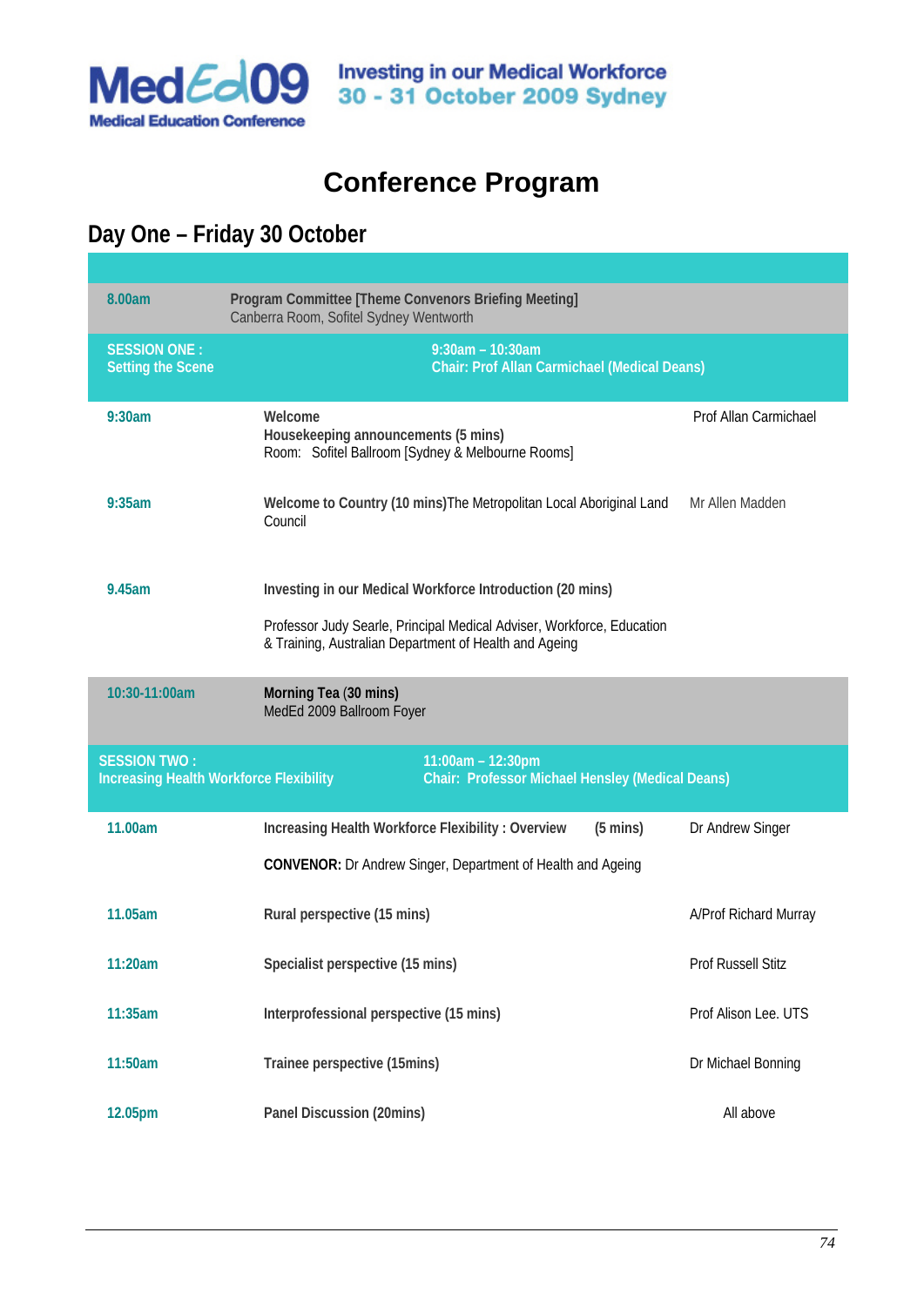

## **Investing in our Medical Workforce 30 - 31 October 2009 Sydney**

| 12.25pm                                                       | Summation (5mins)                                                                                                                                                            | Prof Michael Hensley                    |
|---------------------------------------------------------------|------------------------------------------------------------------------------------------------------------------------------------------------------------------------------|-----------------------------------------|
| $12:30 - 1:30$ pm                                             | Lunch<br>MedEd 2009 Ballroom Foyer                                                                                                                                           |                                         |
| <b>SESSION THREE:</b><br><b>Keynote Addresses</b>             | 1:30-3:30pm<br><b>Chair: Prof Neville Yeomans (Medical Deans)</b>                                                                                                            |                                         |
| 1:30 <sub>pm</sub>                                            | Keynote Address (40mins)                                                                                                                                                     | Professor Sir John Tooke                |
|                                                               | Professor Sir John Tooke MA MSC BM BCH DM DSc (Oxon) FRCP<br><b>FRCGP MedSci</b><br>Dean, Peninsula College of Medicine and Denistry, Universities of Exeter<br>and Plymouth |                                         |
|                                                               | <b>CHAIR: Professor Neville Yeomans MedEd09 Conference Convenor</b>                                                                                                          |                                         |
|                                                               | Room: Sofitel Ballroom (Sydney & Melbourne Rooms)                                                                                                                            |                                         |
| 2:10 <sub>pm</sub>                                            | DISCUSSION (20 mins)<br>CHAIR: Professor Neville Yeomans (MedEd09 Conference Convenor)                                                                                       |                                         |
|                                                               | Room: Sofitel Ballroom (Sydney & Melbourne Rooms)                                                                                                                            |                                         |
| 2:30 <sub>pm</sub>                                            | Indigenous Health - Key Imperatives for Closing the Gap (20 mins)                                                                                                            | Dr Peter O'Mara                         |
| 2:50 <sub>pm</sub>                                            | BREAKOUT SESSION A: (60 mins)<br>All Rooms                                                                                                                                   |                                         |
|                                                               | (including afternoon tea)                                                                                                                                                    |                                         |
| <b>SESSION FOUR:</b><br><b>Achieving Vertical Integration</b> | $4:00 \text{pm} - 6:00 \text{pm}$<br><b>Chair: Dr Peter White</b>                                                                                                            |                                         |
| 4:00pm                                                        | What is the continuum of medical education? (15 mins)                                                                                                                        | Dr Greg Keogh                           |
|                                                               | Room: Sofitel Ballroom [Sydney & Melbourne Rooms]                                                                                                                            |                                         |
| 4:15 <sub>pm</sub>                                            | Performance vs Competency versus time - the issues (10 mins)                                                                                                                 | Dr Victoria Brazil                      |
| $4:25$ pm                                                     | Recognition of prior learning (15 mins)                                                                                                                                      | Dr Andrew Perry &<br>Dr Jolyon Ford     |
| 4:40pm                                                        | Perspectives of vertical integration (15 mins) - Pro and con<br>perspective<br>College of Physicians: USYD                                                                   | Prof Kevin Forsyth &<br>A/Prof Tim Shaw |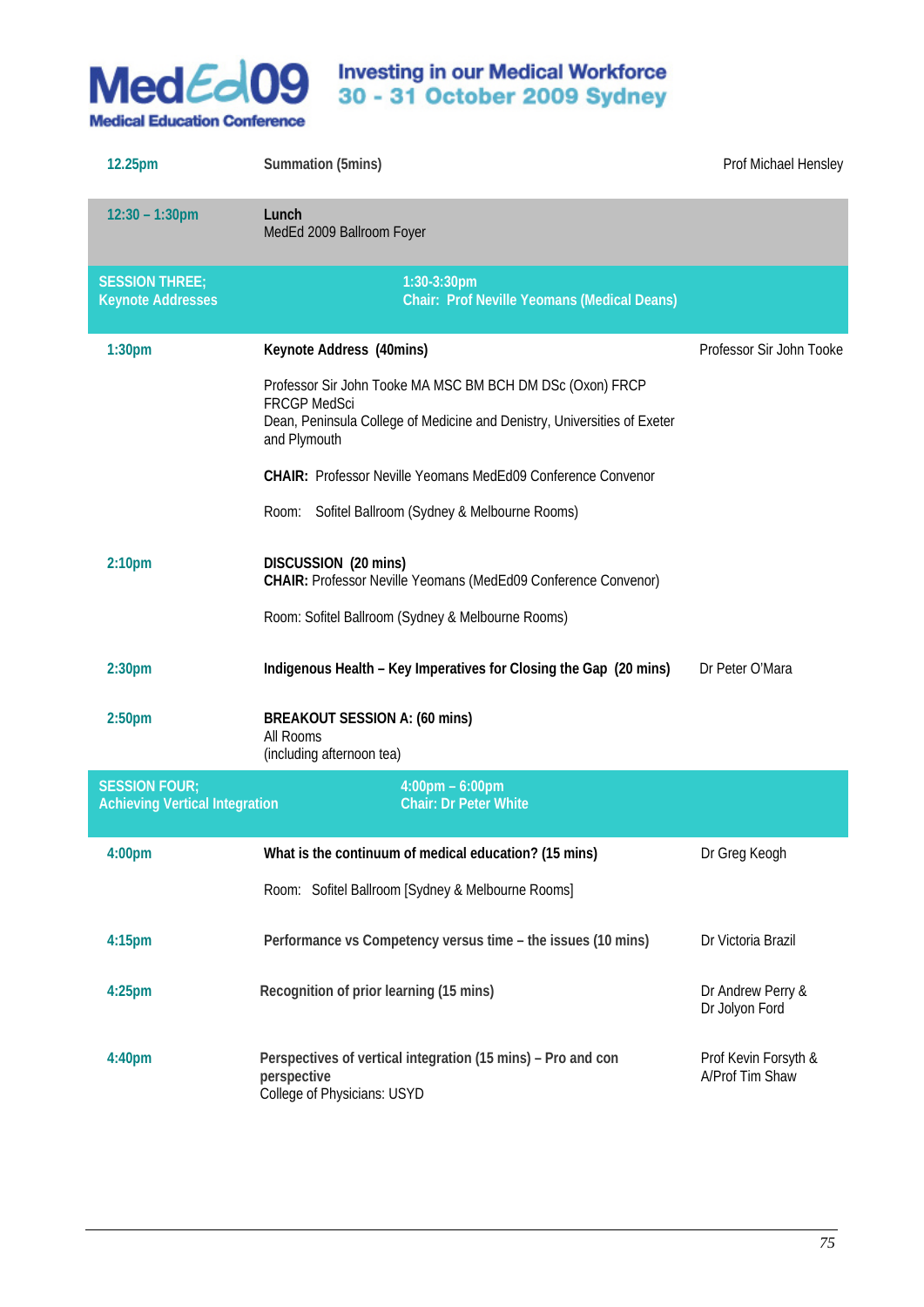

## Investing in our Medical Workforce<br>30 - 31 October 2009 Sydney

| 5:00 <sub>pm</sub>       | Panel Session (60 mins)<br>Chairs: Dr Andrew Singer and Dr Peter White<br>30 mins: Issues arising from Session 4<br>30 mins: Key question arising for Breakout Session A) |
|--------------------------|---------------------------------------------------------------------------------------------------------------------------------------------------------------------------|
| 6:00 <sub>pm</sub>       | <b>CLOSE DAY 1</b><br>MedEd 2009 Ballroom Foyer                                                                                                                           |
| 7:00 <sub>pm</sub>       | Depart for Dinner<br>Sofitel Wentworth Sydney Foyer                                                                                                                       |
| $7:30 - 10:30 \text{pm}$ | <b>DINNER</b><br>Sydney Opera House                                                                                                                                       |

### **Day Two – Saturday 31 October**

| 8.00am                                                    | Program Committee [Theme Convenors Update Meeting]<br>Canberra Room, Sofitel Wentworth Sydney |                     |
|-----------------------------------------------------------|-----------------------------------------------------------------------------------------------|---------------------|
| <b>SESSION FIVE:</b><br><b>Building Training Capacity</b> | $9:00am - 12.30pm$<br><b>Chair: Prof Neville Yeomans (Medical Deans)</b>                      |                     |
| 9.00am                                                    | <b>Building Training Capacity: Overview (5mins)</b>                                           | Prof Kevin Forsyth  |
|                                                           | <b>CONVENOR: Professor Kevin Forsyth, RACP</b>                                                |                     |
| 9.05am                                                    | UK Perspective (20 mins)                                                                      | Prof Sir John Tooke |
| 9.25am                                                    | Australian Perspective (20 mins)                                                              | Mr Peter Carver     |
| 9.45am                                                    | NZ & Education Perspective (20 mins)                                                          | Dr Ken Clark        |
| 10.05am                                                   | BREAKOUT SESSION B: FACILITATOR - (45 mins)<br><b>University Sector Issues</b>                |                     |
| $\bullet$<br>$\bullet$                                    | <b>Prevocational Sector Issues</b><br><b>College Sector Issues</b>                            |                     |
| $10:50 -$<br>11.20am                                      | Morning Tea (30 mins)<br>MedEd 2009 Ballroom Foyer                                            |                     |